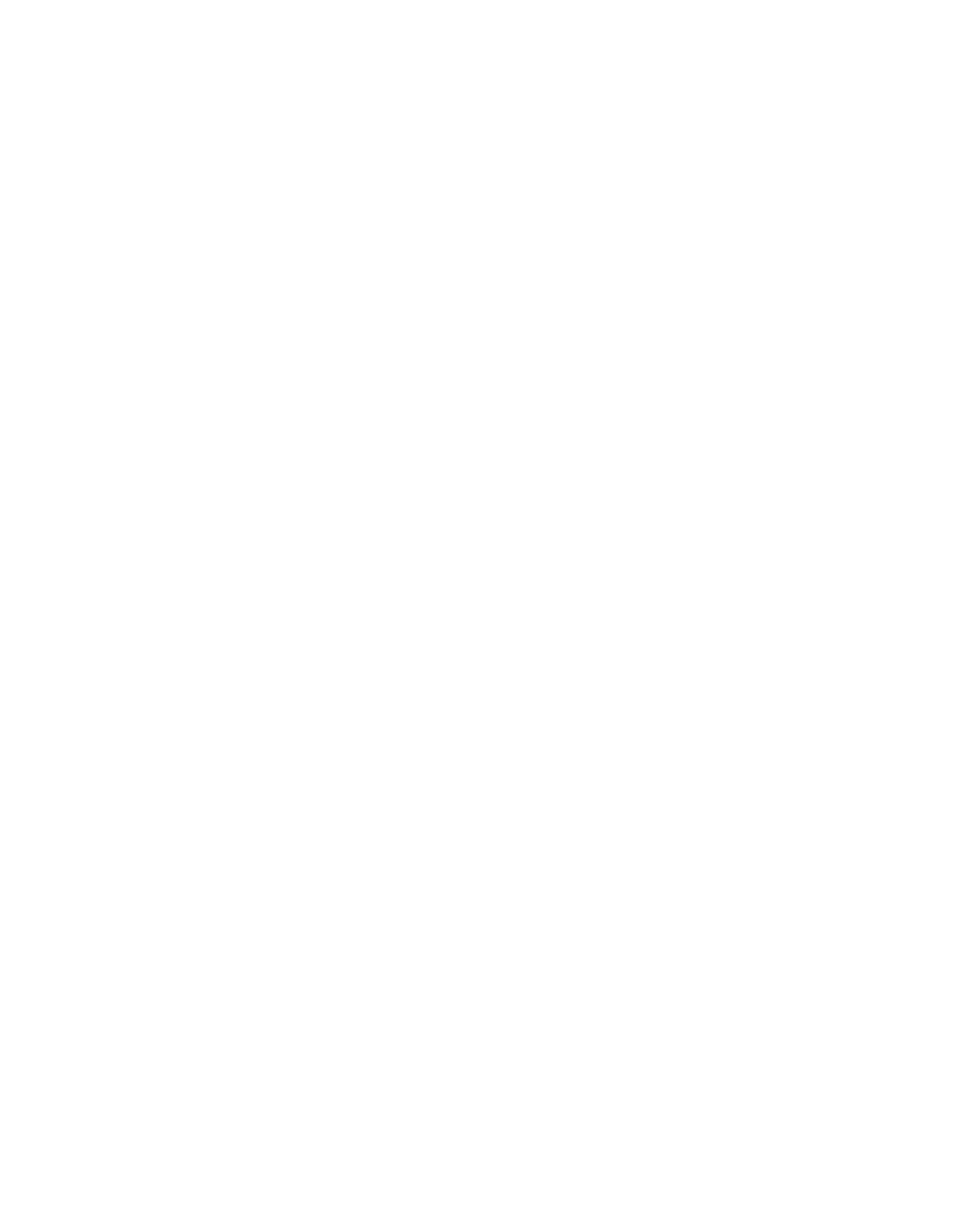## **Contents**

| 1              | Introduction<br>3                                                                                                                                                                                                                                                                                                                                                                                                                                                                                                                                                                                                                                                                                                                                                                                                                                                                                                                                                                                                                                                                                                                    |                                                                                                    |  |  |  |  |  |  |  |
|----------------|--------------------------------------------------------------------------------------------------------------------------------------------------------------------------------------------------------------------------------------------------------------------------------------------------------------------------------------------------------------------------------------------------------------------------------------------------------------------------------------------------------------------------------------------------------------------------------------------------------------------------------------------------------------------------------------------------------------------------------------------------------------------------------------------------------------------------------------------------------------------------------------------------------------------------------------------------------------------------------------------------------------------------------------------------------------------------------------------------------------------------------------|----------------------------------------------------------------------------------------------------|--|--|--|--|--|--|--|
| $\overline{2}$ | A Brief History of the Institute<br>6                                                                                                                                                                                                                                                                                                                                                                                                                                                                                                                                                                                                                                                                                                                                                                                                                                                                                                                                                                                                                                                                                                |                                                                                                    |  |  |  |  |  |  |  |
| 3              | <b>Current Academic Programmes</b><br>10                                                                                                                                                                                                                                                                                                                                                                                                                                                                                                                                                                                                                                                                                                                                                                                                                                                                                                                                                                                                                                                                                             |                                                                                                    |  |  |  |  |  |  |  |
| 4              | <b>Number of Seats</b><br>12                                                                                                                                                                                                                                                                                                                                                                                                                                                                                                                                                                                                                                                                                                                                                                                                                                                                                                                                                                                                                                                                                                         |                                                                                                    |  |  |  |  |  |  |  |
| 5              | <b>Admission Procedure</b><br>13                                                                                                                                                                                                                                                                                                                                                                                                                                                                                                                                                                                                                                                                                                                                                                                                                                                                                                                                                                                                                                                                                                     |                                                                                                    |  |  |  |  |  |  |  |
| 6              | Academic Programmes: Scope, Eligibility and Selection Procedure<br>Bachelor of Statistics (Honours) [B Stat (Hons)]<br>6.1<br>Bachelor of Mathematics (Honours) [B Math (Hons)]<br>6.2<br>6.3<br>6.4<br>6.5<br>Master of Science in Quantitative Economics [MS (QE)]<br>Master of Science in Quality Management Science [MS (QMS)]<br>6.6<br>6.7<br>Master of Science in Library and Information Science [MS (LIS)]<br>Master of Technology in Computer Science [M Tech (CS)]<br>6.8<br>Master of Technology in Cryptology and Security [M Tech (CrS)]<br>6.9<br>Master of Technology in Quality, Reliability & Operations Re-<br>6.10<br>search [M Tech $(QROR)$ ] $\ldots \ldots \ldots \ldots \ldots \ldots \ldots \ldots$<br>6.11 Postgraduate Diploma in Statistical Methods & Analytics<br>6.12 Postgraduate Diploma in Computer Applications<br>6.13 Postgraduate Diploma in Business Analytics<br>6.14 Junior Research Fellowships (JRF)<br>6.14.1 JRF in Statistics, Mathematics, Quantitative Economics,<br>Computer Science, and Quality, Reliability & Operations<br>6.14.2 Research Fellowships (JRF) in Other Subjects | 14<br>14<br>15<br>15<br>16<br>17<br>17<br>18<br>19<br>20<br>21<br>22<br>23<br>23<br>24<br>24<br>29 |  |  |  |  |  |  |  |
| 7              | <b>Doctoral Degrees</b><br>7.1<br>7.2                                                                                                                                                                                                                                                                                                                                                                                                                                                                                                                                                                                                                                                                                                                                                                                                                                                                                                                                                                                                                                                                                                | 32<br>32<br>32                                                                                     |  |  |  |  |  |  |  |
| 8              | <b>Other Information for Prospective Students</b>                                                                                                                                                                                                                                                                                                                                                                                                                                                                                                                                                                                                                                                                                                                                                                                                                                                                                                                                                                                                                                                                                    | 33                                                                                                 |  |  |  |  |  |  |  |
| 9              | <b>Application Procedure</b><br>36                                                                                                                                                                                                                                                                                                                                                                                                                                                                                                                                                                                                                                                                                                                                                                                                                                                                                                                                                                                                                                                                                                   |                                                                                                    |  |  |  |  |  |  |  |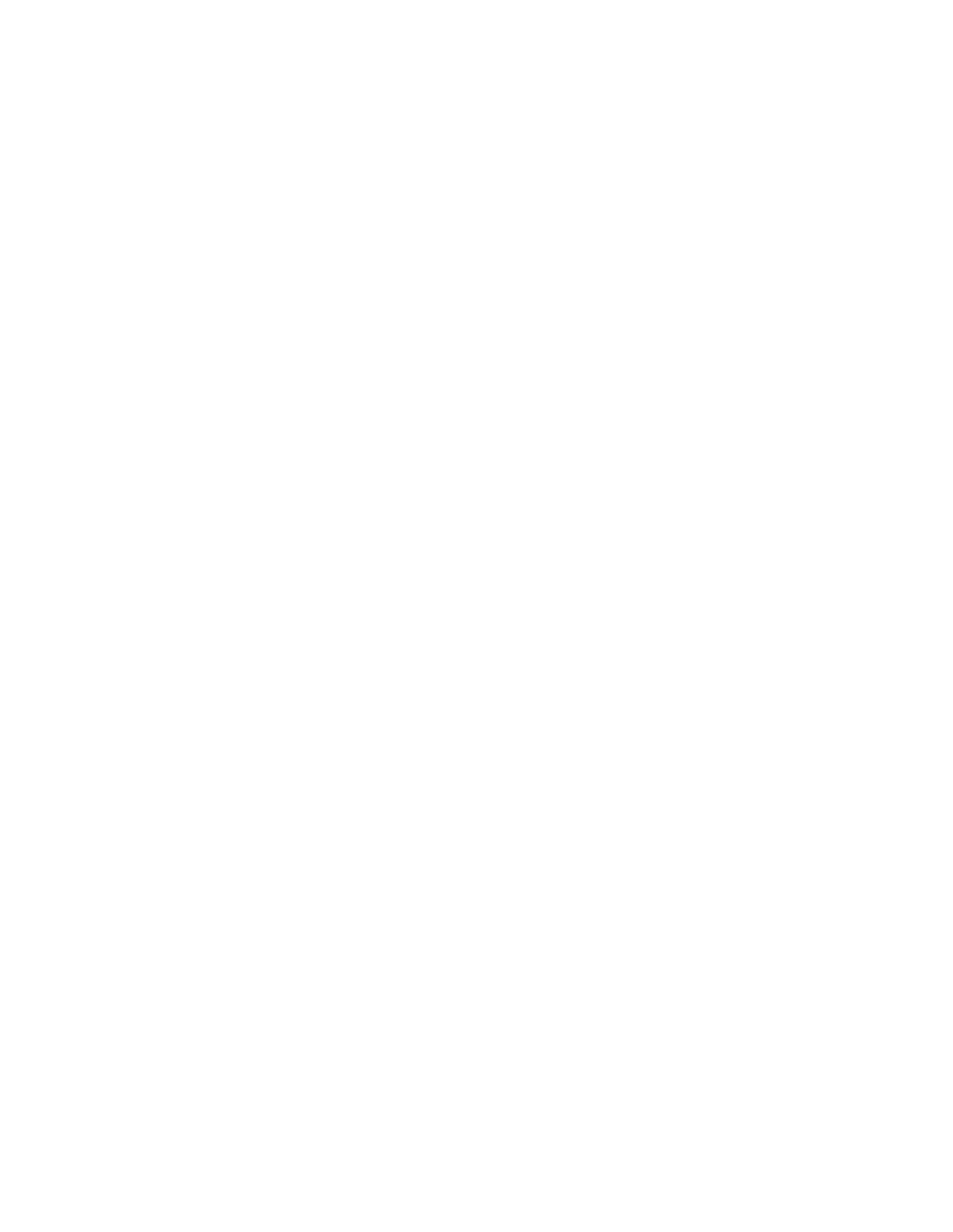## **1 Introduction**

The Indian Statistical Institute, known widely as ISI, was founded in 1931 by Professor Prasanta Chandra Mahalanobis. Growing out of a small Statistical Laboratory set up by Professor Mahalanobis in the Presidency College in Kolkata, the Institute soon moved into its present campus at Baranagar on the northern outskirts of Kolkata. Ever since that humble beginning, over the past eight decades, the Institute has undergone phenomenal growth and is now widely regarded as one of the leading institutions in the world as a centre for research and training in Statistics and related sciences.

In recognition of the importance of the Institute in the development and application of Statistics, the Parliament of India, in 1959, enacted the Indian Statistical Institute Act, declaring it an Institution of National Importance and empowering it to grant degrees and diplomas in Statistics. In 1995, this Act was further amended, empowering the Institute to grant degrees and diplomas also in Mathematics, Quantitative Economics, Computer Science and other subjects related to Statistics as may be determined by the Institute from time to time.

The headquarters of the Institute is located in Kolkata. However, centres of the Institute have come up over the years in other major cities. At present, the Institute has four centres operating at Delhi, Bengaluru, Chennai and Tezpur. In addition, the Institute has a branch at Giridih devoted to agricultural and sociological research and also a network of units at Coimbatore, Hyderabad, Mumbai and Pune, that are involved in activities related to Statistical Quality Control and Operations Research.

Most of the research and teaching activities of the Institute take place in its headquarters in Kolkata and the four centres. In Kolkata, Delhi, Bengaluru and Hyderabad, the Institute has its own campus and they are equipped with adequate hostel facility for students, residential quarters for the faculty and guest houses, and also recreational and medical facilities. The campus at Giridih has a small guest house and rudimentary hostel facilities. The relatively new centres at Chennai and Tezpur are still operating at temporary locations. However, at these centres too, the Institute is providing hostel facility for students and residential facility for faculty members. At each of these five locations, there are a large number of scientists in Theoretical and Applied Statistics, Mathematics and Economics. In Kolkata, Chennai and Bengaluru, there is also a large group of scientists in Computer and Communication Sciences, Statistical Quality Control and Operations Research and other branches of natural and social sciences.

A sizeable proportion of the students passing out of the Institute go on to build remarkably successful careers in research and academics. Some of the most eminent and leading researchers and academics in the fields of Statistics,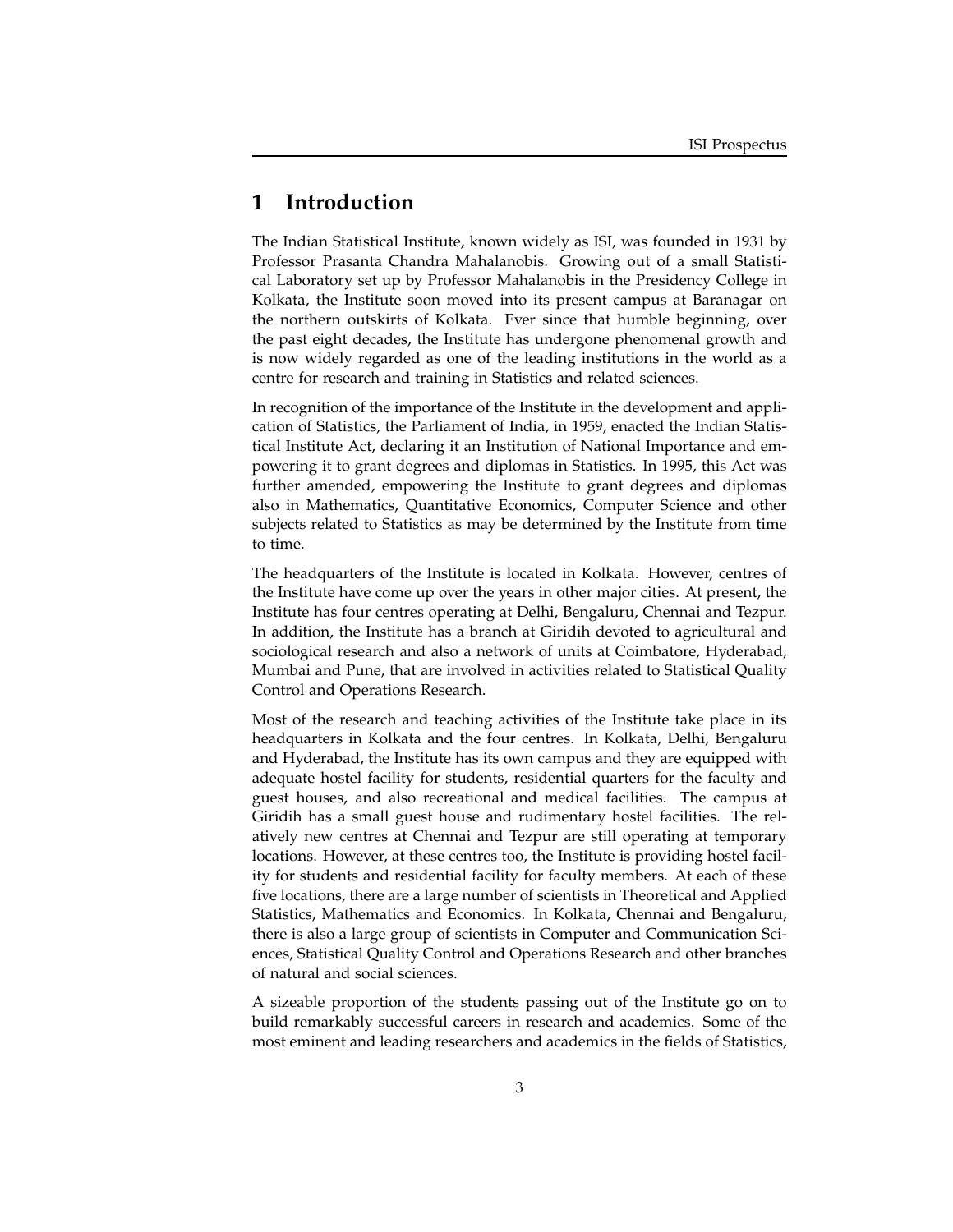Mathematics, Computer Science and Economics are alumni of the Institute. At the same time, students of the Institute who have gone into industry have also been extremely successful. A number of top and well-accomplished leaders in industry are also alumni of the Institute.

For many years now, the Institute has been running a very proactive oncampus placement programme. Under the supervision of a member of the teaching faculty, this programme has been very successful in providing the aspiring students, in the final years of their respective programmes, excellent placement opportunities in some of the leading organisations in various sectors of the industry. Some of the companies that have visited the Institute's campus for recruitment in the past few years are: AIG, American Express, ANZ, Axis Bank, AB InVeb, AXA Life Insurance, BARC India, BCS Technology, BlackRock, Barclays Shared Services, Capital One, Citibank, Credit Suisse, Crisil, CIBIL, Citi Corp., Cummins India, Deloitte, Dr. Reddy's Lab, Dunia Finance LLC, Ernst & Young, Envestnet-Yodlee, FICO, Goldman Sachs, HSBC Technology & Services, IBM, ICICI, JP Morgan, KPMG, Mahindra Comviva, Mckinsey, Media.net, Metro, Microsoft, Narayana Hrudayalaya, Novartis, Nielsen, Petrabytes Corporation, RedBus, Reliance, Samsung, Standard Chartered, TCS Analytics, TCS Innovation Lab, United Health Group, Walmart Lab, ZS, Zendrive, etc.

Over the last several years, the Institute has been very actively pursuing institution-level collaboration that has led to Memoranda of Understanding (MOUs) with a number of universities/academic institutions as well as industrial organisations. These MOUs range from collaborative research to research grants for students/faculty as well as student/faculty exchange programmes. At present, the Institute has MOUs signed with, among others, the following institutions/organisations: National Highway Authority of India, Tata Consultancy Services Ltd., EfD Secretariat at UGOT, Silicon Valley Com Foundation, Airport Authority of India, Networks Specified, Ericsson India, American Society for Quality India, IIT Madras, Szechenyi Istvan University, Hitachi India Pvt. Ltd., Bridge and Roof Company Ltd., Infosys Ltd., National Research University, Eastern Africa Statistical Training, State University of New York, London School of Economics, BRAC-University, Tata Institute of Social Sciences, City University of Hong Kong, University of Warwick, Yokohama National University.

The Central Library of the Institute, located at Kolkata (with a network extending to two major libraries at Delhi and Bengaluru Centres and other locations of the Institute), has one of the richest collections in the country, particularly in the fields of Statistics and allied disciplines, namely, Mathematics, Economics, Computer Science, Earth Science, Life Science, Physics, Quality Control, etc. In addition to a total volume of more than three lakhs, comprising books, bound journals, official reports/data-books, dissertations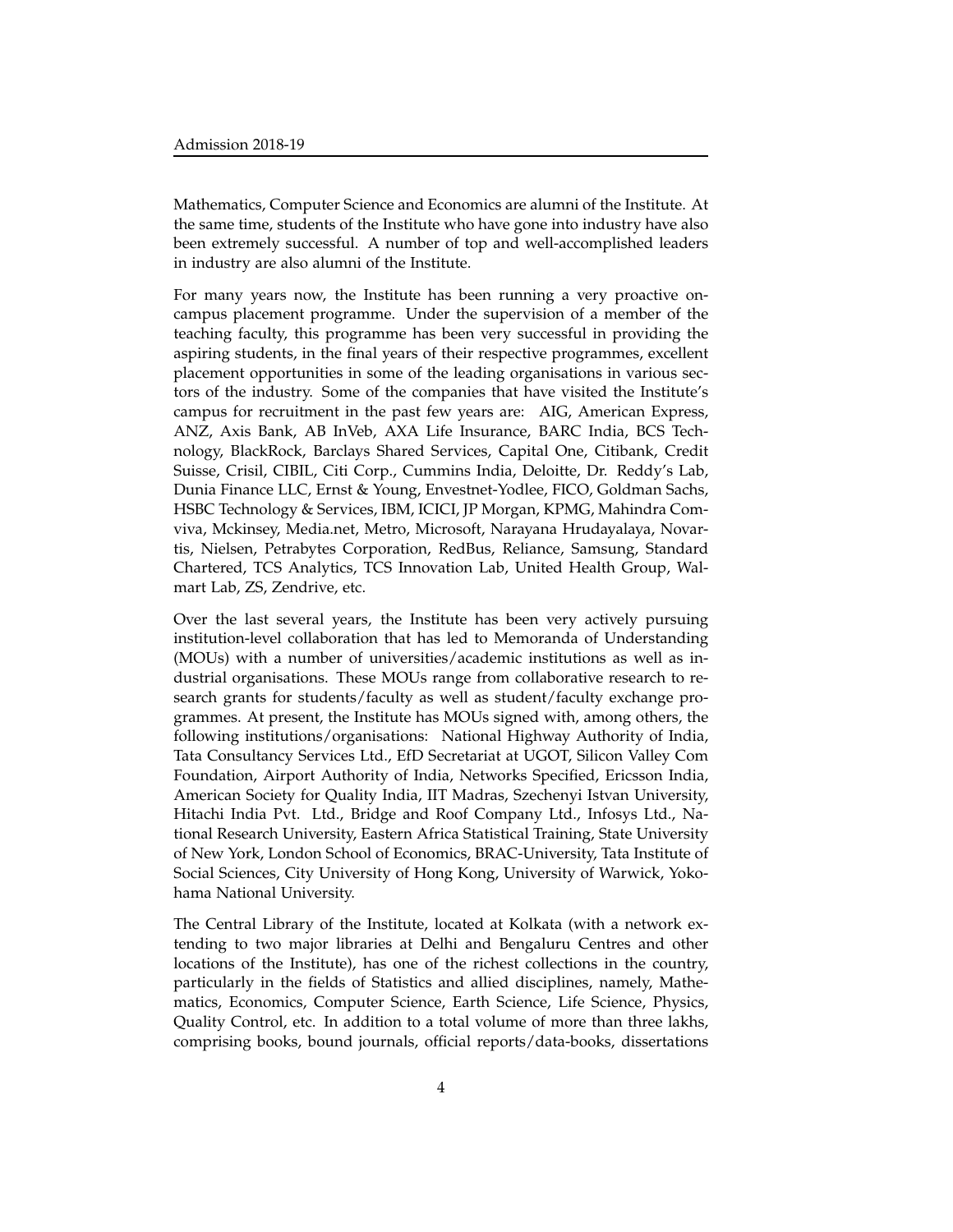and theses, reprints, non-print materials such as CDs/floppies, microfilms and microfiches, it maintains online access to journals and all the major scientific publication databases. It has also a separate NBHM collection funded by National Board for Higher Mathematics, Department of Atomic Energy, Government of India. It is making endeavours to create institutional repositories using open-source software, facilitating access to indigenous resources across regions and increasing the visibility of such resources. As a part of the Central Library, the renovated Amrapali building which was the residence of the founder of the Institute, now houses the P C Mahalanobis Memorial Museum and Archives.

The Institute also runs the International Statistical Education Centre (ISEC), established in 1950, under the auspices of the Government of India. This Centre has been providing training in Statistics to sponsored students mainly from the developing countries of the Middle-East, South and South East Asia and the Far East and from the Commonwealth countries of Africa. The Centre also offers various short-term courses in Statistics and related subjects.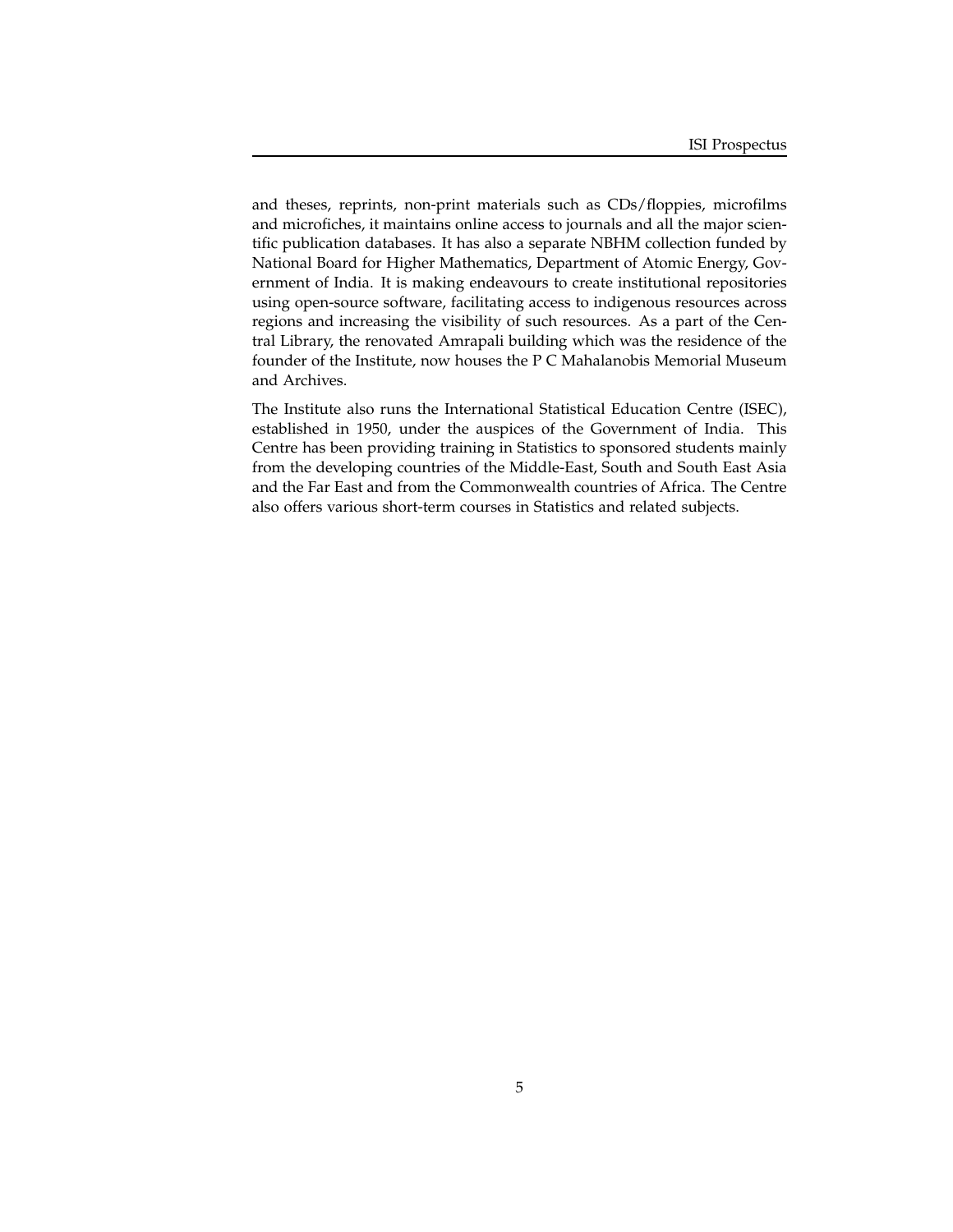## **2 A Brief History of the Institute**

The Indian Statistical Institute had its beginning in a small statistical laboratory set up by Professor Prasanta Chandra Mahalanobis in the Presidency College at Kolkata, where he was then a professor of Physics. In a meeting held on 17th December 1931 and presided over by Sir R. N. Mookerjee, the first President of the Institute, the Indian Statistical Institute (ISI) was formally established and Prasanta Chandra Mahalanobis was appointed the Honorary Secretary. The Institute was registered on 28th April, 1932, as a non-government and non-profit learned society under the Societies' Registration Act No. XXI of 1860. The Institute is now registered under the West Bengal Societies Registration Act XXVI of 1961, amended in 1964. The major objectives of the Institute, as stated in its Memorandum of Association, are:

- (i) to promote the study and dissemination of knowledge of Statistics, to develop statistical theory and methods, and their use in research and practical applications generally, with special reference to problems of planning for national development and social welfare;
- (ii) to undertake research in various fields of natural and social sciences with a view to the mutual development of Statistics and these sciences;
- (iii) to provide for, and undertake, the collection of information, investigations, projects, and operational research for purposes of planning and the improvement of efficiency of management and production.

With its humble start in a laboratory in the Presidency College, the Institute soon embarked upon a remarkable journey with enduring support from a number of distinguished personalities and devoted scholars in Kolkata. In the first two decades of its existence, which was a glorious chapter in the annals of Indian science and institution building, the ISI undertook a series of pioneering programmes involving application of Statistics in search of solutions to some of the urgent and live problems of the country. Such programmes included innovative projects on sample surveys of yield and land utilisation of crops, socio-economic after-effects of Bengal famine (1943-44) and problems of flood research, to name a few. Simultaneously, led by Professor Mahalanobis, path-breaking theoretical research was carried out by a very able group of young statisticians including R C Bose, S N Roy and C R Rao. These innovations and methodological research have since become classics in Statistics. All these activities brought laurels for the Institute in India as well as abroad.

Over a period of several decades since its inception, the Institute made steady strides to establish its identity as a pioneering organisation nationally as well as internationally. Some of the principal achievements of this period include

(i) the establishment of a full-fledged research and training school in Statistics and Probability with applications in natural and social sciences,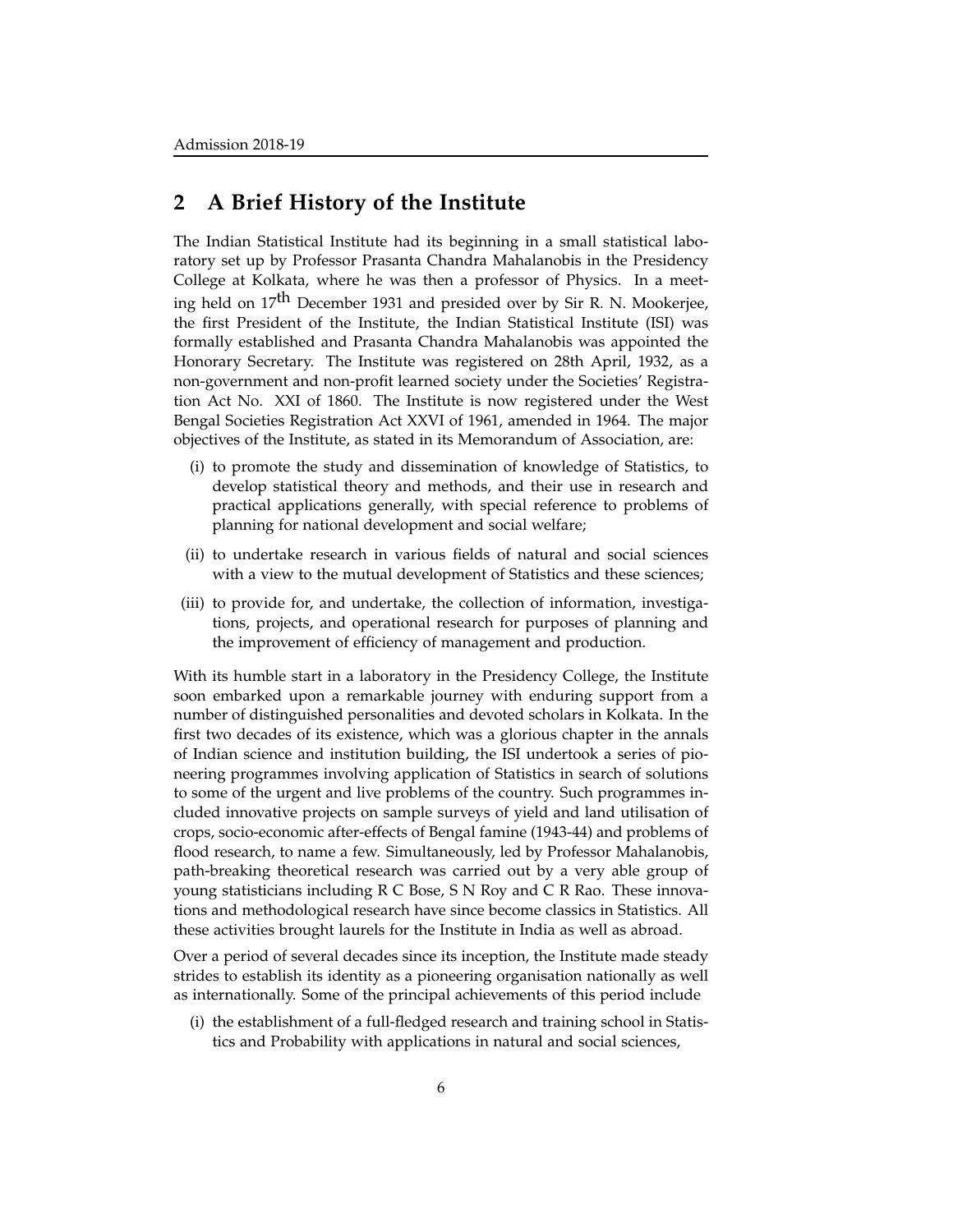- (ii) the publication of *Sankhyā*, the first international journal of Statistics in India,
- (iii) the inception of a National Sample Survey wing, engaging in comprehensive socio-economic data collection for the nation,
- (iv) the creation of a string of Statistical Quality Control units for promoting the quality movement at various industrial centres in the country, and
- (v) collaboration with the International Statistical Institute to train Government statisticians from Asia and Africa.

One of the most significant contributions of the institute in India's nationbuilding came when, in 1954, Pandit Jawaharlal Nehru, the then Prime Minister of India, entrusted Professor Mahalanobis and ISI with the responsibility of preparing the draft Second Five-Year Plan for the country. The institute established a planning wing dedicated to the formulation of the Second Five-Year Plan of India. The draft submitted by Prasanta Chandra Mahalanobis and the planning models formulated by him and his colleagues have since been regarded as major contributions to economic planning in India.

As another remarkable achievement, the Institute, in 1956, installed the first electronic computer in the country. In 1961, the ISI, in collaboration with Jadavpur University, undertook the design, development and fabrication of a fully transistorised digital computer, called ISI-JU-1, which was commissioned in 1966. The institute had established an Electronic Computer Laboratory that was responsible for developing

- (a) the first mechanical hand computing machine,
- (b) the first Analog computer,
- (c) the first Punched Card storing machine, and
- (d) the first Solid State Computer in India.

The Institute, from its formative period till the recent time, received as guests many eminent scientists, including Nobel Laureates. Besides Sir Ronald A Fisher, JBS Haldane and Walter A Shewhart, the luminaries included Frederic and Irene Curie, Neils Bohr, AN Kolmogorov, PMS Blackett, JD Bernal, Joan Robinson and Genechi Taguchi. In recent times, the visit of Joseph E Stiglitz, James A Mirrlees, Eric S Maskin, Ei-Ichi Negishi and SRS Varadhan, the 2007 Abel Prize winner for his contributions to probability theory and an alumnus of the institute, may be especially mentioned.

The Institute has always had its headquarters in Kolkata since its inception. Later, the Delhi Centre, initially housed within the Planning Commission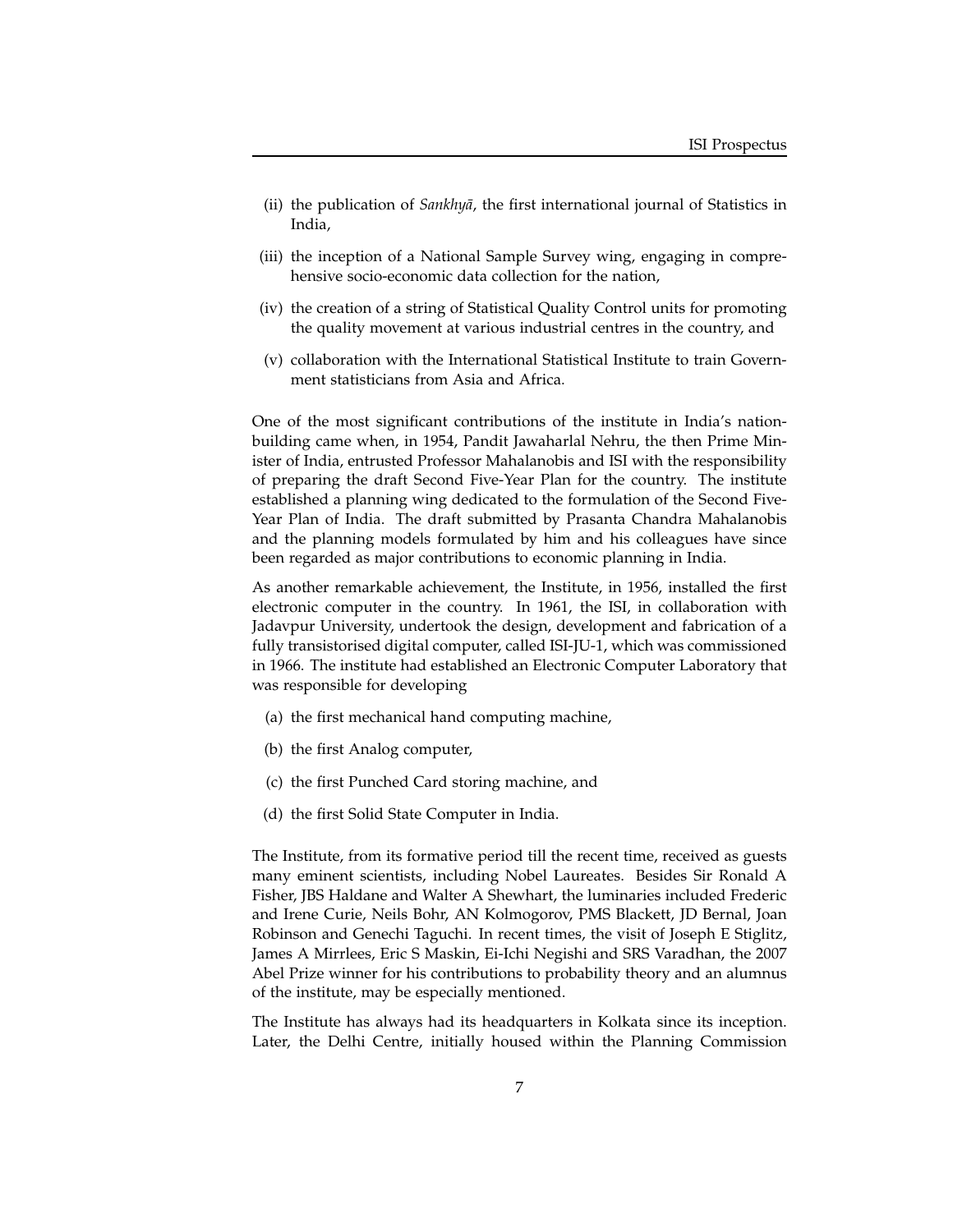premises, was started in 1974, and shifted to its present campus in 1975. The Bengaluru Centre was conceived by Professor P C Mahalanobis during 1960s. With the Statistical Quality Control unit functioning in Bengaluru from 1956, and Documentation Research and Training Centre from 1962, Professor Mahalanobis thought of starting a centre of ISI at Bengaluru around the mid-1960s. However, the process got delayed after Professor Mahalanobis' death in 1972 and the activities of the Bengaluru Centre started in September 1978 in a rented building under the Directorship of Professor G Kallianpur. The Bengaluru Centre was formally declared as a centre of ISI in September 1996. The newly created Chennai Centre of the Institute, which came into being on July 26, 2008, and the North-East Centre at Tezpur, Assam, which was inaugurated on July 23, 2011, are expected to carry out research in theory and applications of Statistics in the new areas of natural and social sciences. The NE Centre is also committed to cater to the statistical needs of the North-Eastern states, including training statistical personnel.

The formal empowerment of the Institute for awarding of degrees came in December 1959, when Pandit Jawaharlal Nehru piloted in the Parliament the enactment of the Indian Statistical Institute Act of 1959, which designated ISI as an **Institution of National Importance**. Its activities steadily grew, existing interests became more broad-based and a number of science units were created in the interest of live interaction between Statistics and natural and social sciences. Empowered by the Act to award degrees, the Institute introduced the Bachelor of Statistics (Honours) and Master of Statistics courses in 1960 under the guidance of Professor Mahalanobis and stalwarts like JBS Haldane and Satyendra Nath Bose who was the President of the Institute for a long period of time, with the philosophy that the academic training of a statistician should encompass the basic principles of Statistics along with its theoretical and methodological development, not merely in abstract formulation, but also in relation to concrete problems arising from natural and social sciences. The Institute also introduced research programmes leading to the Ph D degree from the Institute. After the subsequent amendment of the Indian Statistical Institute Act in 1995, broadening its scope of degree-awarding, the institute introduced other degree programmes, namely, Master of Science (Quantitative Economics) (in 1996-97), Bachelor of Mathematics (Honours) (in 2000-01), Master of Mathematics (in 2003-04).

A one-year Diploma in Computer Science was started in the Institute in 1966. This was upgraded to a two-year Diploma in 1978, which evolved into the current M Tech programme in Computer Science in 1981, the first such programme in the country.

The Institute initiated the use of Statistical Quality Control & Operations Research in India in the early fifties and started developing these fields through theoretical and applied research, practical training in industry and consul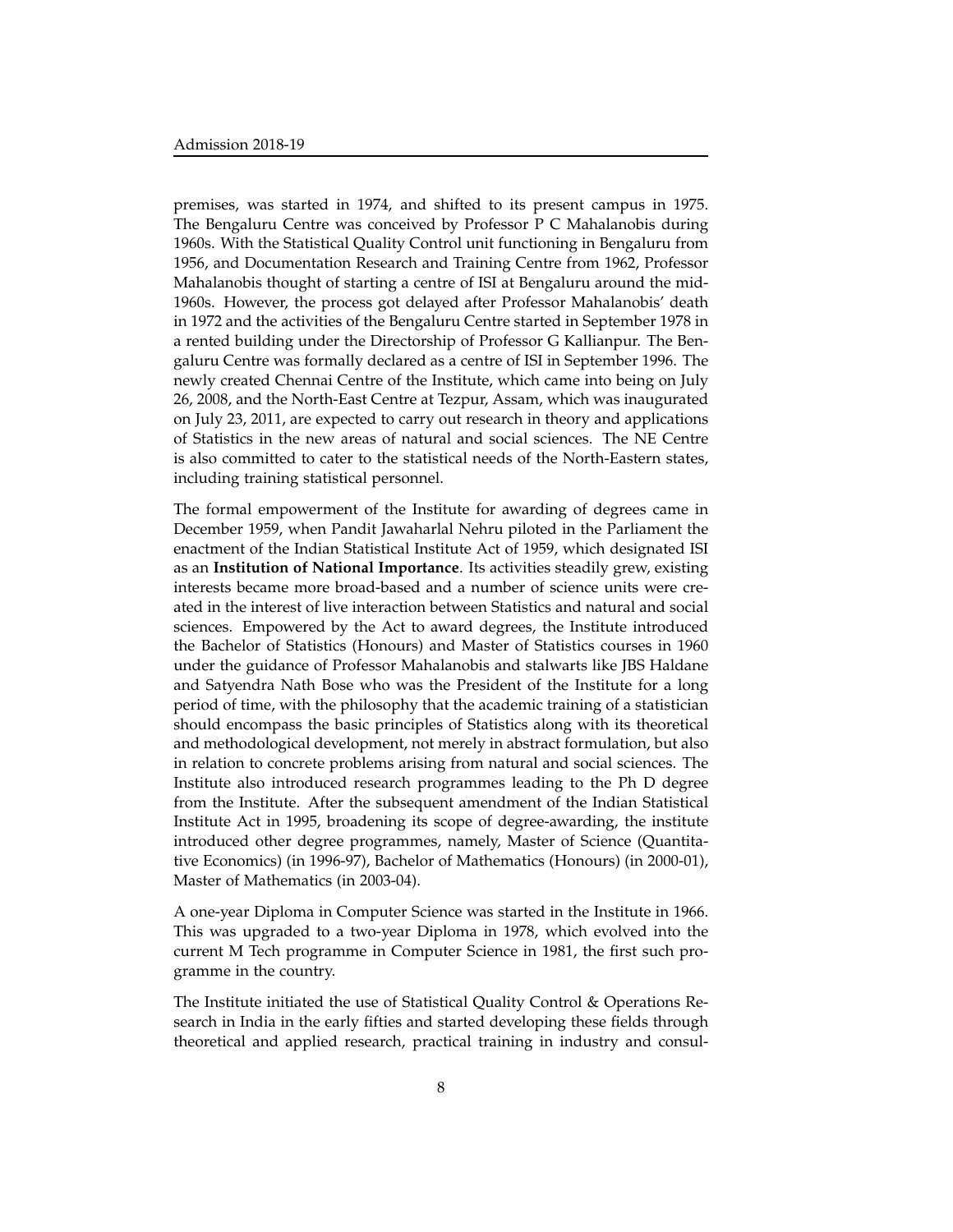tancy assignments. To meet the growing needs from the industry, the institute offered a PG Diploma course in SQC & OR and also offered SQC & OR (later ISOR) as a specialization in the M Stat programme. The increased awareness since late eighties, that SQC & OR techniques are of immense help in the development of the industrial sector, has led to the introduction of a two-year full-time M Tech programme in Quality, Reliability & Operations Research in Kolkata in 1989.

The institute is introducing a new M Tech programme in Cryptology and Security starting from the academic session 2018-19.

The Institute has also been offering a course leading to Associateship in Documentation & Information Science at the Bengaluru Centre since 1965-66. This course has been upgraded to a Master's level programme, called the Master of Science in Library & Information Science [MS (LIS)], since 2008-09.

The following new programmes have been introduced during the last five years:

- a one-year programme called 'Postgraduate Diploma in Statistical Methods and Analytics' at the North-East centre of the Institute at Tezpur, Assam,
- a two-year programme called 'Master of Science in Quality Management Science' [MS (QMS)] which is being jointly conducted at Bengaluru and Hyderabad,
- a one-year programme called 'Postgraduate Diploma in Computer Applications' [PGDCA] at the Giridih branch of the Institute,
- a two-year programme called 'Postgraduate Diploma in Business Analytics [PGDBA]' at Kolkata jointly with Indian Institute of Management Calcutta and Indian Institute of Technology Kharagpur.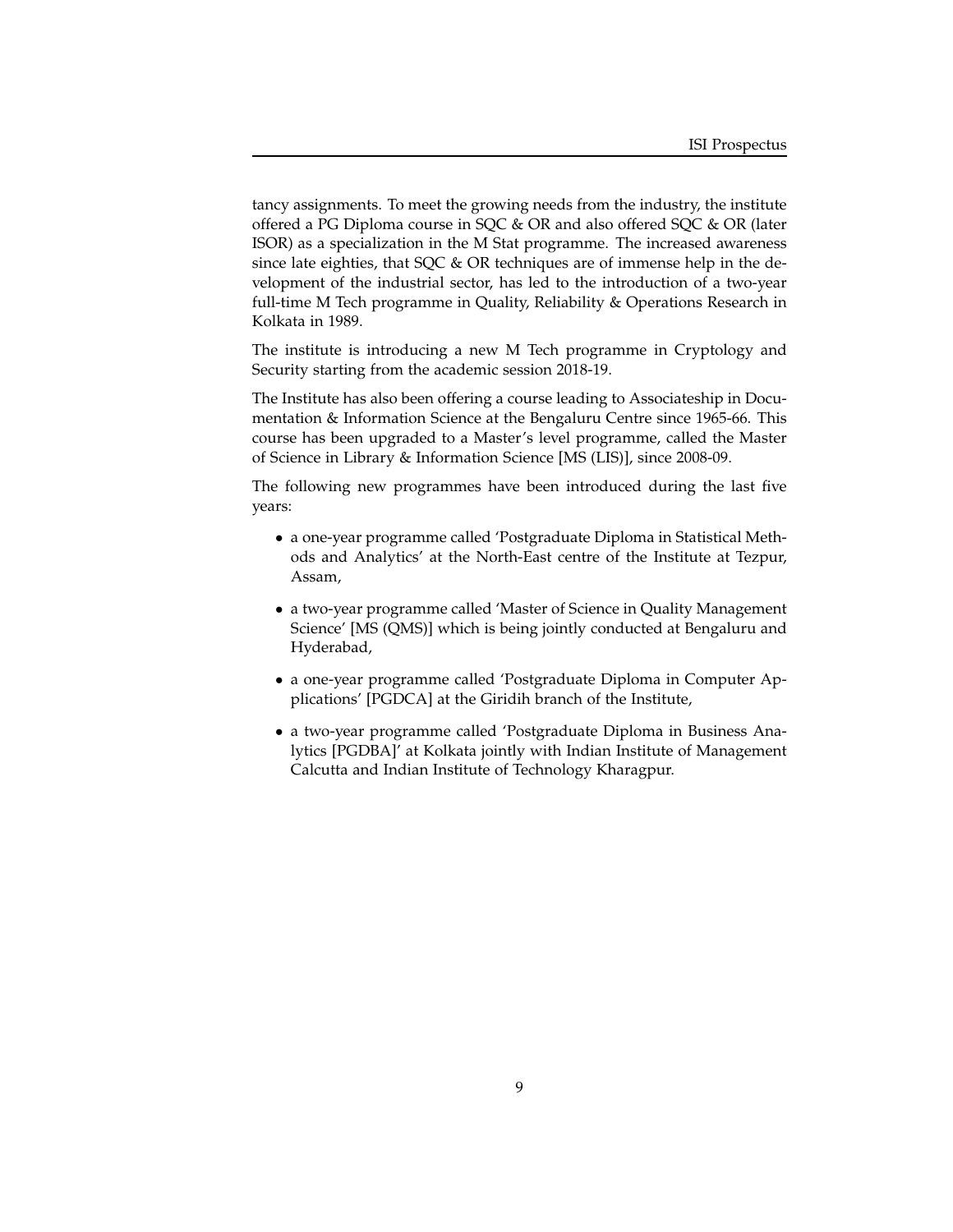|                   | Programme                                        | Duration | Centre              |
|-------------------|--------------------------------------------------|----------|---------------------|
|                   | <b>B</b> Stat (Hons)                             | 3 years  | Kolkata             |
|                   | <b>B</b> Math (Hons)                             | 3 years  | Bengaluru           |
| Degree Programmes | M Stat                                           | 2 years  | Delhi & Chennai     |
|                   | M Math                                           | 2 years  | Kolkata             |
|                   | MS (QE)                                          | 2 years  | Kolkata & Delhi     |
|                   | MS (LIS)                                         | 2 years  | Bengaluru           |
|                   | MS (QMS)                                         | 2 years  | Bengaluru-          |
|                   |                                                  |          | Hyderabad           |
|                   | M Tech (CS)                                      | 2 years  | Kolkata             |
|                   | M Tech (CrS)                                     | 2 years  | Kolkata             |
|                   | M Tech (QROR)                                    | 2 years  | Kolkata             |
|                   | Part-time Course in SQC <sup>1</sup>             | 6 months | Bengaluru-          |
|                   |                                                  |          | Hyderabad           |
| Certificate       | Postgraduate Diploma in                          | 1 year   | Tezpur              |
|                   | Statistical Methods & Analytics                  |          |                     |
|                   | Postgraduate Diploma in                          | 1 year   | Giridih             |
| Jiploma,          | <b>Computer Applications</b>                     |          |                     |
|                   | Postgraduate Diploma in                          | 2 years  | Kolkata             |
|                   | Business Analytics <sup>2</sup> (jointly with    |          |                     |
|                   | IIT Kharagpur and IIM Calcutta)                  |          |                     |
|                   |                                                  |          | Kolkata             |
|                   | Junior/Senior Research Fellowship upto 6+1 years |          | Delhi               |
|                   | (See below for details)                          |          | Bengaluru           |
| Fellowship        |                                                  |          | Chennai             |
|                   |                                                  |          | Tezpur <sup>3</sup> |

## **3 Current Academic Programmes**

<sup>&</sup>lt;sup>1</sup>For the academic year 2018-2019, this course will be notified separately, if offered.

<sup>2</sup>Details about this programme are available at http://www.isical.ac.in/~pgdba. 3 ISI North-East Centre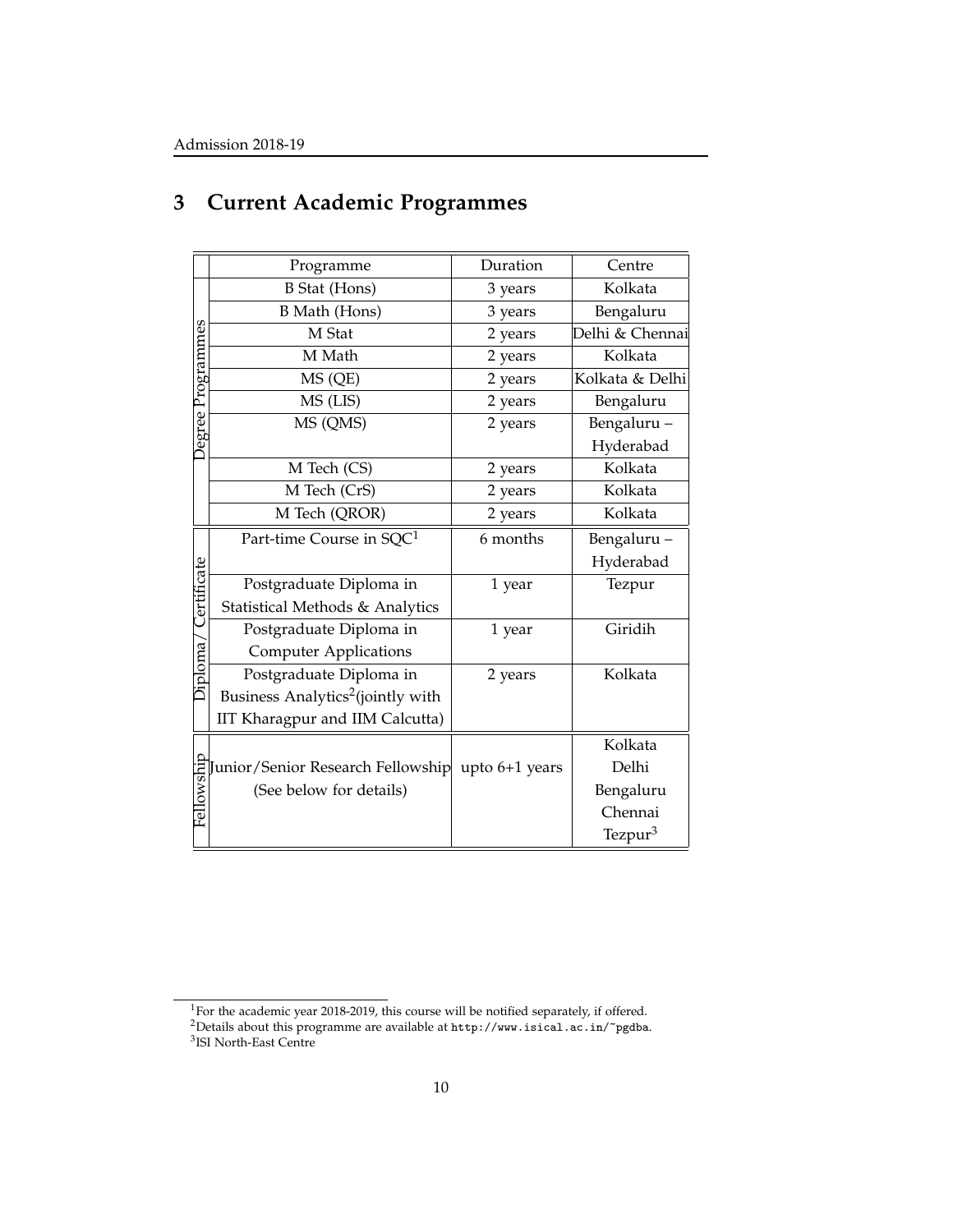## **Research Programmes I**

The Institute awards Ph D degrees for research in the fields (i) Statistics, (ii) Mathematics, (iii) Quantitative Economics, (iv) Computer Science, (v) Quality, Reliability & Operations Research (QR&OR).

| <b>SUBJECT</b>                    | <b>CENTRE</b>                                           |
|-----------------------------------|---------------------------------------------------------|
| <b>Statistics</b>                 | Kolkata, Delhi, Bengaluru, Chennai, Tezpur <sup>4</sup> |
| <b>Mathematics</b>                | Kolkata, Delhi, Bengaluru, Chennai                      |
| Quantitative Economics            | Kolkata, Delhi                                          |
| Computer Science <sup>5</sup>     | Kolkata, Bengaluru, Chennai                             |
| Quality, Reliability &            | Kolkata, Delhi, Chennai                                 |
| <b>Operations Research (QROR)</b> |                                                         |

### **Research Programmes II**

The Institute also offers Junior Research Fellowships in several areas of the Natural Sciences and the Social Sciences. However, candidates working for Ph D in any area other than the five mentioned above, need to register with other Universities/Institutes for their Ph D degree.

| <b>SUBJECT</b>             | <b>CENTRE</b> |
|----------------------------|---------------|
| Physics                    | Kolkata       |
| Geology                    | Kolkata       |
| <b>Biological Science</b>  | Kolkata       |
| Library & Information      | Bengaluru     |
| <b>Information Science</b> |               |

<sup>4</sup> ISI North-East Centre

<sup>&</sup>lt;sup>5</sup>JRF(CS) selected at Bengaluru or Chennai Centres may have to come to ISI Kolkata for completing the necessary coursework.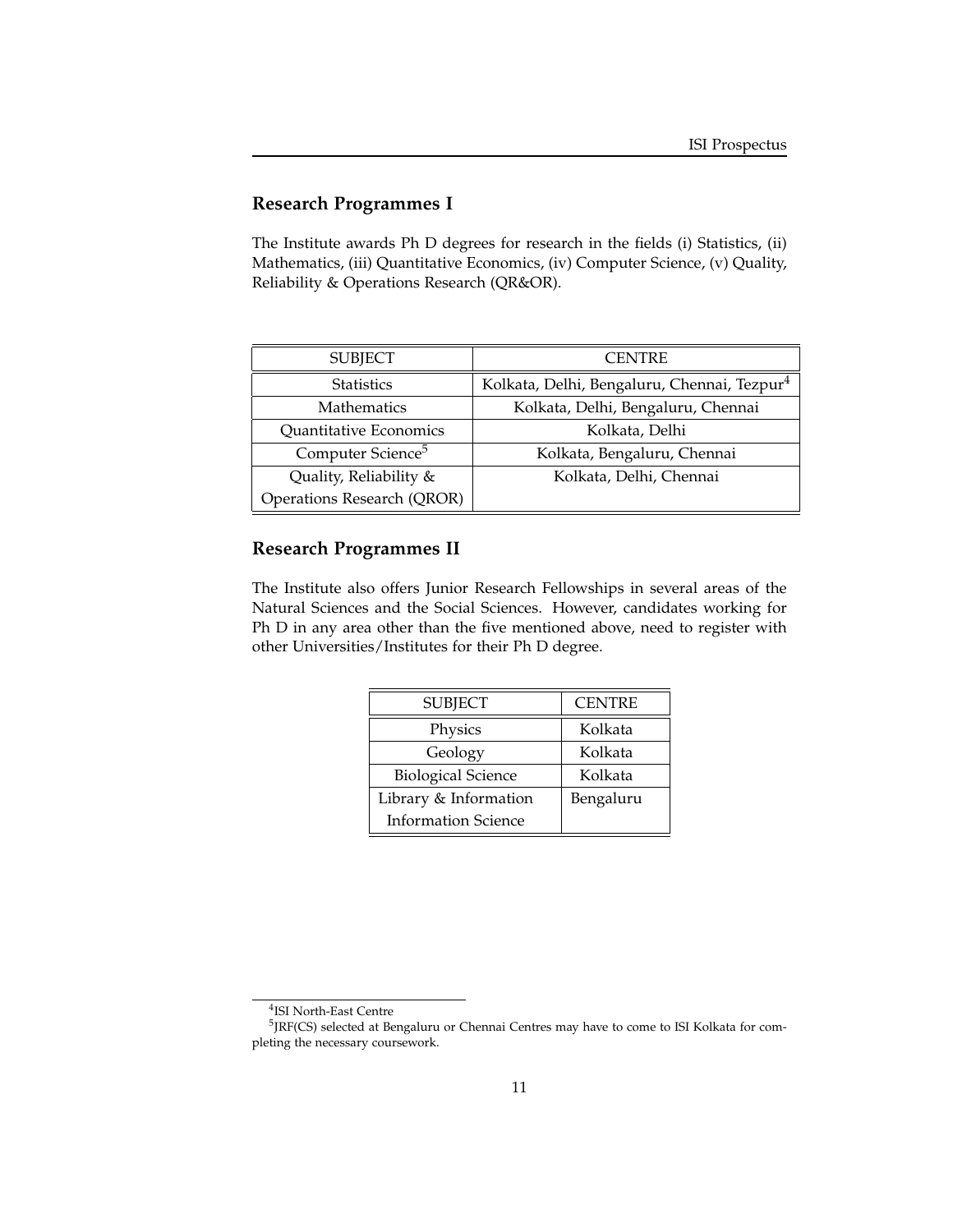| S.No.          | Programme                           | <b>Total</b><br>Seat | <b>GEN</b> | <b>OBC</b><br>-NCL | <b>SC</b>      | <b>ST</b>      |
|----------------|-------------------------------------|----------------------|------------|--------------------|----------------|----------------|
| $\mathbf{1}$   | Bachelor of                         | 50                   | 25         | 14                 | 7              | $\overline{4}$ |
|                |                                     |                      |            |                    |                |                |
|                | <b>Statistics Honours</b>           |                      |            |                    |                |                |
| $\overline{2}$ | Bachelor of                         | 50                   | 25         | 14                 | 7              | 4              |
|                | <b>Mathematics Honours</b>          |                      |            |                    |                |                |
| 3              | <b>Master of Statistics</b>         | $30*$                | 15         | 8                  | 5              | $\overline{2}$ |
| $\overline{4}$ | Master of Mathematics               | $20*$                | 10         | 5                  | 3              | $\overline{2}$ |
| 5              | Master of Science in                | 27                   | 14         | 7                  | $\overline{4}$ | $\overline{2}$ |
|                | Quantitative Economics (Delhi)      |                      |            |                    |                |                |
| 6              | Master of Science in                | 18                   | 9          | 5                  | 3              | 1              |
|                | Quantitative Economics (Kolkata)    |                      |            |                    |                |                |
| 7              | Master of Science in                | 16                   | 8          | 5                  | $\mathcal{P}$  | 1              |
|                | Quality Management Sciences         |                      |            |                    |                |                |
| 8              | Master of Science in                | 10                   | 5          | 3                  | $\mathbf{1}$   | $\mathbf{1}$   |
|                | Library and Information Science     |                      |            |                    |                |                |
| 9              | Master of Technology in             | 35                   | 18         | 9                  | 5              | 3              |
|                | Computer Science                    |                      |            |                    |                |                |
| 10             | Master of Technology in             | 20                   | 10         | 5                  | 3              | $\overline{2}$ |
|                | Cryptology and Security             |                      |            |                    |                |                |
| 11             | Master of Technology in Quality     | 25                   | 13         | $\overline{7}$     | $\overline{4}$ | $\mathbf{1}$   |
|                | Reliability and Operations Research |                      |            |                    |                |                |
| 12             | Post-Graduate Diploma in            | $30**$               | 15         | 8                  | 5              | $\overline{2}$ |
|                | Statistical Methods and Analytics   |                      |            |                    |                |                |
| 13             | Post-Graduate Diploma in            | 15                   | 8          | $\overline{4}$     | $\overline{2}$ | 1              |
|                | <b>Computer Applications</b>        |                      |            |                    |                |                |

## **4 Number of Seats**

\*Excludes the number of students getting direct admission from B.Stat./B.Math. \*\* 50% seats are reserved for Domiciled candidates of the North-East states of India.

Three percent (3%) of seats will be horizontally reserved (that is, in each category (ST, SC, OBC-NCL and GEN)) for PwD (Persons with disabilities) candidates.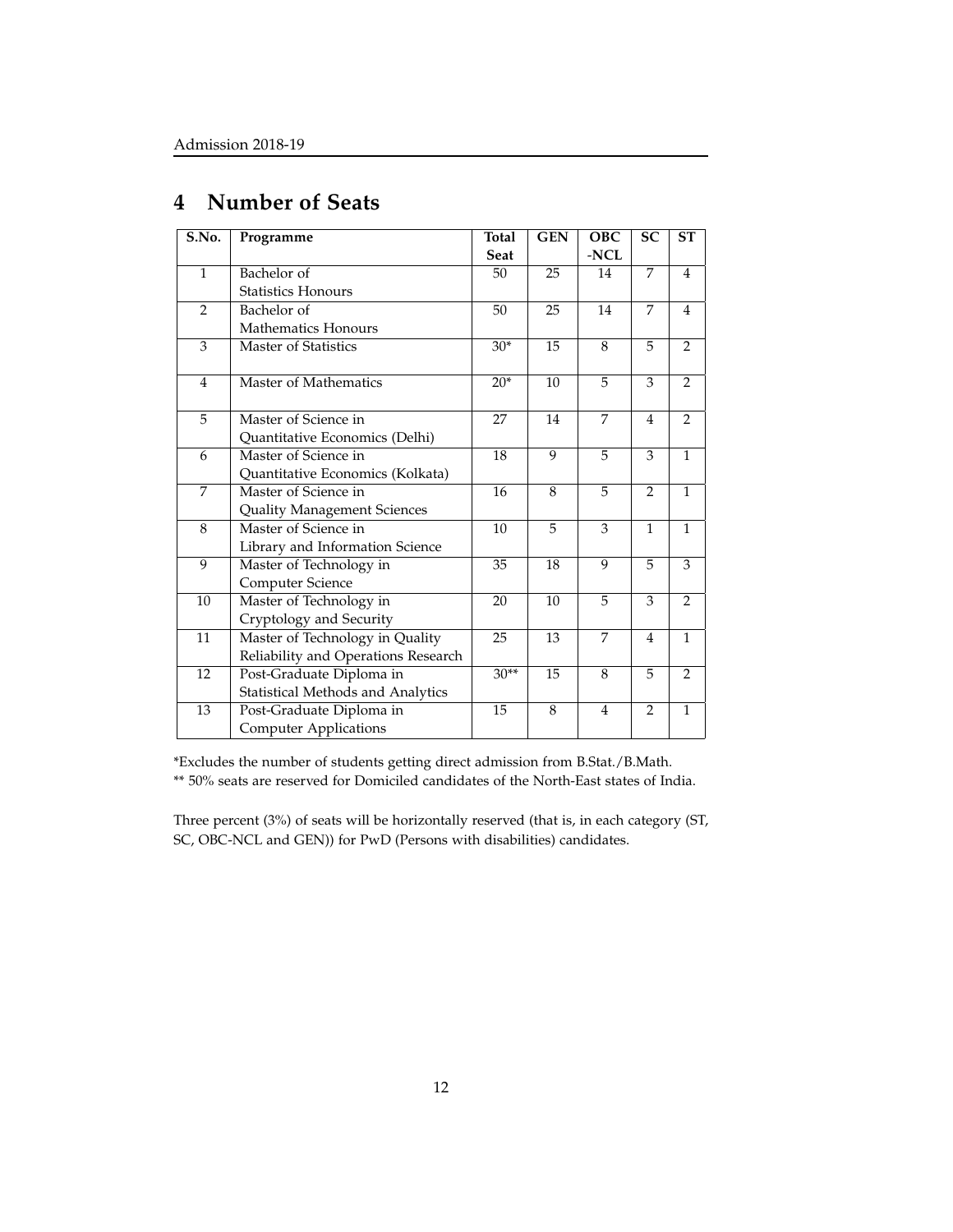## **5 Admission Procedure**

Admission to the academic programmes of the Indian Statistical Institute is based strictly on the merit of the candidates as judged from their performance in appropriate admission tests and interviews. Their past academic records may also be taken into account for this purpose. The admission tests are held at a number of centres in India. The next section gives details of scope, eligibility criteria and selection procedures for the programmes offered. If at any stage of the selection process it is found that a candidate does not satisfy the eligibility conditions, his/her application will not be processed any further.

**If a student is asked to discontinue from a programme for having failed or on any disciplinary ground, he/she is not eligible for readmission to the same programme.**

For some programmes, there is a provision for employers to sponsor suitable candidates employed by them. Details of this scheme are given separately under the appropriate programmes.

The decision of the Institute in all admission-related matters is final. Canvassing in any form disqualifies a candidate from being selected. The names of candidates called for interview on the basis of the written tests and also of those selected after interview are generally posted on the website of the institute at:

http://www.isical.ac.in/~admission.

Institute will provide travel support to SC/ST candidates and economically backward candidates for attending the interview provided they are shortlisted for interview on the basis of written tests. The candidates will be provided sleeper/II class rail or bus fare by the shortest route for attending interview at the centre where the programme will be offered. A candidate must have an SC/ST certificate or a BPL card in order to be eligible for the support.

**For admission to all its programmes, the Institute follows a policy consistent with the national policy on reservation for candidates from the Scheduled Caste (SC), Scheduled Tribe (ST), Other Backward Classes - non creamy layer (OBC-NCL) categories and Persons with Disabilities (PwD) (collectively referred to as reserved categories). The details of reservation policy for admission to various academic programmes will be announced on the ADMISSION portal of the Institute.**

**Note: Past years' questions, sample questions and syllabi for the Admission tests for the various programmes being offered by ISI in the current year can be downloaded from the ISI admission portal:** http://www.isical.ac.in/~admission**.**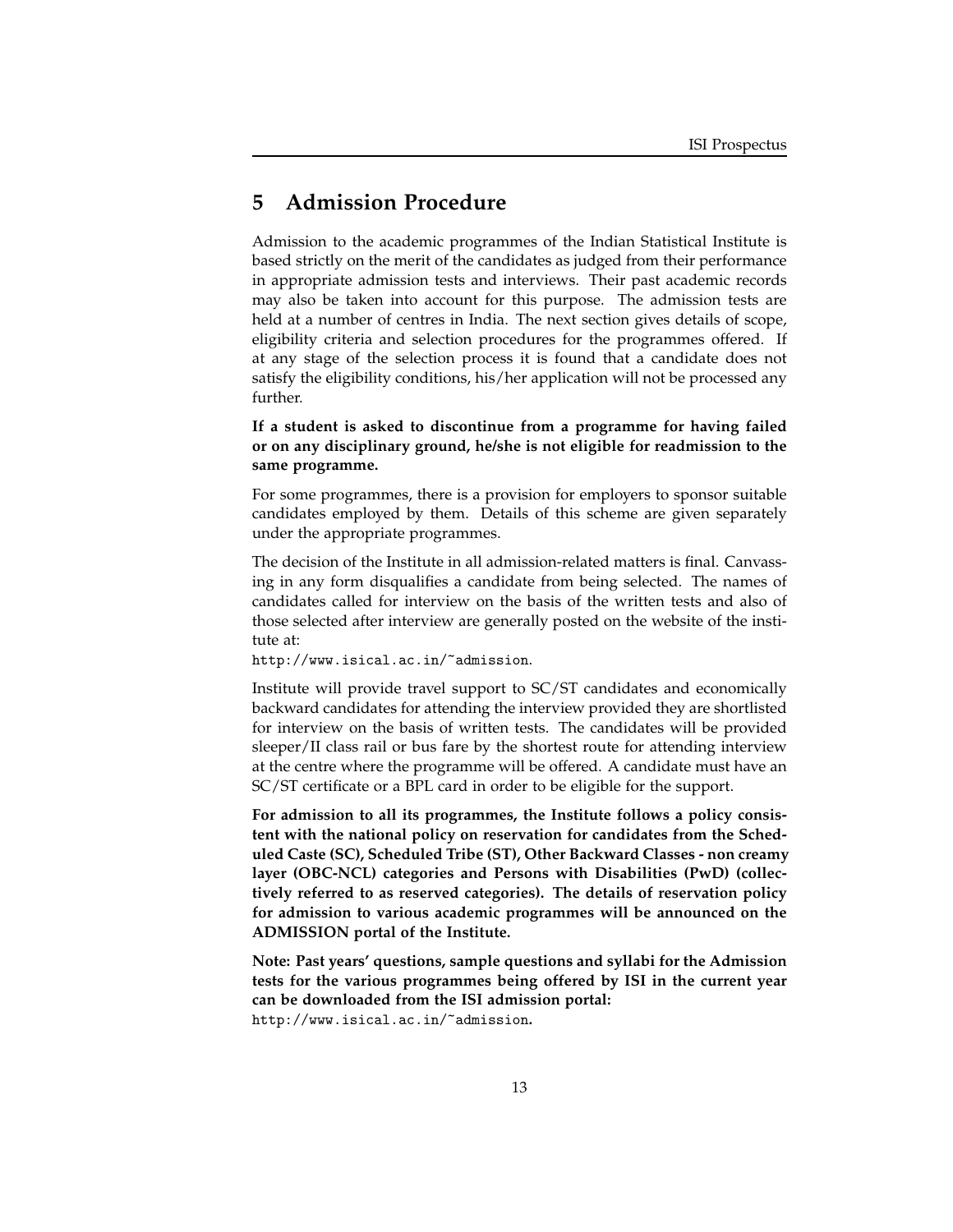## **6 Academic Programmes: Scope, Eligibility and Selection Procedure**

Eligibility conditions, as mentioned below for each of the academic programmes, reflect only minimum requirements to apply for a particular programme. Merely satisfying the eligibility conditions does not guarantee selection into the programme.

For all the programmes described below, those who have completed or are due to complete the qualifying examinations for which results are not yet published, may also apply for admission. If selected, their admission to an academic programme will be provisional pending the announcement of results. In such cases, however, their applications may be cancelled if the final examinations are not completed before **July 31, 2018**. The institute may decide to relax this date at its discretion.

#### **6.1 Bachelor of Statistics (Honours) [B Stat (Hons)]**

**Scope** This **three-year** degree programme offers comprehensive instruction in the theory, methods and application of Statistics, in addition to several areas of Mathematics and some basic areas of Computer Science. It also offers optional courses in some other subjects. It is so designed that, on successful completion, the students will be able to pursue higher studies in areas of Statistics and Mathematics, as well as Computer Science, Economics and allied fields, or take up careers as Statisticians in research institutions and scientific laboratories, government departments or industries. This programme is offered only at **Kolkata**.

**Eligibility** In order to be eligible for admission to this programme, an applicant must have successfully completed 10+2 years of Higher Secondary Education (or its equivalent) with Mathematics and English as subjects.

**Selection Procedure** All applicants for this programme, except the INMO AWARDEES (see next paragraph), will have to appear for two written tests comprising multiple-choice type and descriptive questions in Mathematics at the 10+2 level. Based on performance in the written tests, a number of candidates will be called for interviews.

The written test is **waived** for applicants who have been selected as **INMO AWARDEES** to participate in the International Mathematics Olympiad Training Camp (IMOTC) in the current year or in any previous year, based on their performance in the Indian National Mathematics Olympiad (INMO) conducted by the National Board of Higher Mathematics, Department of Atomic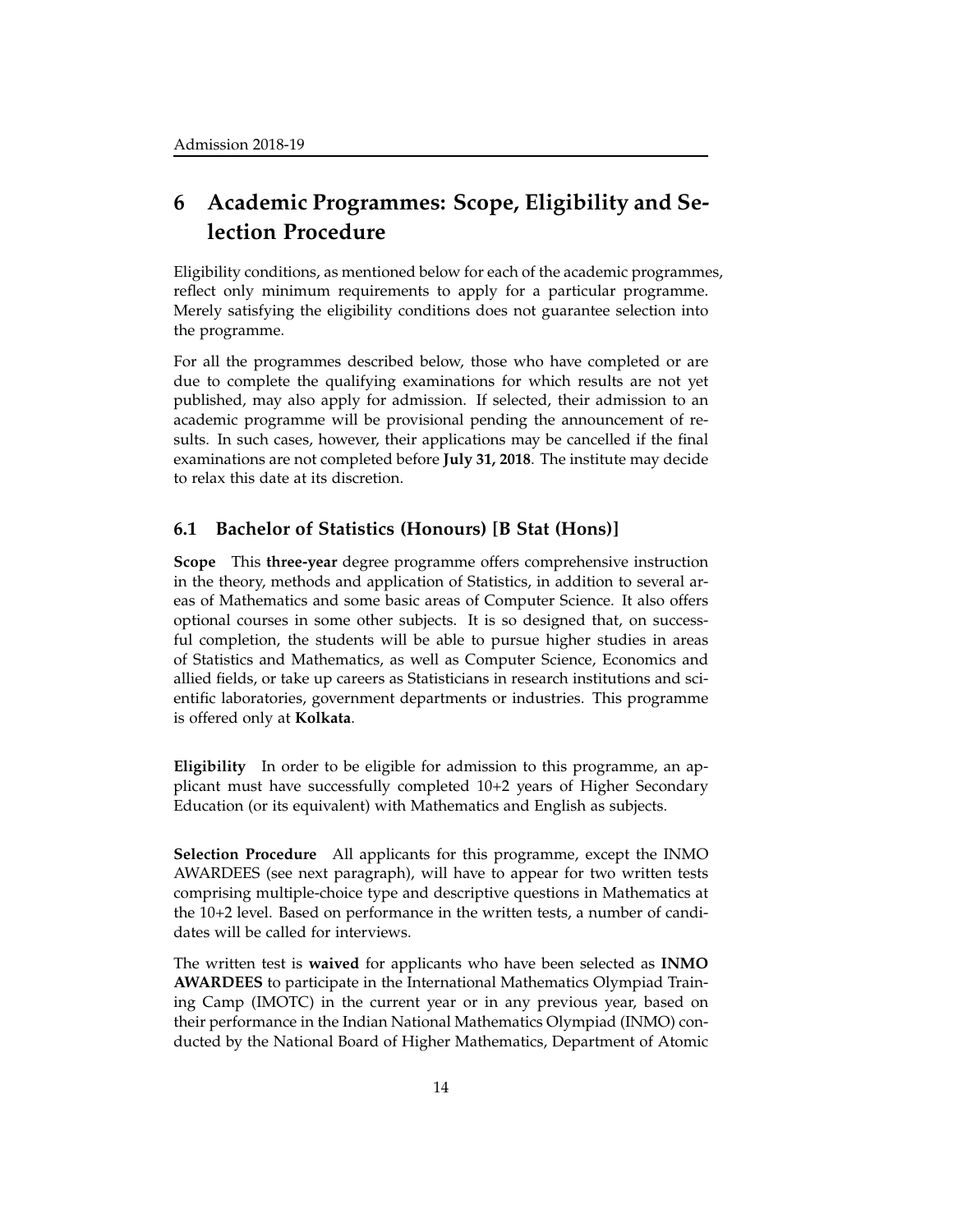Energy, Government of India. Such candidates will be directly called for interviews. However, like all other candidates, such candidates are also required to apply in the prescribed application form for admission to the programme. **Merely holding an INMO Certificate of Merit from Homi Bhaba Centre for Science Education (HBCSE) or clearing any Math Olympiad organised by any other organisation will not suffice for waiver of written tests for selection to the programme.**

The final selection of candidates for admission to the programme is based on performance in the two written tests (unless waived) as well as the interviews. The final list of candidates selected for admission is announced after completion of all the interviews.

A candidate who has applied for the B Stat (Hons) programme shall have only **one subsequent option to switch to the B Math (Hons) programme** of the Institute. Candidates who wish to exercise this option must inform the Dean of Studies of their decisions either in writing or by sending an e-mail to admissionsupport@isical.ac.in between **March 15 and April 5, 2018**. No request after this date will be entertained.

### **6.2 Bachelor of Mathematics (Honours) [B Math (Hons)]**

**Scope** This **three-year** degree programme offers comprehensive instruction in basic Mathematics along with basic courses in Probability, Statistics, Computing and Physics. It is so designed that, on successful completion, the students will be able to pursue higher studies in the areas of Mathematics, Statistics, Computer Science, Mathematical Physics, etc., or take up a career in applications of Mathematics. This programme is offered only at **Bengaluru**.

**Eligibility** Same as B Stat (Hons) programme.

**Selection Procedure** Same as B Stat (Hons) programme.

A candidate who has applied for the B Math (Hons) programme shall have only **one subsequent option to switch to the B Stat (Hons) programme** of the Institute. Candidates who wish to exercise this option must inform the Dean of Studies of their decisions either in writing or by sending an e-mail to admissionsupport@isical.ac.in between **March 15 and April 5, 2018**. No request after this date will be entertained.

### **6.3 Master of Statistics [M Stat]**

**Scope** This **two-year** programme offers advanced-level training in the theory, methods and applications of Statistics along with specialised training in selected areas of Statistics and allied fields. On successful completion of this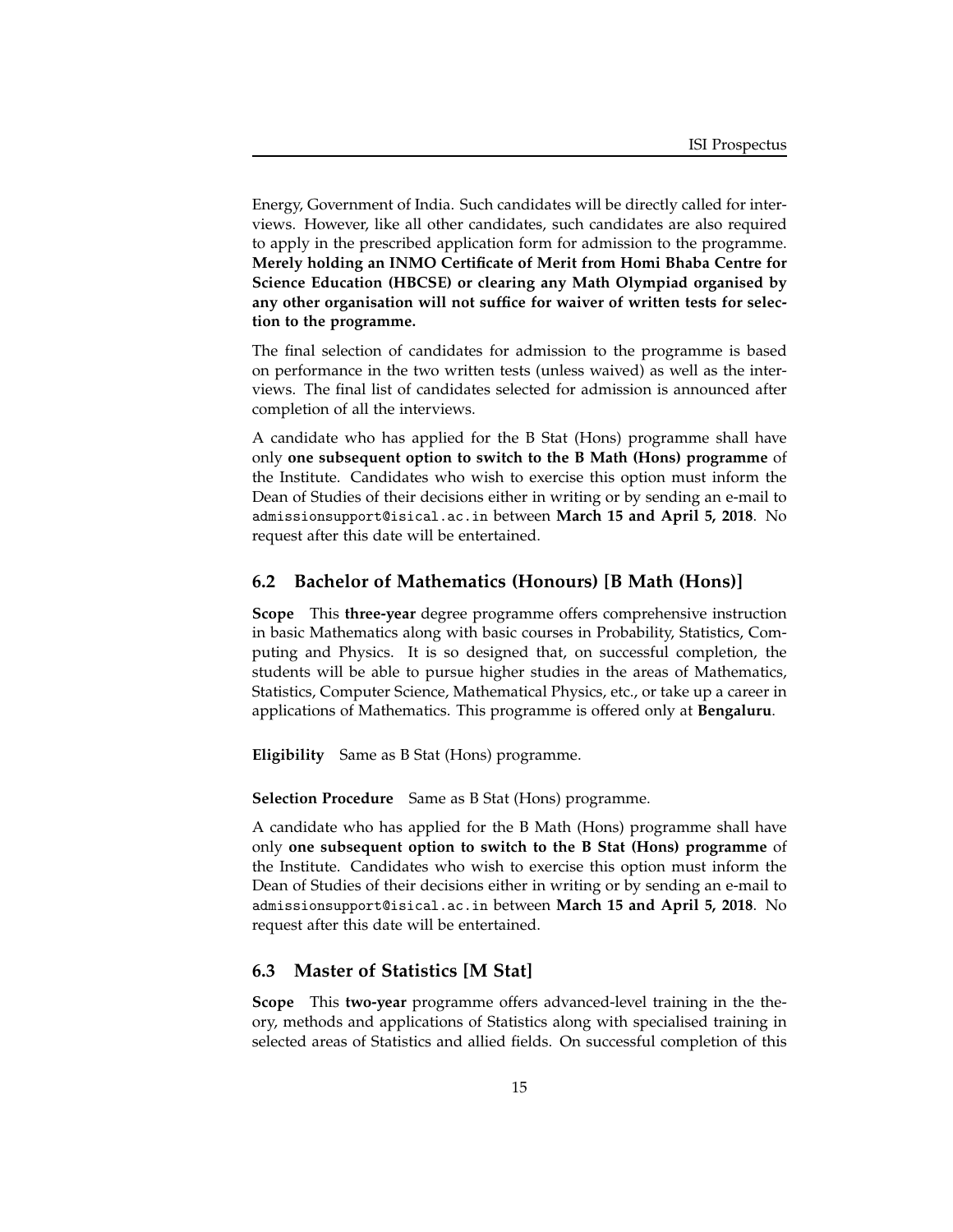programme, students will be able to pursue an academic/research career in Statistics, Mathematics, Economics, Computer Science and allied fields, depending on their chosen area of specialization. They will also be able to work competently as Statisticians and specialists in research institutions and scientific laboratories, government departments or industries. This programme is being offered this year at **Kolkata, Chennai and Delhi**.

**Eligibility** In order to be eligible for admission to this programme, an applicant must have

- a three-year Bachelor's degree or a BE/B Tech degree with Statistics as a subject, or
- a B Math degree from ISI, or
- a Post-Graduate Diploma in Statistical Methods and Analytics from ISI.

**Selection Procedure** Students with B Stat (Hons) degree from ISI are offered direct admission to this programme without any selection test or interview. For all other eligible candidates, including students with a B Stat (Pass) degree from ISI, selection for admission to this programme is based on performance in written admission tests and subsequent interview.

The written admission test is designed to assess competence in the theory and methods of Statistics and comprehension in Mathematics, and has two parts:

- multiple-choice questions in Statistics and Mathematics at the undergraduate level in the first part, and
- short-answer questions in Statistics and Mathematics at the undergraduate level in the second part.

Students with B Stat (Hons) degree from ISI who are directly admitted to this programme study their first year in Kolkata. Other selected candidates study their first year in either Delhi or Chennai as decided by the institute.

#### **6.4 Master of Mathematics [M Math]**

**Scope** This **two-year** programme offers advanced-level training in Mathematics. On successful completion of the programme, students will be able to pursue a research/ academic career in Mathematics. Depending on the choice of the optional subjects, the students will also be able to work in the fields of Probability Theory and Theoretical Computer Science. This programme is offered in alternate year at Bengaluru or Kolkata. This year it is being offered at **Kolkata**.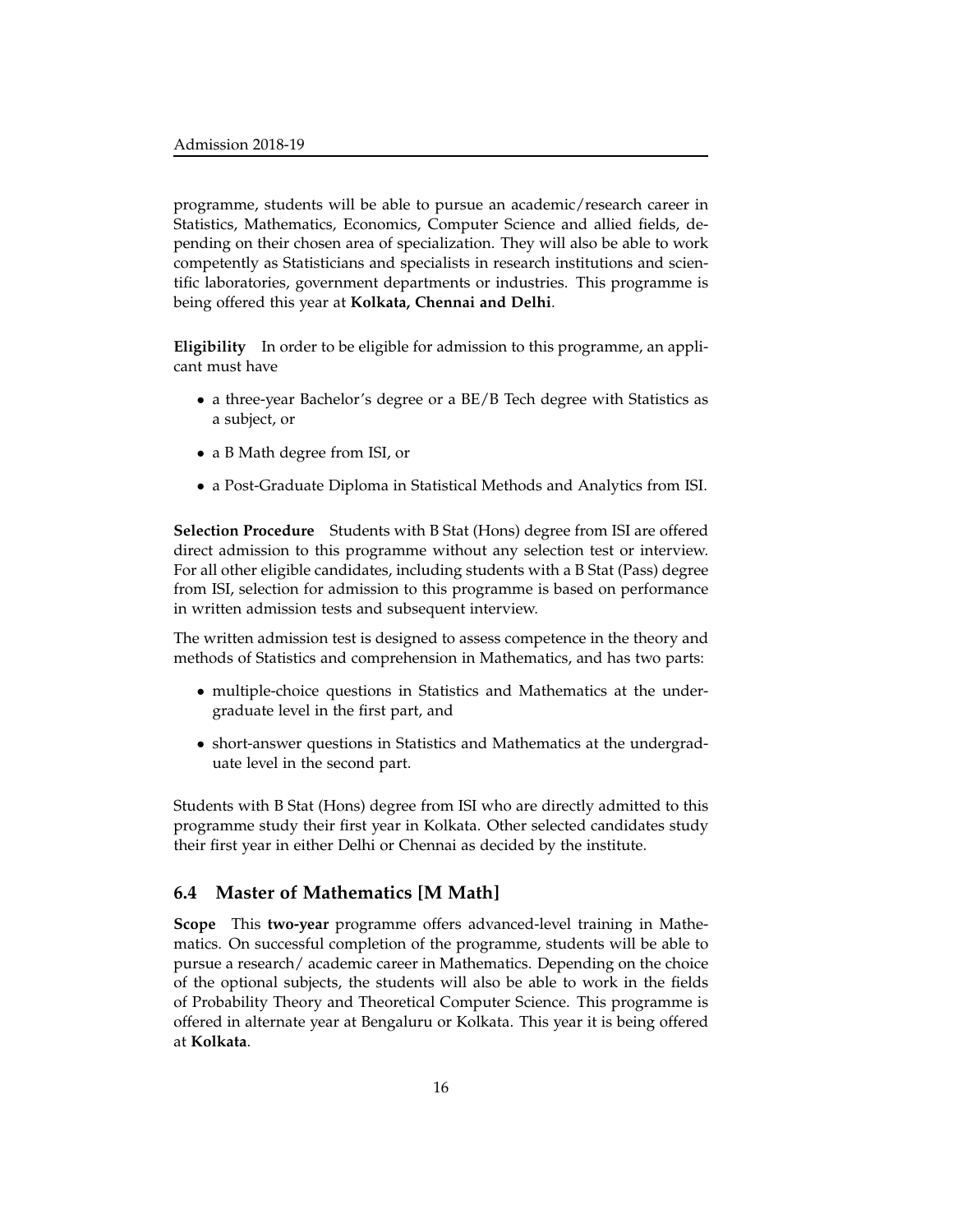**Eligibility** In order to be eligible for admission to this programme, an applicant must have

- a three year Bachelor's degree in Mathematics, or
- a BE/B Tech Degree, with Mathematics as a subject, or
- a B Stat degree from ISI.

**Selection Procedure** Students with B Math (Hons) degree from ISI are offered direct admission to this programme without any selection test or interview. For all other eligible candidates, including students with B Math (Pass) degree from ISI, selection for admission to the programme is based on performance in written admission tests and subsequent interview.

The admission tests will comprise multiple-choice questions in Mathematics in the first part and short-answer type questions in Mathematics in the second part. The questions will be on Mathematics at a level corresponding roughly to the Mathematics Honours/Major of Indian universities.

#### **6.5 Master of Science in Quantitative Economics [MS (QE)]**

**Scope** This is a two-year advanced programme in Economics and its applications, with special emphasis on quantitative methods. On successful completion of the programme, a student will be able to pursue an academic career in Economics or take up responsible positions in various private and public sector organisations. It is offered simultaneously at **Kolkata** and **Delhi**.

**Eligibility** In order to be eligible for admission to this programme, an applicant must have

- a Bachelor's degree (of at least 3-year duration) in any discipline and
- have passed the 12th standard examination with Mathematics as a subject.

**Selection Procedure** Selection of candidates to this programme will be based on performance in written tests and subsequent interview. The written admission tests will comprise multiple-choice in both Economics and Mathematics at the undergraduate level.

## **6.6 Master of Science in Quality Management Science [MS (QMS)]**

**Scope** This is a **two-year** programme in Quality Management and its applications with a special emphasis on Quantitative Methods. It also includes Dissertation in the third semester and a live Project work in the fourth semester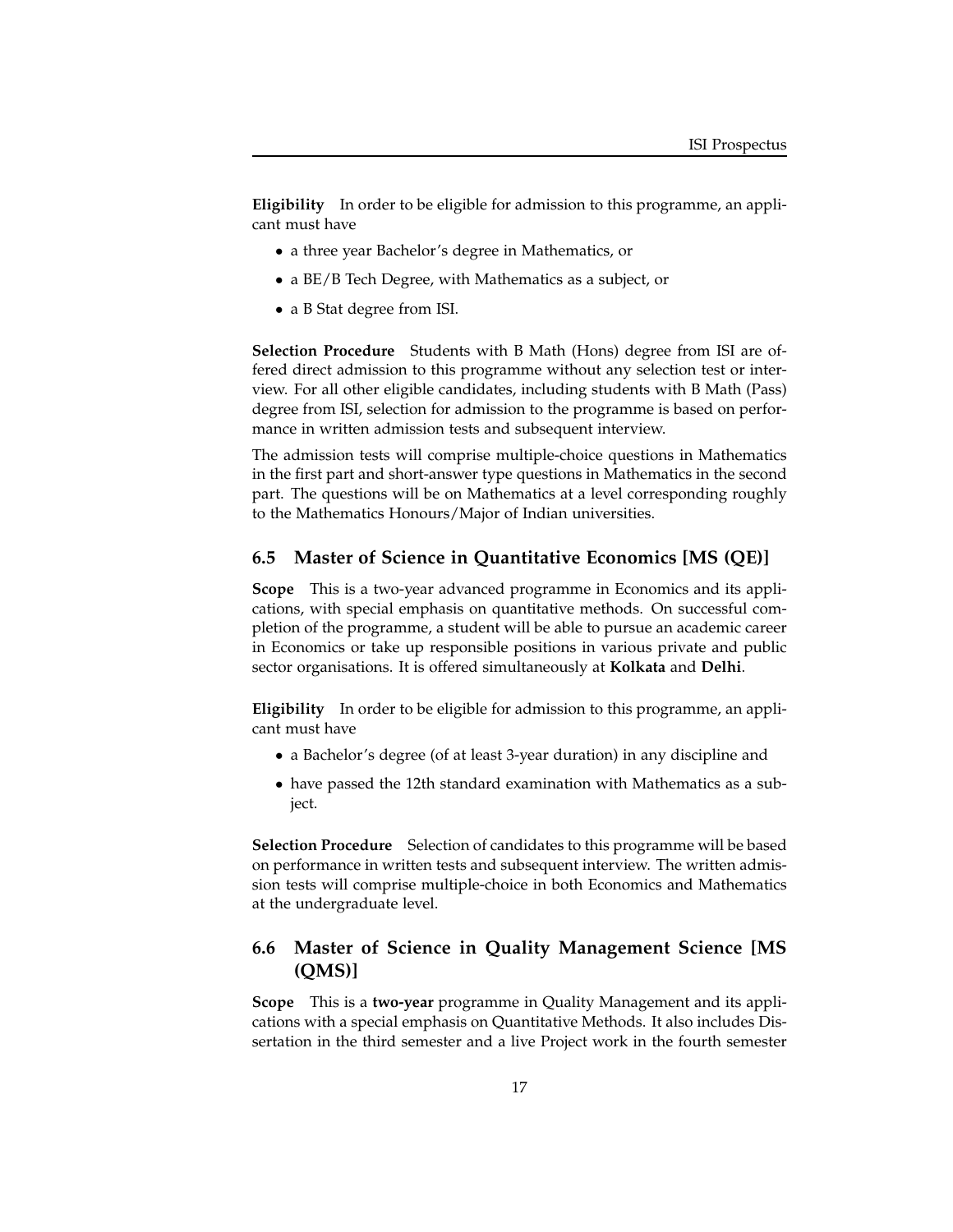under the direct guidance of the faculty. The programme offers a flexible format for those who want to meet specific educational and career objectives. Students aspiring to undertake this programme will enhance their career options by gaining the contemporary knowledge and perspective required of Quality Analysts, Quality Managers and those who are responsible for one or more aspects of quality improvement.

The first two semesters will be offered at **Bengaluru** whereas the third semester will be at **Hyderabad**. The Project work in the fourth semester will be at a centre of the institute depending on the location of the project assigned to the student.

**Eligibility** In order to be eligible for admission to this programme, an applicant must have

- a three-year Bachelor's degree with Mathematics as a subject, or
- a BE/ B Tech degree in any discipline.

**Selection Procedure** Selection of candidates to this programme, including the sponsored ones, will be based on performance in written tests and subsequent interview. The written admission tests will comprise of multiple-choice and/or descriptive questions in Mathematics at the undergraduate level.

There is a provision for **sponsorship** by government, semi-government, public sector undertakings, autonomous institutions and commercial/ industrial organizations, which can sponsor candidates from their establishments, provided they satisfy the eligibility requirements. The Institute, at its discretion, may apply a different criterion for such candidates. A candidate would be considered sponsored **only if** the employer gives him/her leave and full salary for the entire duration of the programme. Sponsored candidates will not receive any stipend and their sponsors will have to pay a tuition fee of Rs. 20,000/- per year.

## **6.7 Master of Science in Library and Information Science [MS (LIS)]**

**Scope** This is a **two-year** advanced programme in Library and Information Science, with special emphasis on applications of information technology. On successful completion of this programme, a student will be able to pursue an academic career or take up responsible positions in various private and public sector organisations in the Library and Information fields. The objectives of this programme are to develop manpower capable of

• effectively and efficiently working as information professionals at higher levels in libraries and information centres;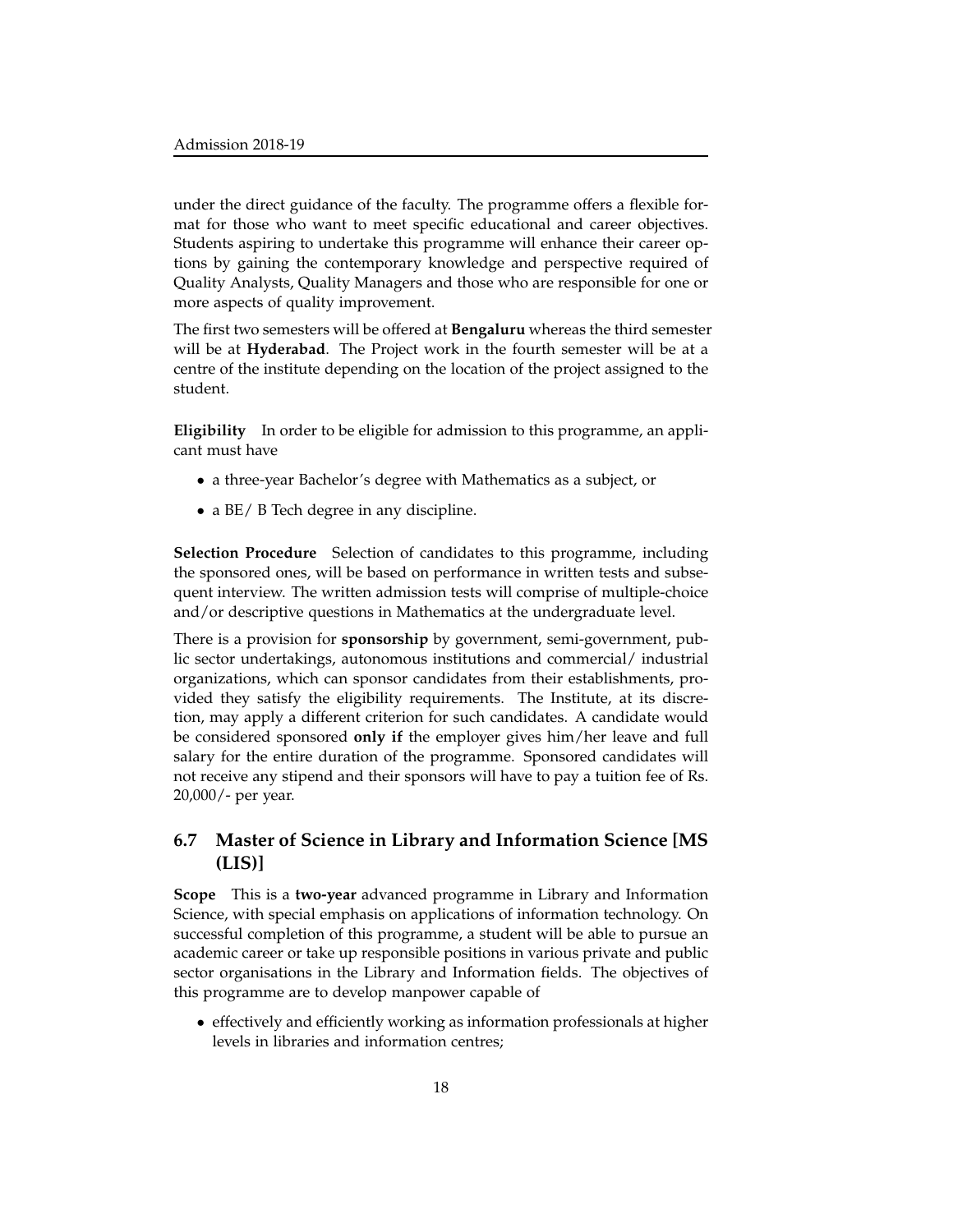- design and development of information systems;
- contributing to the discipline of Library and Information Science in terms of research and teaching.

This programme is offered only at **Bengaluru**.

**Eligibility** In order to be eligible for admission to this programme, an applicant must have a three-year Bachelor's degree in any discipline.

**Selection Procedure** Selection of candidates will be based on performance in written tests and subsequent interview.

#### **6.8 Master of Technology in Computer Science [M Tech (CS)]**

**Scope** This **two-year** programme is designed to provide a balance of theoretical and professional training in Computer Science and Technology so that the students, on successful completion of the programme, may take up

- a professional career in the technology of software for computer systems or specialised application areas, or
- an academic career for further study and research in the fundamental and applied aspects of Computer Science and Technology and related disciplines.

This programme is offered only at **Kolkata.**

**Eligibility** In order to be eligible for admission to this programme, an applicant must have

- a Master's degree in Mathematics/ Statistics/ Physics/ Electronic Science/ Computer Science/ Computer Applications/ Information Technology, or
- a BE/ B Tech degree or any other qualification considered equivalent (such as AMIE or, GRAD-IETE or, DOEACC 'B' Level).

**Selection Procedure** A candidate is admitted to this programme through written tests and interview. A few candidates may be sponsored by government, semi-government, public sector undertakings and autonomous institutions but such candidates will also be admitted through the ISI Admission Test. The Institute at its discretion may apply a different criterion for such candidates. A candidate would be considered sponsored **only if** he/she is granted leave and full salary by the employer for the entire duration of the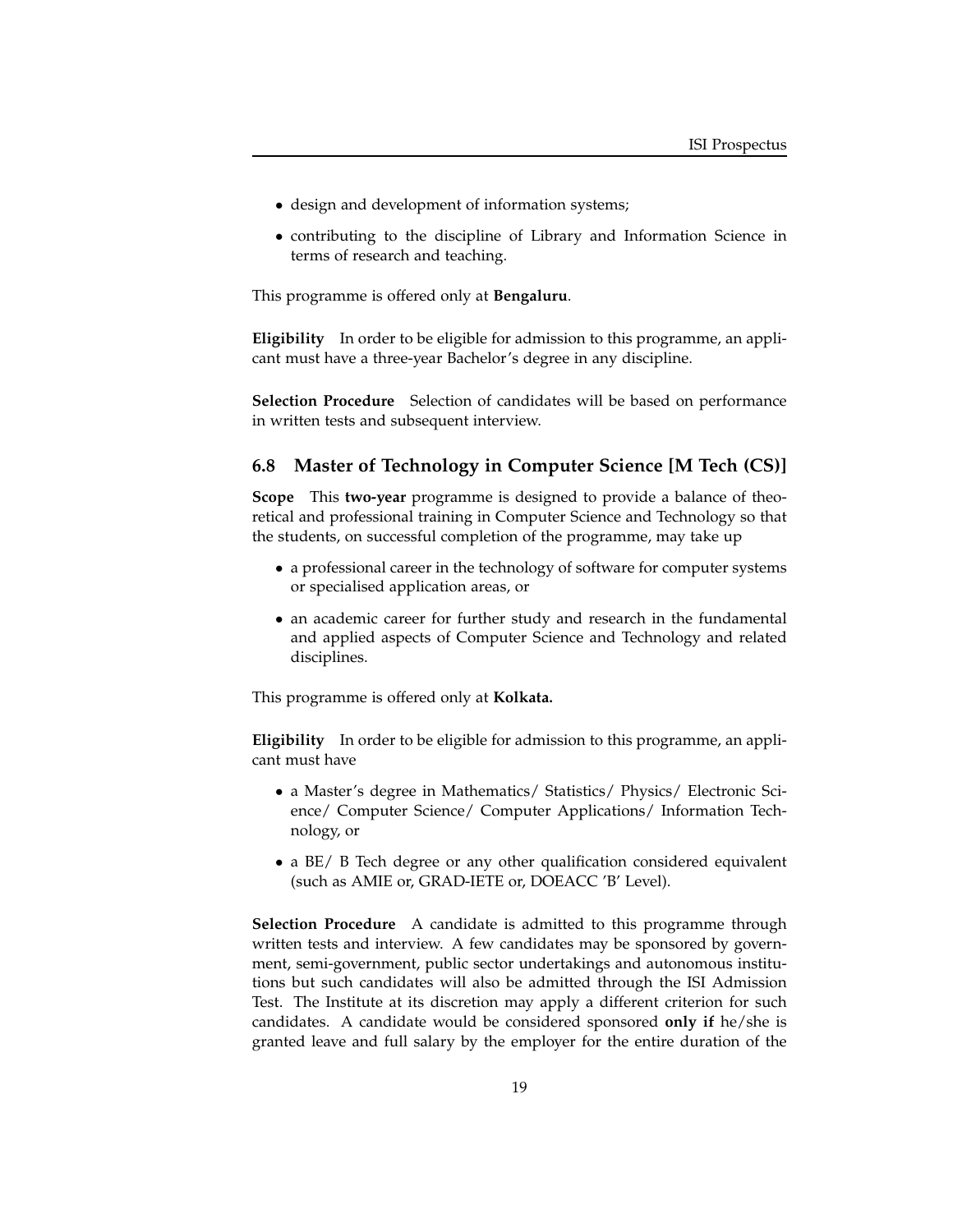programme. Sponsored candidates will not receive any stipend and their sponsors will have to pay a tuition fee of Rs 20,000/- per year.

The written Admission Test typically consists of two parts:

- (i) a multiple-choice test in Mathematics at the undergraduate level;
- (ii) a descriptive test comprising the following:
	- **Group A:** A test for all candidates in Mathematics at the undergraduate level and in logical reasoning.
	- **Group B:** A test, divided into five sections carrying equal marks, in Mathematics, Statistics and Physics at the postgraduate level and in Computer Science, Engineering and Technology at the B Tech level. Candidates must answer questions from any one of these sections.

**A candidate with a valid GATE score above a threshold (to be decided by the Selection Committee) in his/her own subject will be directly called for interview. Final selection of such candidates would be based on their GATE scores and their performance in the interview. These candidates are required to apply, like all other candidates, in the prescribed application form.**

## **6.9 Master of Technology in Cryptology and Security [M Tech (CrS)]**

**Scope** This is a **two year** program offered in the **Kolkata** center. The programme is designed to impart in-depth theoretical and practical knowledge in the area of cryptology and information security. It is designed to provide the basic background in mathematics, statistics and computer science followed by specialized instructions on various theoretical and practical aspects of the field. The students on successful completion of the programme, may take up

- a professional career in a industry/government organization which specializes in information security.
- an academic career to further study and research in theoretical and practical aspects of cryptology, information security and related disciplines.

**Eligibility** Same as M Tech in Computer Science programme.

**Selection Procedure** Same as M Tech in Computer Science programme.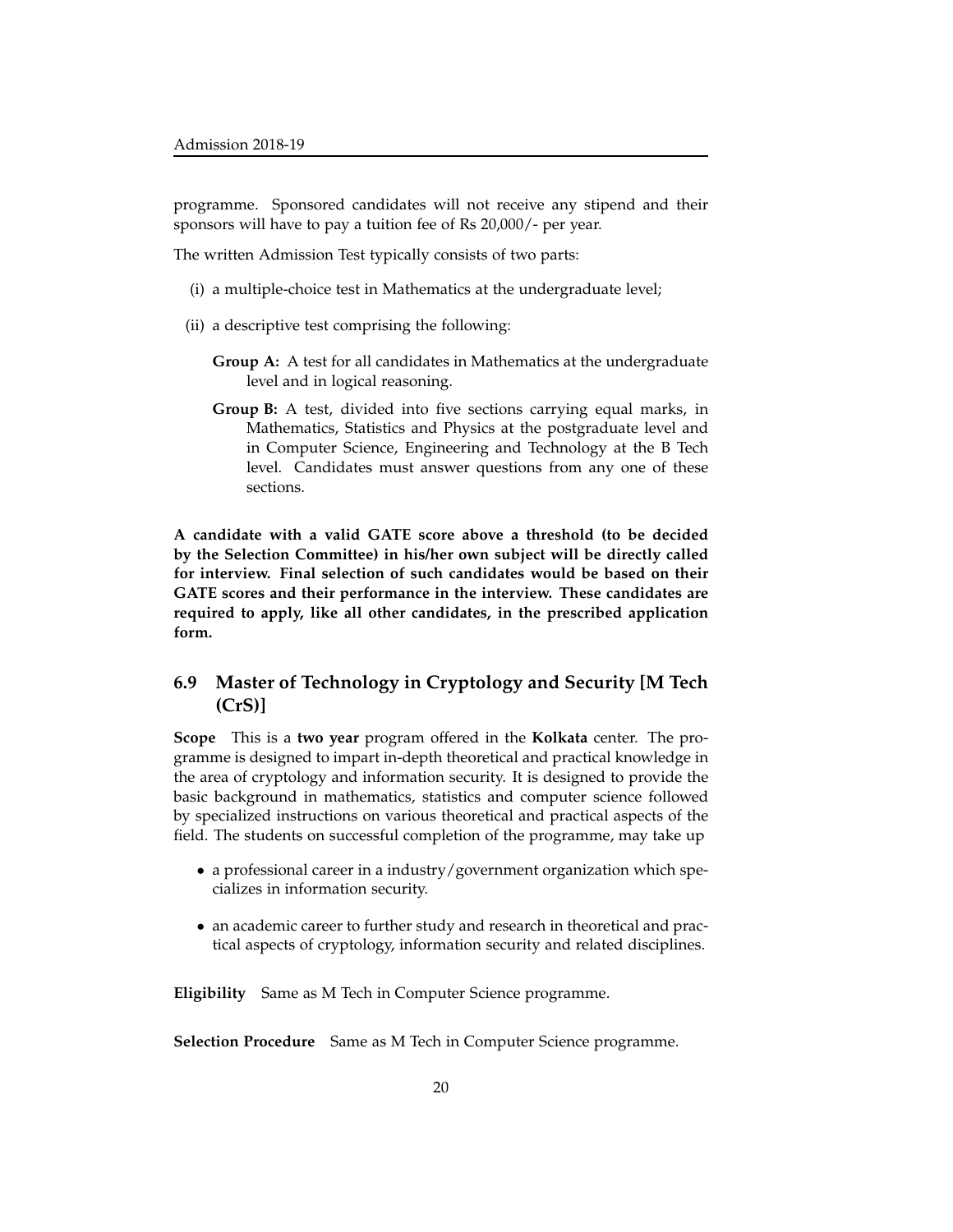## **6.10 Master of Technology in Quality, Reliability & Operations Research [M Tech (QROR)]**

**Scope** This is a full-time **two-year** programme and is offered only at **Kolkata**. It is intended to produce specialists in Statistical Quality Control, Reliability, Operations Research, and Quality Management Systems. Enough background on computing technologies is provided to enable the students to use technology effectively.

The programme is designed to offer adequate instruction in the theory and practice of the above disciplines. The objective is to equip students with the basic practical skills and sufficient theory to understand the principles involved in the application and to inculcate in them the power of systematic thinking and reasoning, practical approach and exposition. Every student, besides undergoing classroom instruction, shall do practical work by way of case studies, dissertation or project work on live problems under the guidance of the expert faculty members of ISI. On successful completion of this programme, the students may take up either

- a professional career in the field of quality engineering and management in departments of government, semi-government, public/ private sector undertakings, industrial organizations, financial sector, consultancy agencies, or
- an academic career for further study and research in theoretical and applied aspects of Quality, Reliability and Operations research in organizations of higher learning and research institutions.

**Eligibility** In order to be eligible for admission to this programme, an applicant must have

- (i) a Master's Degree in Statistics with Physics and Chemistry at the (10+2) level; or
- (ii) a Master's Degree in Mathematics with Statistics as a subject at undergraduate or post-graduate level, and Physics and Chemistry at the (10+2) level; or
- (iii) a BE/B Tech degree or any other qualification considered equivalent (such as AMIE).

The programme is offered in two streams:

- **Statistics Stream** for candidates with qualifications (i) or (ii) mentioned above;
- **Engineering Stream** for candidates with an undergraduate degree in Engineering or Technology as in (iii) above.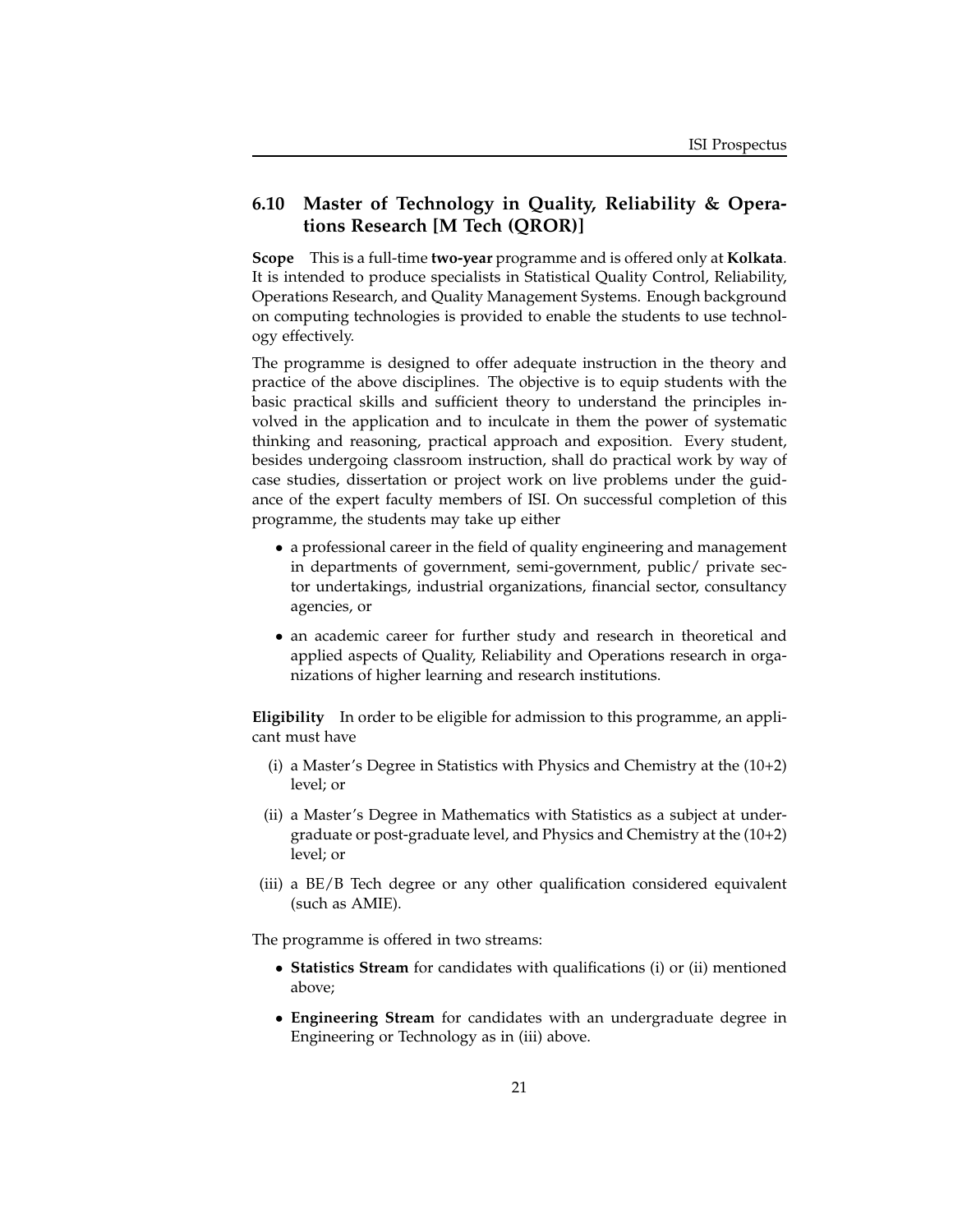**Selection Procedure** All candidates, including sponsored ones, are admitted through written tests and interview. For admission to this programme, valid GATE score is not necessary, and candidates with valid GATE scores also must take the written tests. There is, however, a provision for sponsorship by government, semi-government, public sector undertakings, autonomous institutions and industrial organisations, which can sponsor candidates from their establishments, provided they satisfy the eligibility requirements. The Institute, at its discretion, may apply a different criterion for such candidates. A candidate would be considered sponsored **only if** the employer gives him/her leave and full salary for the entire duration of the programme. Sponsored candidates will not receive any stipend and their sponsors will have to pay a tuition fee of Rs 20,000/- per year.

The Admission Test is conducted in two sessions (forenoon and afternoon):

Session 1: a multiple-choice type of test in Mathematics at the undergraduate level;

Session 2: a descriptive test for the two streams as follows:

- **Part I (for Statistics Stream):** A test divided into two sections carrying equal marks, in Statistics and Probability. Candidates must answer questions from both the sections.
- **Part II (for Engineering Stream):** A test divided into two sections carrying different marks, in Mathematics and Engineering. The Engineering section will have questions on Thermodynamics, Engineering Mechanics, Electrical and Electronics Engineering and Engineering Drawing. Candidates must answer questions from both the sections.

#### **6.11 Postgraduate Diploma in Statistical Methods & Analytics**

**Scope** The programme is intended to provide students with a comprehensive training in basic theory and applications of Statistical Methods and Analytics, in addition to some exposure to Mathematics and Computer Science. It is so designed that on successful completion, the students will be able to take up jobs as statisticians in such departments of government and industries where application of Statistics and Analytics is required.

The total duration of this programme is **one year**, and it is offered at the **ISI North-East Centre, Tezpur, Assam**.

This programme is open to candidates from all over India. However, **Fifty percent (50**%**) of the total number of seats is reserved for the domiciled students of the North-Eastern states** of India.

**A prestigious multinational IT consultation and services company has signed a Memorandum of Understanding with ISI that gives placement opportunities to successful students.**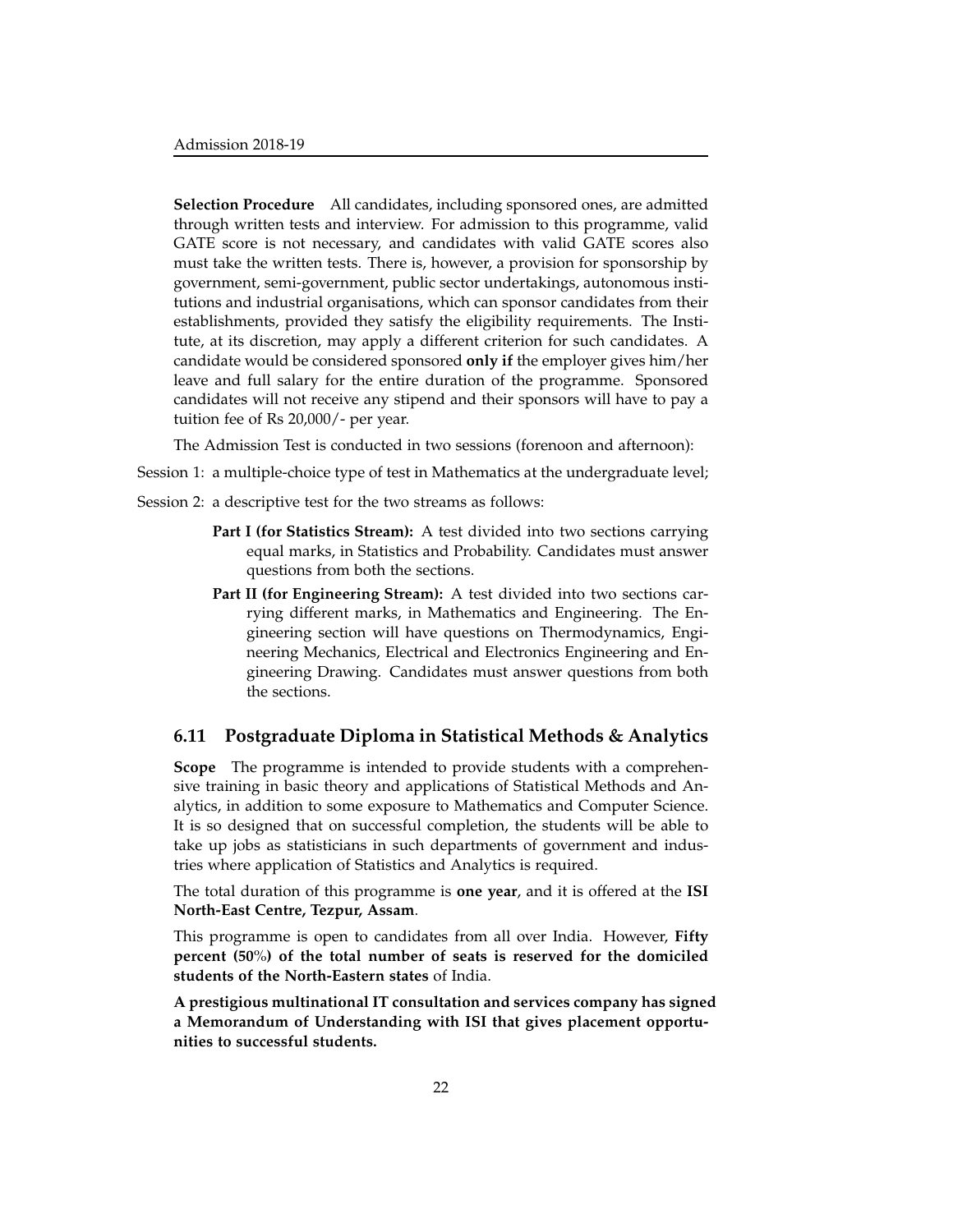**Eligibility** In order to be eligible for this program one must have one of the following:

- a three-year Bachelor's Degree in any discipline with Mathematics as a subject;
- a BE/B Tech degree or any other qualification considered equivalent (such as AMIE).

Further, the domiciled candidates of the North-Eastern states of India must have a domicile certificate of North-Eastern states from a recognized authority.

**Selection Procedure** Selection is based on the performance in written test and interview. The admission test will comprise of multiple-choice questions on Basic Mathematics.

#### **6.12 Postgraduate Diploma in Computer Applications**

**Scope** The programme is intended to provide students with a comprehensive training in computer programming, and an introduction to the theory and applications of computer science, in addition to some exposure to Mathematics and Statistics. It is so designed that on successful completion, the students will be able to take up jobs as computer programmers and/or data entry operators in such departments of government and industries where computer programming and database management are required.

The total duration of this programme is **one year**, and it is offered at the **ISI Giridih Branch**. There is no stipend or tuition fee for the programme.

**Eligibility** In order to be eligible for admission to this programme, an applicant must have

• a three-year Bachelor's Degree in any discipline with Mathematics as a subject.

**Selection Procedure** Selection is based on the performance in written test and interview. The admission test will comprise of multiple-choice questions on basic Mathematics.

#### **6.13 Postgraduate Diploma in Business Analytics**

**Scope** The Post Graduate Diploma in Business Analytics (PGDBA) – jointly offered by ISI, IIT Kharagpur and IIM Calcutta – aims to help shape the emerging profession of business analytics by delivering a cutting edge interdisciplinary educational experience to graduate applicants with an aspiration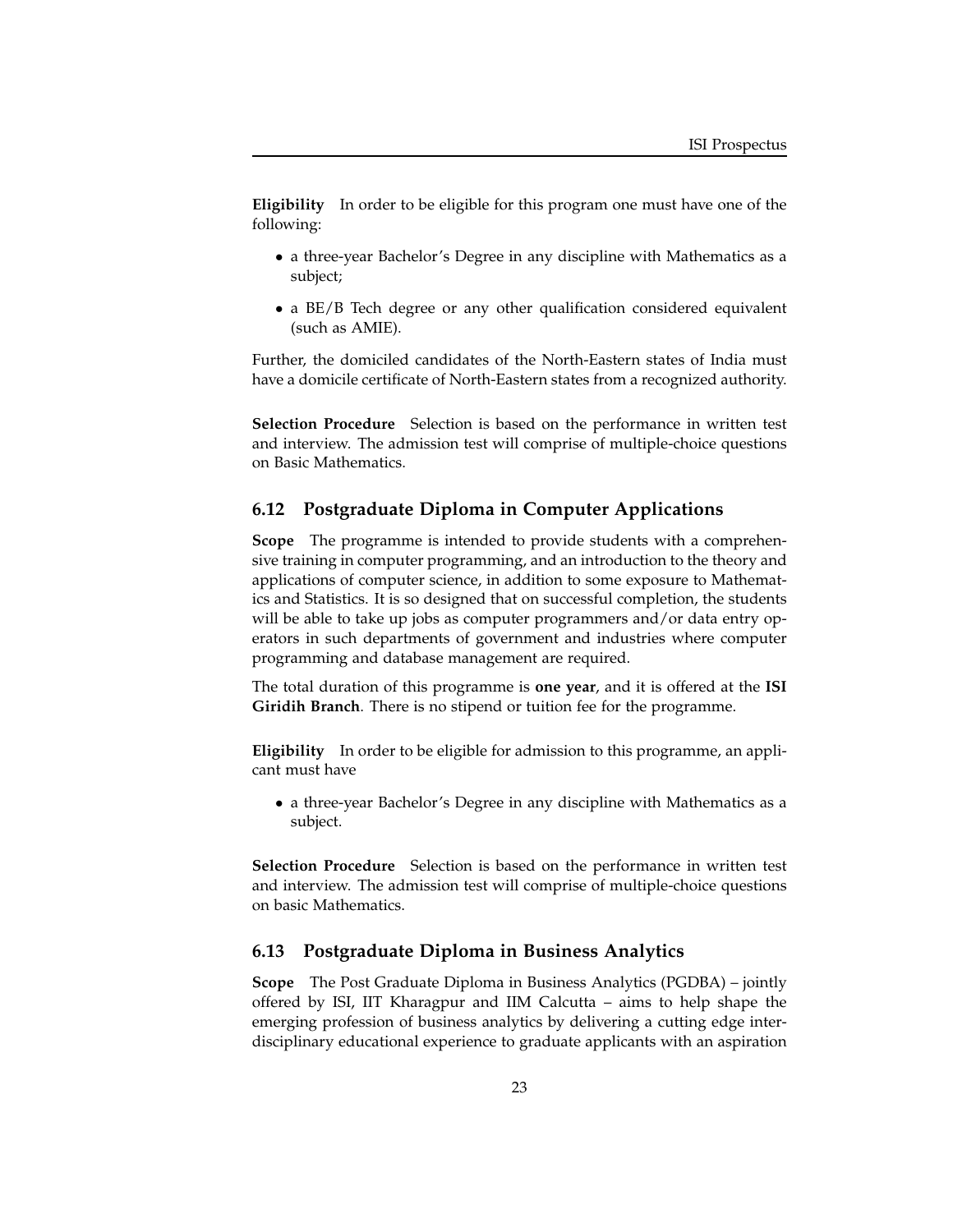of building a career in this field. PGDBA is a two year full time diploma programme, specially designed to create business analytics professionals employable by leading Indian and foreign firms. Students successfully graduating from this programme will have options to join organizations working in the area of analytics, or pursue doctoral or other advanced studies in this area.

See http://www.isical.ac.in/~pgdba/ for further details.

#### **6.14 Junior Research Fellowships (JRF)**

#### **6.14.1 JRF in Statistics, Mathematics, Quantitative Economics, Computer Science, and Quality, Reliability & Operations Research (QROR)**

**Scope** The Institute offers Junior Research Fellowships in Statistics, Mathematics, Quantitative Economics, Computer Science (CS) (see also http://www.isical.ac.in/~deanweb/phdcs/), and Quality, Reliability and Operations Research (QROR). A candidate admitted as a Junior Research Fellow, and applying for registration for Ph D in the relevant discipline, will generally be required to successfully complete mandatory course-work involving at least five courses from the list of courses for that discipline. He/she is expected to engage in original research work in one of the above areas under the guidance of a supervisor appointed by the Institute, culminating in a doctoral thesis to be submitted for the Ph D degree of the Institute. Candidates making satisfactory progress towards the above goal are eligible to register for the Ph D degree of ISI. At the end of the second year, the Junior Research Fellows are assessed for the award of Senior Research Fellowships. The total duration of Junior and Senior Research Fellowships shall not exceed 6+1 years.

**Subjects** The subjects in which research fellowships are being offered this year, along with the names of the respective centres are given below.

| <b>SUBJECT</b>                    | <b>CENTRE</b>                                           |
|-----------------------------------|---------------------------------------------------------|
| <b>Statistics</b>                 | Kolkata, Delhi, Bengaluru, Chennai, Tezpur <sup>6</sup> |
| <b>Mathematics</b>                | Kolkata, Delhi, Bengaluru, Chennai                      |
| Quantitative Economics            | Kolkata, Delhi                                          |
| Computer Science <sup>7</sup>     | Kolkata, Bengaluru, Chennai                             |
| Quality, Reliability &            | Kolkata, Delhi, Chennai                                 |
| <b>Operations Research (QROR)</b> |                                                         |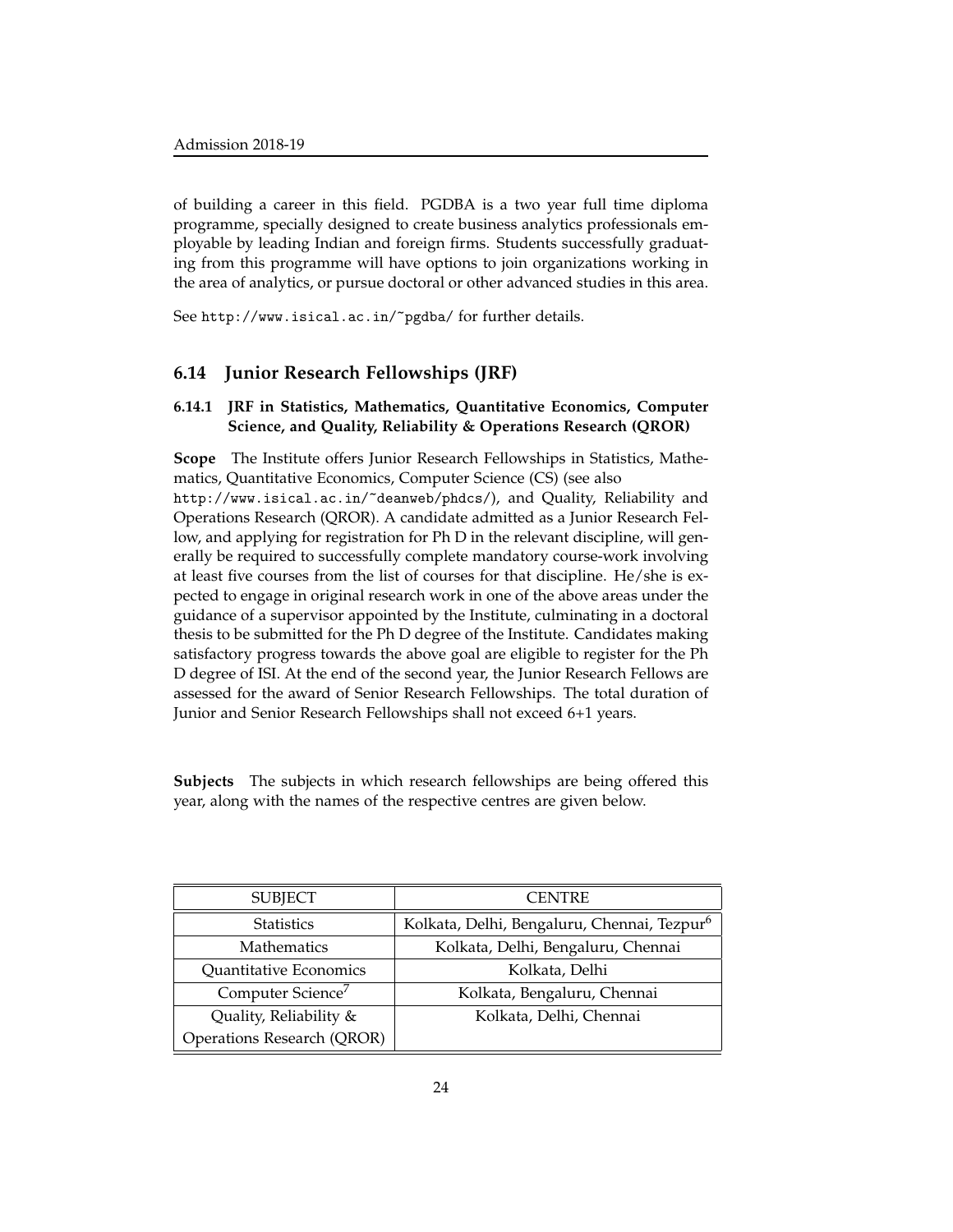### **Eligibility**

**Statistics** In order to be eligible for admission to this programme, an applicant must have

- an M Stat degree from ISI, or
- an MA/M Sc or equivalent degree in Statistics.

**Mathematics** In order to be eligible for admission to this programme, an applicant must have

- an M Stat/ M Math degree from ISI, or
- an MA/ M Sc or equivalent degree in Mathematics, or
- an ME/ M Tech degree or equivalent with Mathematics as a subject.

**Quantitative Economics** In order to be eligible for admission to this programme, an applicant must have

• a Master's degree in any discipline with Economics/ Mathematics/ Statistics as a subject at the undergraduate or postgraduate level.

**Computer Science** In order to be eligible for admission to this programme, an applicant must have

- an ME/ M Tech or equivalent degree in Electronics/ Telecommunication/ Radio Physics/ Computer Science/ Electrical Engineering/ Microwave Communications/ Information Technology/ Bioinformatics/ Biotechnology with Mathematics as a subject at the undergraduate or postgraduate level, or
- an M Sc/ MCA/ MA or equivalent degree in Physics/ Mathematics/ Applied Mathematics/ Statistics/ Electronic Sciences/ Computer Science/ Atmospheric Science/ Information Technology/ Bioinformatics/ Biotechnology with Mathematics as a subject at the undergraduate or postgraduate level.

<sup>6</sup> ISI North-East Centre

<sup>7</sup> JRF(CS) selected at Bengaluru or Chennai Centres may have to come to ISI Kolkata for completing the necessary coursework.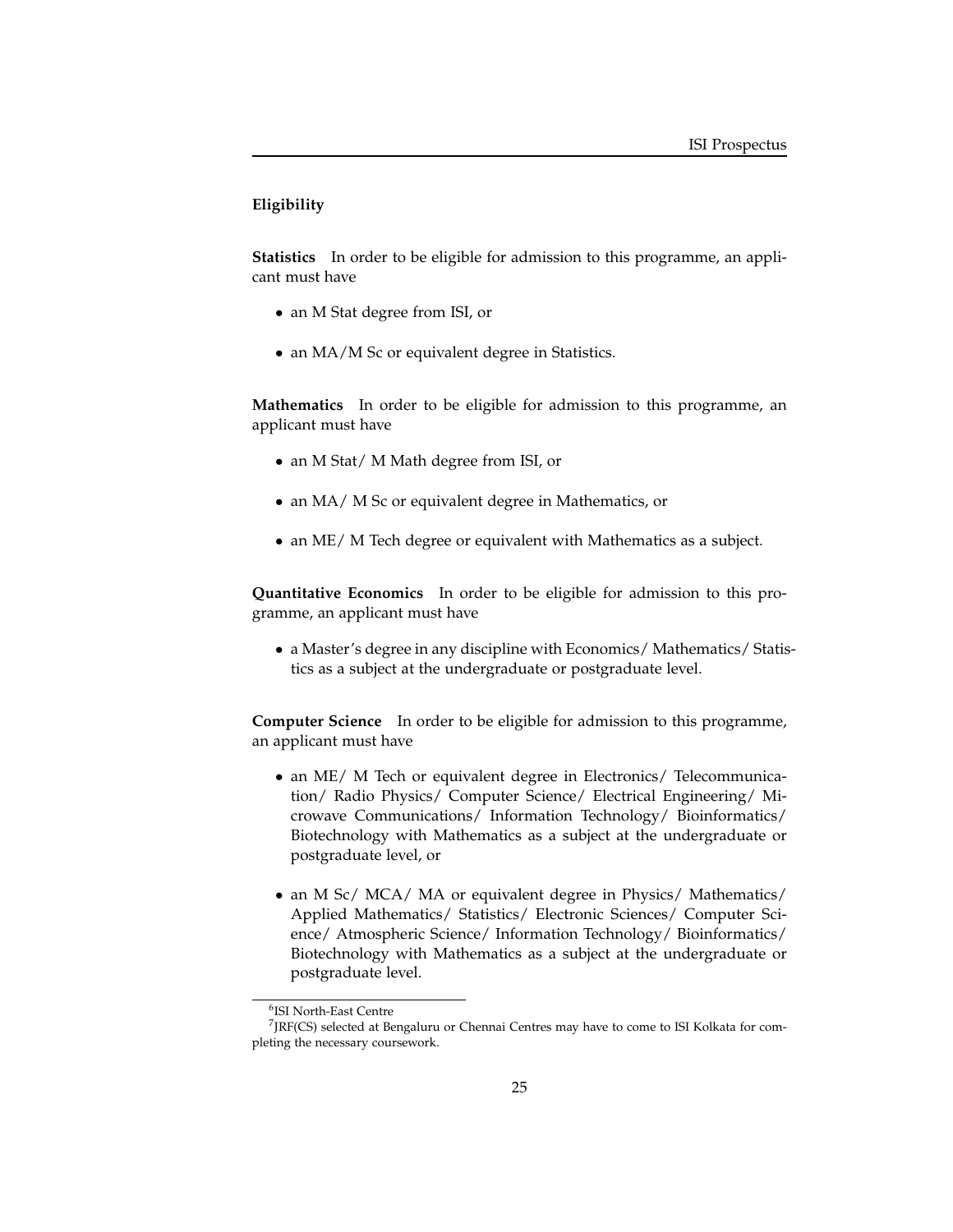**Quality, Reliability & Operations Research (QROR)** In order to be eligible for admission to this programme, an applicant must have

- an M Tech/ ME/ MS/ M Phil or equivalent degree in Quality/ Reliability/ Operations Research, or
- an M Stat/ M Sc/ MA or equivalent degree in Mathematics/ Statistics/Physics with Mathematics as a subject at the undergraduate or postgraduate level.

**Selection Procedure** Subject to the eligibility criteria being satisfied, the selection of candidates for this programme is strictly based on merit as judged by performance in Written Test and interview.

**Note:** For an applicant who has obtained a Master's degree in the relevant discipline from ISI with at least 75% in the aggregate without any back-paper or compensatory examination in any course during the entire programme, and is applying within two years of graduating, the written test will be waived, and he/ she will be called directly for interview by the corresponding JRF selection committee. However, such candidates are also required to apply, like all other candidates, in the prescribed application form.

**Note:** Candidates who have been awarded a Junior Research Fellowship in the afore-mentioned research areas by NBHM/ CSIR/ UGC/ ICMR/ DST/ DBT based on a nationally conducted written Admission Test, are also required to clear the JRF admission test or an equivalent separate test conducted by the relevant JRF selection committee of the institute, if they wish to obtain a Ph D degree from ISI. The institute may conduct a separate equivalent test in November-December 2018. If any such test is held, it will be advertised in the website of the Institute.

#### **Current Research Interests at Different Centres**

#### **KOLKATA**

**Statistics:** Asymptotic Theory in Statistics, Decision Theory, Statistical Inference: parametric, non-parametric and semi-parametric, Bayesian Analysis, Model Selection, Resampling Plans, Sequential Analysis, Sequential Plan, Multivariate Analysis, Parametric/Non-parametric Regression Analysis, Robustness, Minimum Distance Methods, Discrete and Categorical Data Analysis, Linear Models, Parametric/Non-parametric Discriminant Analysis, Biostatistics, Environmental Data Analysis, Survival Analysis, Reliability, Directional Data Analysis, Growth Curve Modelling, Exploratory Data Analysis, Ranking and Selection, Constructional and Combinatorial Aspects of Designs, Optimal Designs, Sampling Theory and Surveys, Small Area Estimation, Inference in High Dimensional Models. Applications of Statistics in Geology,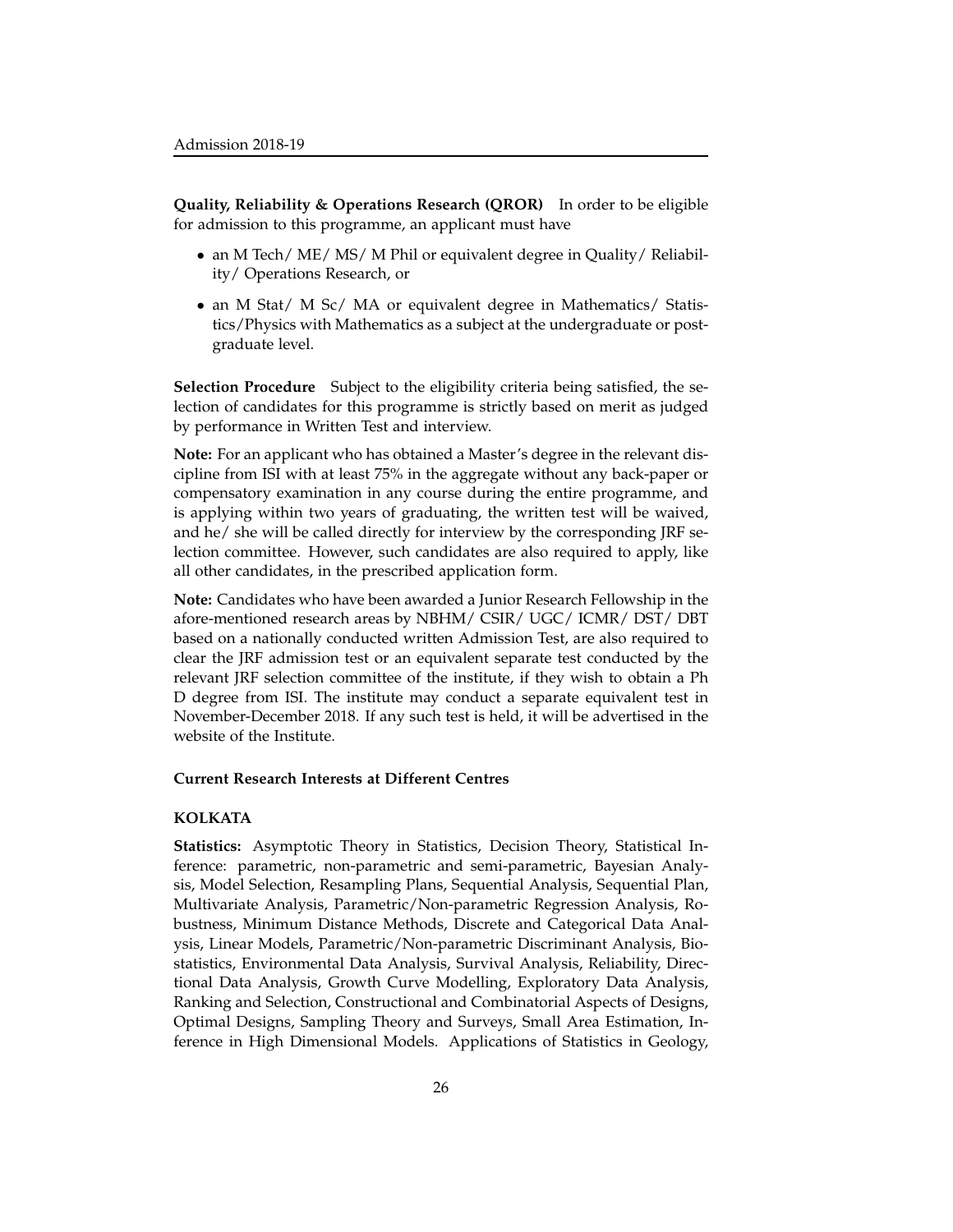Molecular Biology, Human Genetics, Social Sciences and Industrial (Quality) Engineering; GIS Applications, Statistical Computation, Cryptology, Statistical Pattern Recognition, Image Analysis, HIV/AIDS Modelling. Clinical Trial, Majorisation, Brain Mapping.

**Mathematics:** Algebraic Topology, Differential Topology, Dynamical systems, Commutative Algebra and Affine Algebraic Geometry, Functional Analysis, Geometry of Banach Spaces, Spectral Theory of Differential Operators, Noncommutative Geometry, Harmonic Analysis, Wavelet Analysis, Number theory. Cryptology. Stochastic Processes, Probability Inequality, Large Deviations, Stochastic Calculus, Financial Mathematics, Markov Chains, Diffusion, Limit Theorems, Stochastic Approximations, Random Matrices, Extreme Value Theory, Heavy Tails and Long Range Dependence.

**Quantitative Economics:** Microeconomics, Macroeconomics, International Trade, Development Economics, Welfare Economics, Game Theory, Voting Theory, Contract Theory, Industrial Organisation, Financial Economics, Finance, Convergence, Social Choice, Political Economy, Public Economics, Economic Growth, Indian Economic Problems, Agricultural Economics, Environmental Economics, Time Series Econometrics, Financial Econometrics, Empirical/Applied Econometrics, Poverty and Inequality, Polarisation, Experimental Economics, Economics of Conflict, Public Choice, Social Economics, Analytical Marxism, Theories of Distributive Justice.

**Computer Science:** Computer Networks – ad hoc, Wireless Sensor, Wireless Mesh, UMTS Network Design; Parallel and Distributed Computing, Mobile Computing, Cluster Computing, Parallel/Distributed Architectures and Algorithms; Nanotechnology and Giga-scale Integration, Electronic Design Automation Algorithms and Testing, Biochips and Nano-biosystems, Intellectual Property Protection of SoCs, Quantum Computing, Fault Tolerance; Computational Geometry, Graph Theory, Combinatorial Optimisation, Algorithms and Computational Complexity; Computational Molecular and Systems Biology, Bioinformatics; Pattern Recognition, Machine Learning, Artificial Intelligence, Web Intelligence and Web Mining, Social Network Analysis, Text Mining, Data Mining, Information Retrieval, Natural Language Processing, Computational Linguistics; Computer Vision, Cognitive Vision, Digital Document Processing, Image and Video Processing, Content-based Image Retrieval, Computer Graphics, Biomedical Image Processing, Video Surveillance; Speech and Signal Processing; Artificial Neural Nets, Case Based Reasoning, Evolutionary Computing, Fuzzy Sets and Systems, Fuzzy Control, Granular Computing, Soft Computing, Computing with Words, Rough Sets, Swarm Intelligence, DNA-Computing; Mathematical Morphology, Fractals, Wavelets; Artificial Immune System, Neurodynamics; Digital Watermarking; Atmospheric Science, Remote Sensing; Theory and Applications of Cellular Automata; Cryptology, Coding Theory, Information Theory, Perception Engi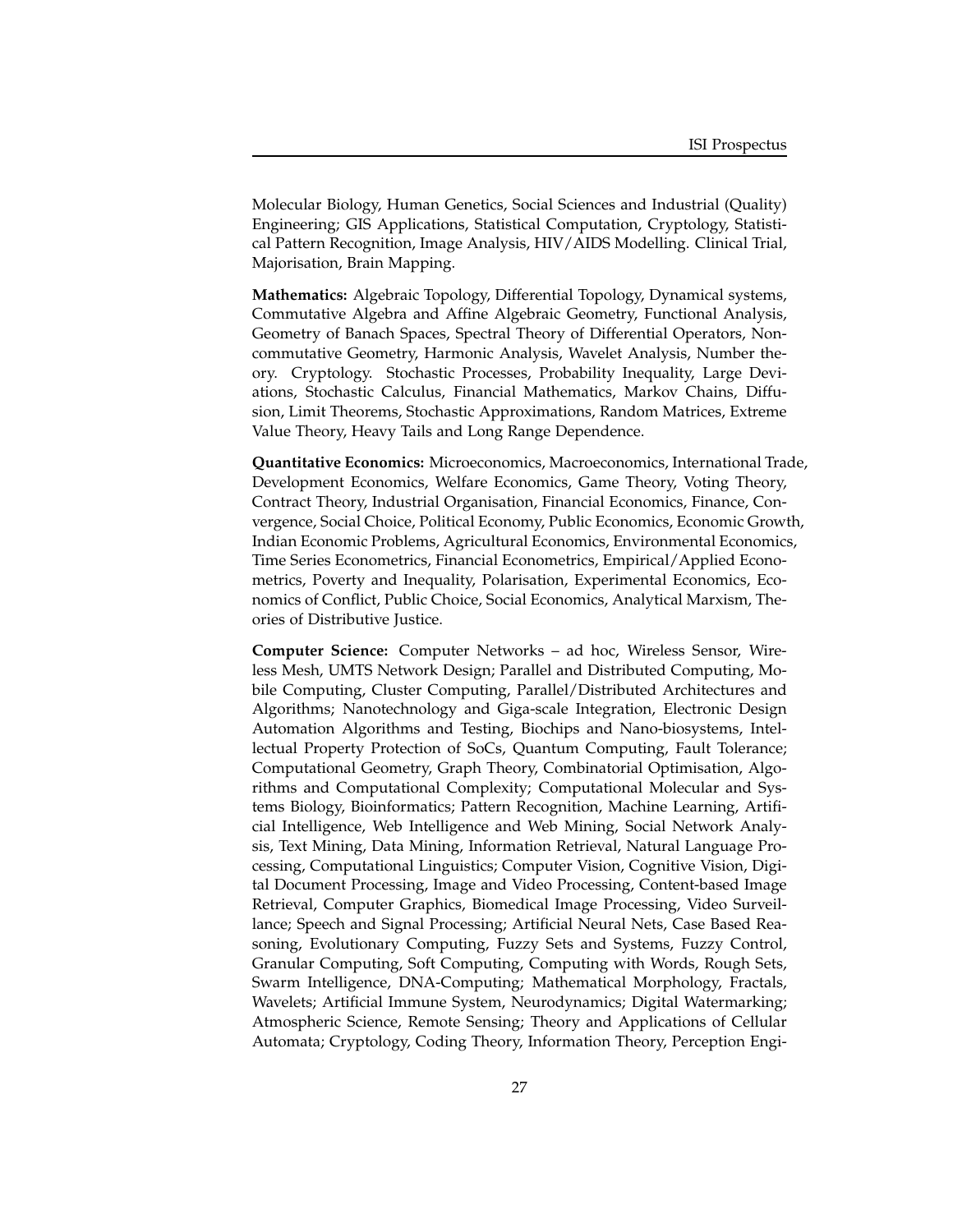neering, Computational Neuroscience.

**Quality, Reliability & Operations Research (QROR):** Business Analytics and Data Mining, Six Sigma and Lean Six Sigma, Mathematical Programming, Reliability Models, Process Control, Process Optimisation.

#### **DELHI**

**Mathematics:** Algebraic groups over arbitrary fields. Algebras with involutions. Galois cohomology. Non-associative algebras and exceptional algebraic groups. Quadratic forms. Quantum groups, non-commutative geometry, operator algebras, KK-theory. Analysis and geometry of matrices and linear operators. Generalised inverse of a matrix. Matrices and graphs. Number theory, Diophantine equations, irreducibility of polynomials, prime numbers. Cryptography. Combinatorial optimisation problems. Extreme value theory. Interacting particle systems. Markov chains. Markov processes and martingale problems. Percolation theory. Random graphs, probability on trees. Random walks in random environments. Stochastic differential equations. Stochastic filtering theory. Stochastic control. Urn models.

**Statistics:** Computational biology. High-dimensional data. Penalised regression. Resampling methods. Reliability. Non-linear regression. Nonparametric inference. Statistical computing. Statistical graphics. Statistical signal processing. Surrogate data. Survival analysis.

**Quantitative Economics:** Optimisation Theory, Game Theory and Applications, Mechanism Design, Auction Theory, Choice Theory, Industrial Organisation, International Trade and Finance, Macroeconomic Theory, Growth Theory and Empirics, Applied Econometrics, Political Economy, Empirical and Theoretical Development Economics, Economics of Education, Health Economics, Agricultural Economics, Environmental and Natural Resource Economics, Experimental Economics, Economics of Terrorism and Conflict.

**Quality, Reliability & Operations Research (QROR):** Complementarity Problems, Game Theory, Design of Experiments.

#### **BENGALURU**

**Mathematics:** Algebraic Geometry, Algebraic Groups, Coding Theory, Ring theory, Operands, Finite Geometry, Finite Groups, Buildings, Number Theory, Topology, Combinatorial Topology, Complex geometry, Differential geometry. Probability Theory, Stochastic Processes, Diffusion Processes, Reflected Diffusion, Martingale problems, Interacting particle systems, Probability measures on groups. Functional Analysis, Geometry of Banach spaces, Operator Theory, Operator Algebras, Quantum Probability, Hilbert Modules.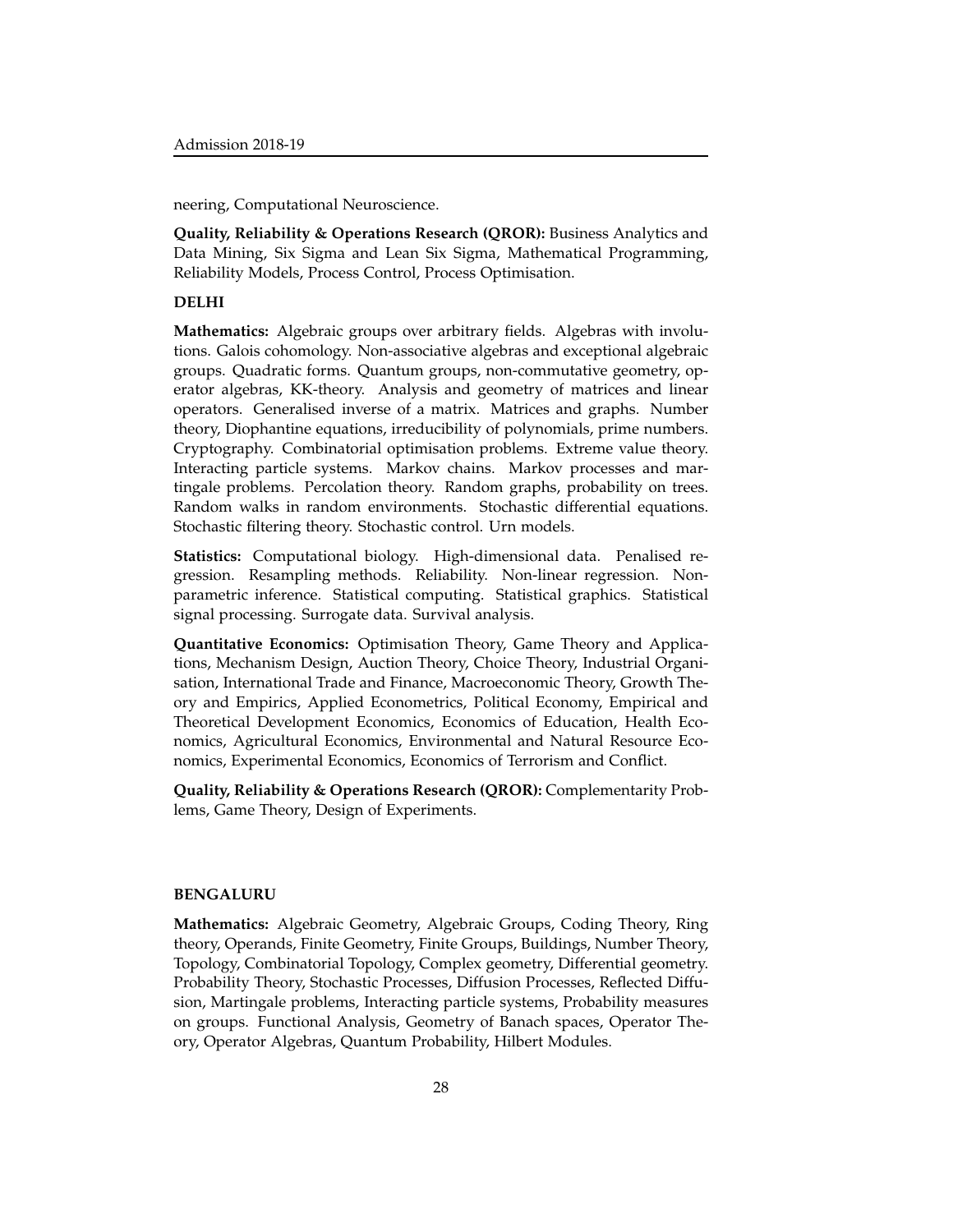**Computer Science:** Mathematical Morphology, Digital Geometry, Earth Systems Science, Spatial Informatics, Theoretical GISci and Geocomputation, Satellite Remote Sensing Data Analysis, Digital Image Processing, Digital Geographics, Modeling the behavior Complex Terrestrial Systems via Chaos and Bifurcation Theories, Fractals and Multifractals. Neuroinformatics: Interface between brain science and computer science from signal processing, information theory and coding theory point of view with realistic applications in experimental and clinical sciences. Equal emphasis is on quantitative science and medical science. Information Granulation, Granular Computing, Pattern Recognition, Machine Learning, Image and Video Processing, Soft Intelligence Computing, Computational Intelligence.

**Quantitative Economics:** Development economics, Agricultural economics.

#### **HYDERABAD**

**Quality, Reliability & Operations Research (QROR):** Operations Research and Mathematical Modeling.

#### **CHENNAI**

**Statistics:** Quantitative Finance, Reliability, Survival Analysis.

**Mathematics:** Complex analysis, Mathematical Logic, Game theory.

**Quality, Reliability & Operations Research (QROR):** Semidefinite Linear Complementarity Problems, Stochastic Games, Optimisation, Cooperative games, Reliability and Operations Research.

**Theoretical Computer Science:** Cryptography, Graph theory, Algorithms, Logic and Games, Formal epistemology.

#### **TEZPUR**

**Statistics:** Causal Inference in Epidemiology, Group-Based /Latent Class Trajectory Modelling, Multi-level Modelling in Health Sciences, and Structural Equations Modelling.

#### **6.14.2 Research Fellowships (JRF) in Other Subjects**

**Scope** The Institute also offers Junior Research Fellowships in several areas of the Natural Sciences and the Social Sciences. However, candidates working for Ph D in any area other than the five mentioned in page no. 24, need to register with other Universities/Institutes for their Ph D degree. A student is initially admitted as a Junior Research Fellow. After two years of satisfactory progress including successful completion of mandatory course work, Junior Research Fellows are assessed for the award of Senior Research Fellowships. The combined duration of the Junior and Senior Research Fellowships is 6+1 years. The areas in which the Institute wants to recruit JRFs this year and the respective eligibility conditions for applying for admission are as follows: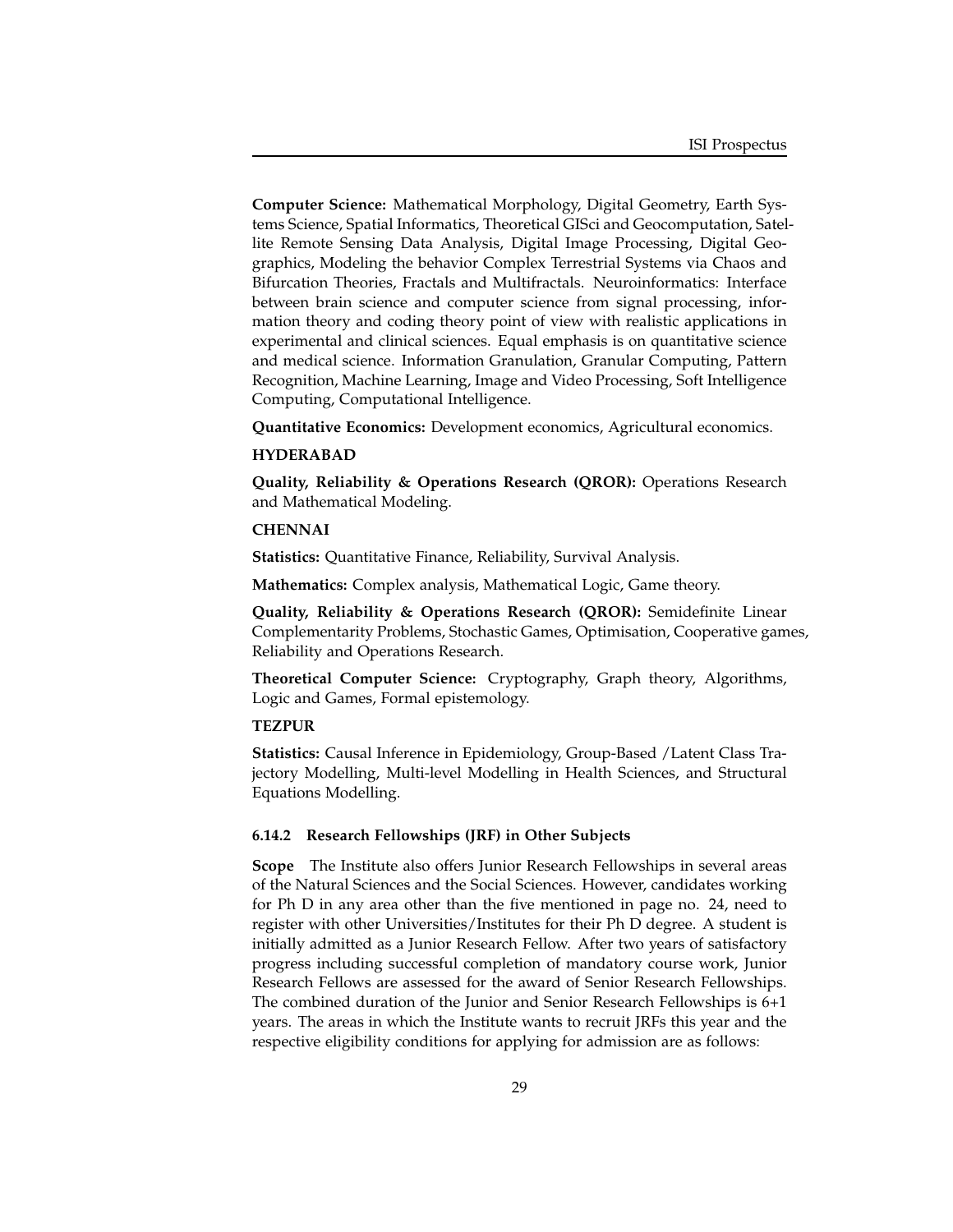#### **(a) Physics**

The areas are: Physics. **Eligibility:** an M Sc degree in Physics.

#### **(b) Geology**

The areas are: Vertebrate Palaeontology. **Eligibility:** an M Sc degree in Geology or equivalent with minimum 55% marks.

#### **(c) Biological Science**

The area is: Human Genetics. **Eligibility:** an M Sc degree in Biochemistry/ Biophysics/ Molecular Biology/ Genetics/ Neurosciences/ Biotechnology/ Zoology.

#### **(d) Library and Information Science**

The area is: Library and Information Science.

**Eligibility:** MS (LIS) awarded by ISI or Associateship in Documentation and Information Science (=ADIS, awarded by ISI or NISCAIR/INSDOC) or its equivalent degree (such as Master's degree in Library and Information Science from any Indian/Foreign University).

**Subjects** The other subjects in which research fellowships are being offered this year along with the respective centres are given below.

| <b>SUBJECT</b>             | <b>CENTRE</b> |
|----------------------------|---------------|
| Physics                    | Kolkata       |
| Geology                    | Kolkata       |
| Human Genetics             | Kolkata       |
| Library & Information      | Bengaluru     |
| <b>Information Science</b> |               |

**Selection Procedure** Subject to satisfying the eligibility criteria, the selection of candidates for JRF is strictly based on merit as judged by their performance in Written Tests and interview. Past academic records may also be taken into consideration<sup>8</sup>.

<sup>&</sup>lt;sup>8</sup>For an applicant receiving education outside of India, whether the applicant satisfies the eligibility criteria for a programme will be decided on a case-by-case basis.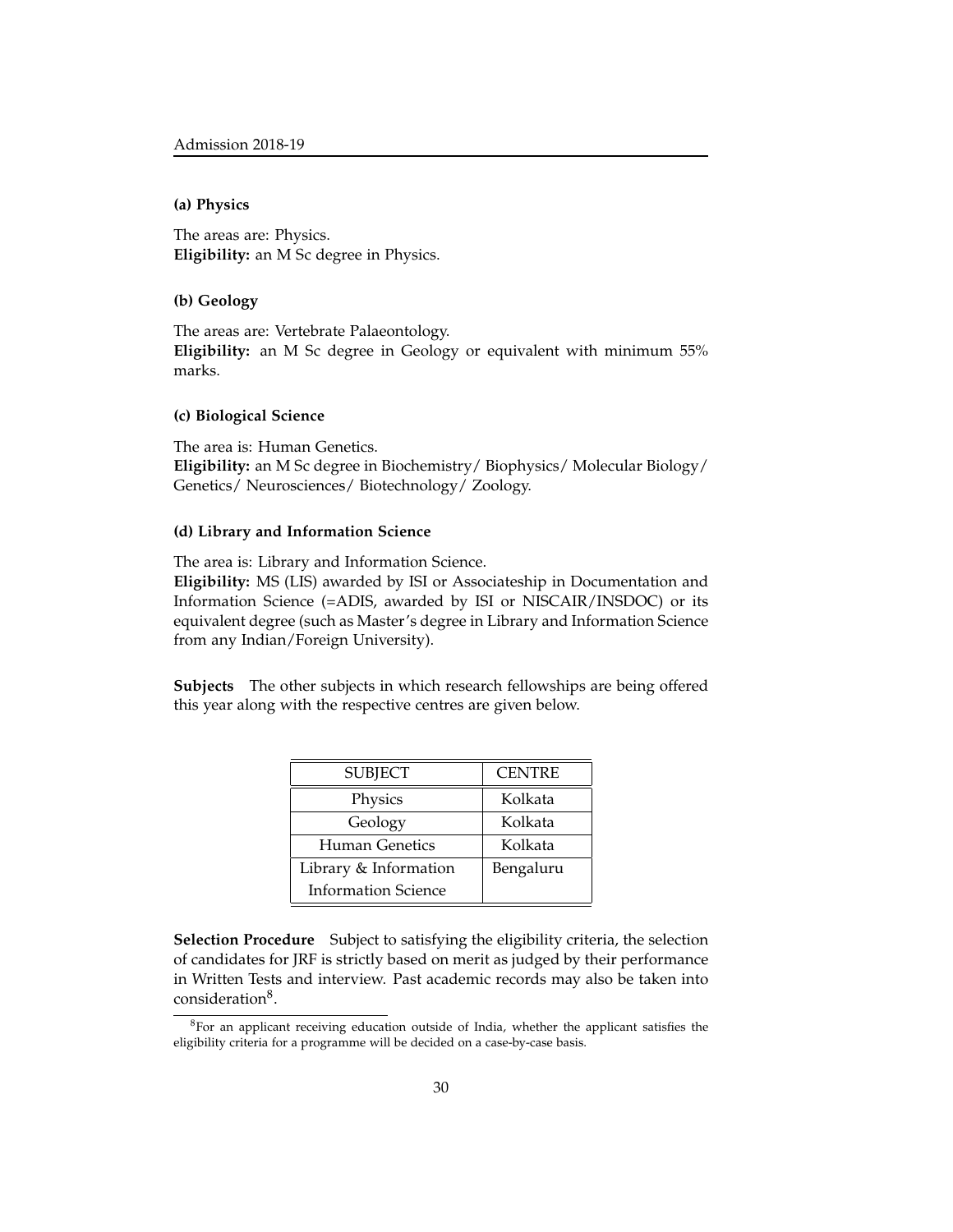**Note:** Candidates who have been awarded a Junior Research Fellowship by NBHM/CSIR/ UGC/ICMR/DST/DBT based on a nationally conducted written Admission Test, are also required to clear the ISI JRF admission test or an equivalent separate test conducted by the relevant JRF selection committee of the institute for submitting the doctoral thesis in ISI for a PhD degree.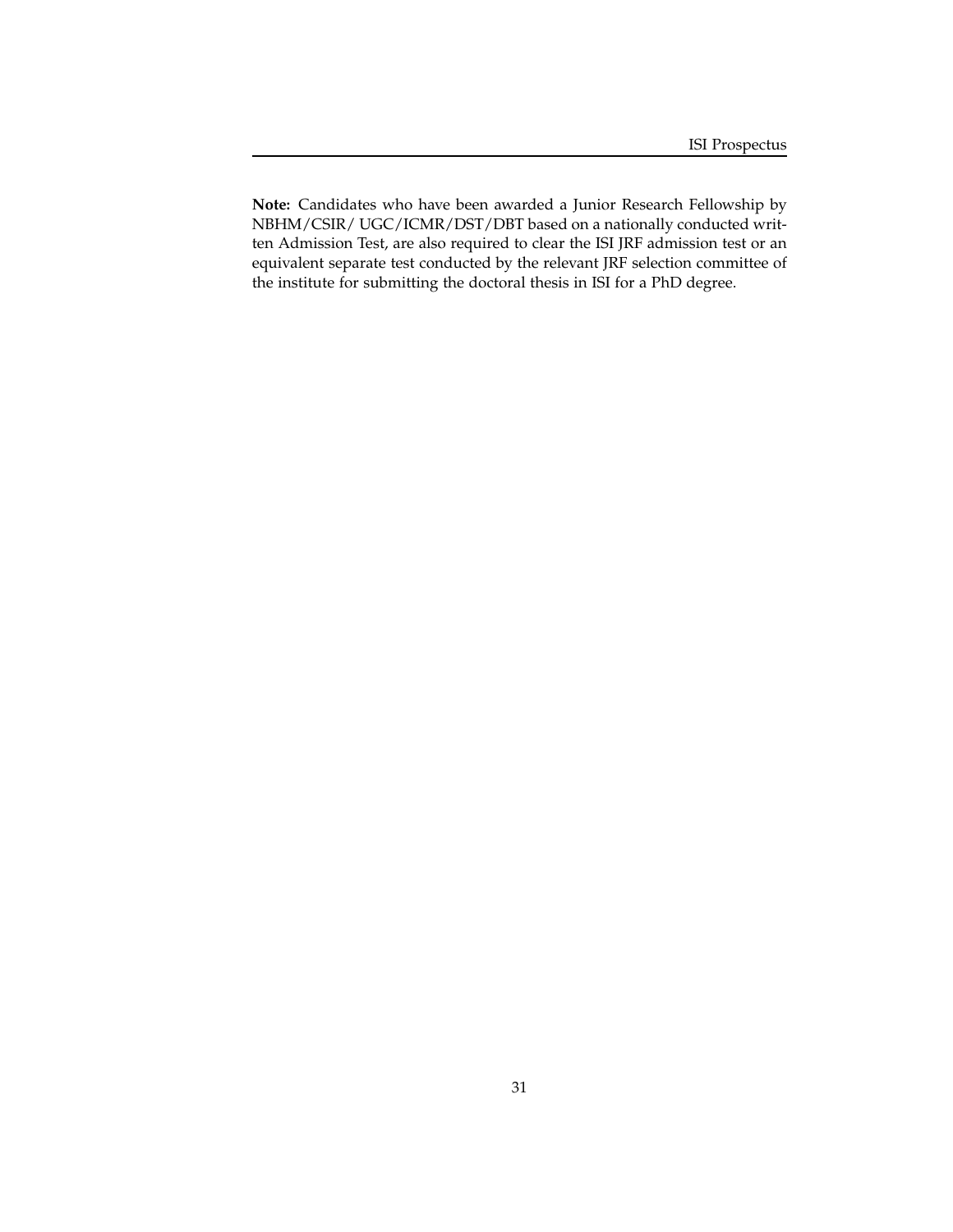## **7 Doctoral Degrees**

#### **7.1 Doctor of Philosophy [Ph D]**

The degree of Doctor of Philosophy is awarded to a candidate for original contribution in a chosen field of research in the areas: Statistics, Mathematics, Quantitative Economics, Computer Science, and Quality, Reliability & Operations Research (QROR). For this purpose, it is necessary for any candidate to register for this degree under a supervisor and subsequently submit a thesis embodying his/her research work for evaluation by a panel of examiners.

Eligibility conditions for registration as a candidate for the Ph D degree of Indian Statistical Institute are available on the webpage: http://www.isical.ac.in/~deanweb/phdrules.html.

All correspondence regarding registration and other matters connected with Ph D degrees may be addressed to the Convener of the Ph D – D Sc Committee of the concerned discipline at the address: Indian Statistical Institute, 203, B T Road, Kolkata 700 108.

## **7.2 Doctor of Science [D Sc]**

This is an award for outstanding published work.

**Eligibility** The D Sc degree is awarded only in exceptional cases on the basis of outstanding published work. Only those who satisfy one of the following requirements are considered for the award.

- (i) B Stat (Hons)/B Math (Hons) degree or the Statistician's diploma of the Indian Statistical Institute and at least eight years of independent research work in Statistics.
- (ii) M Stat degree or Certificate of successful completion of the Two/Three year Advanced Statistician's Course of the Indian Statistical Institute and at least four years of independent research.
- (iii) Ph D degree of the Indian Statistical Institute and at least two years of subsequent research.
- (iv) At least eight years of research work in the field of Statistics after the Bachelor's degree of a recognized university or institute of which at least one year of work must be at the Indian Statistical Institute.

All correspondence regarding registration and other matters connected with D Sc degrees may be addressed to Convener, Ph D – D Sc Committee, Indian Statistical Institute, 203, B T Road, Kolkata 700 108.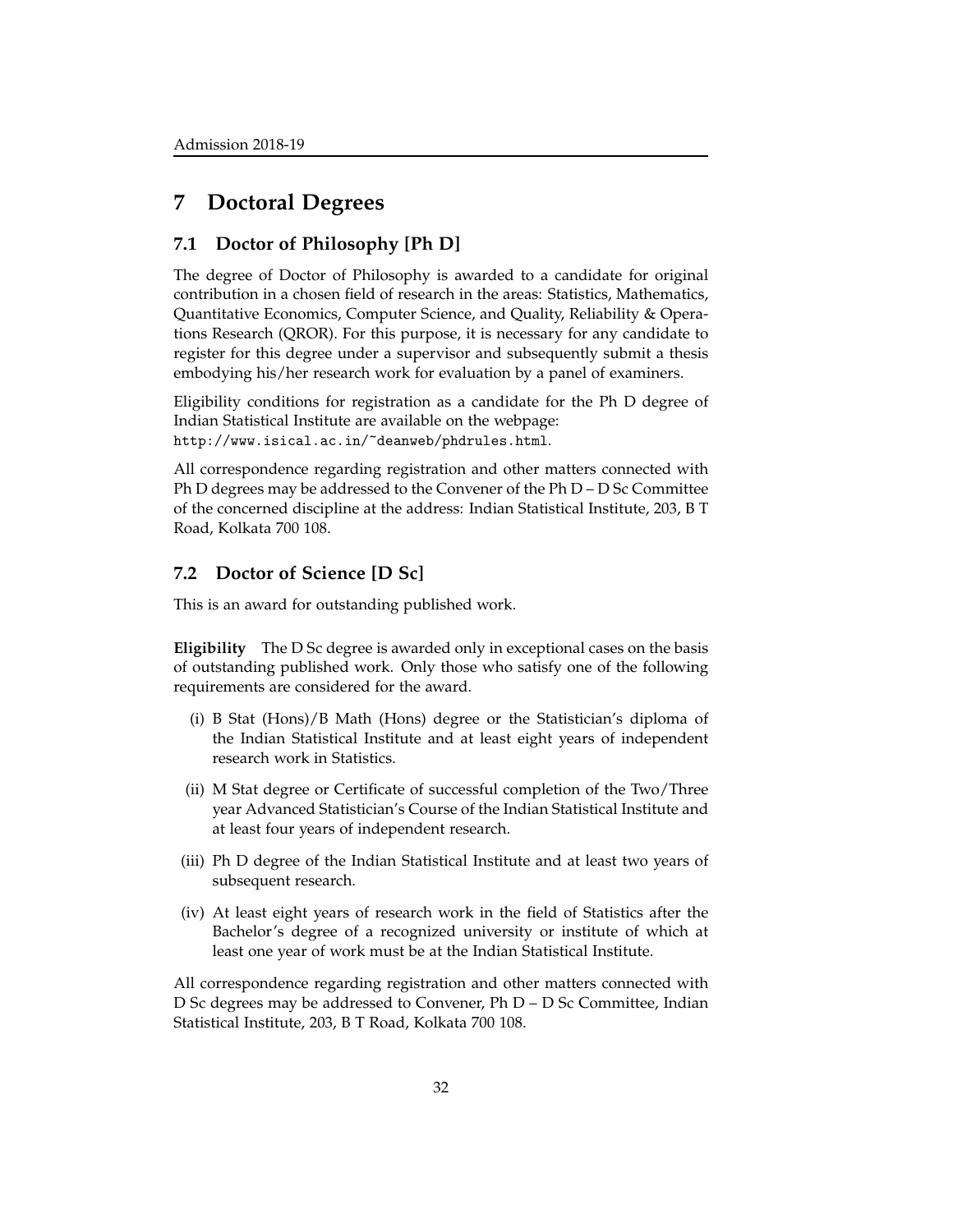## **8 Other Information for Prospective Students**

For all the regular degree programmes, each academic year is divided into two semesters separated by a short break. The first semester (Semester I) for all the courses usually starts in July/August and ends in November/December. The second semester (Semester II) starts in January and, for all the courses other than the two M Tech programmes and MS (QMS), usually ends in May. For the two M Tech programmes and MS (QMS), Semester II usually ends in June, after summer training for M Tech (CS) and after field training for M Tech (QROR) and MS (QMS). Classes are held on weekdays (Monday to Friday) during designated class hours.

#### **Students' Brochure**

Details of the courses along with the rules and regulations pertaining to the academic programmes of the Institute are given in the Students' Brochure. A periodically updated version of the Students' Brochure is available on the internet at http://www.isical.ac.in/~deanweb in a downloadable PDF format.

**Note: The Institute reserves the right to make changes in course structure, selection procedure, etc. as and when needed.**

#### **Stipends, Fellowships and Allowances**

All non-sponsored students and research fellows admitted to various programmes, except the Postgraduate Diploma in Computer Applications, receive stipends, fellowships and contingency/book grants as given below. Nonsponsored candidates are not required to pay any tuition fee for any of the programmes. Stipends are granted in the first instance for one semester/ academic year only. They are renewed periodically if the progress of the student is found satisfactory. **Stipend/ Fellowship granted to a student may be reduced or completely withdrawn if the academic progress, attendance in class, or character and conduct of the student are not found satisfactory.** Details of the rules pertaining to this are available in the appropriate Students' Brochure. Students leaving in the middle of a course have to refund the stipend/contingency grant received, if any. At the end of each year/semester, prizes are also awarded for outstanding performance in examinations.

**Research Fellows with ME/ M Tech or equivalent will be entitled to enhanced junior and senior research fellowships.**

Special Research Fellowships at enhanced rates may be awarded to outstanding candidates in each of the following subjects: (i) Statistics, (ii) Mathematics, (iii) Computer Science, (iv) Quantitative Economics, and (v) Quality, Reliability & Operations Research.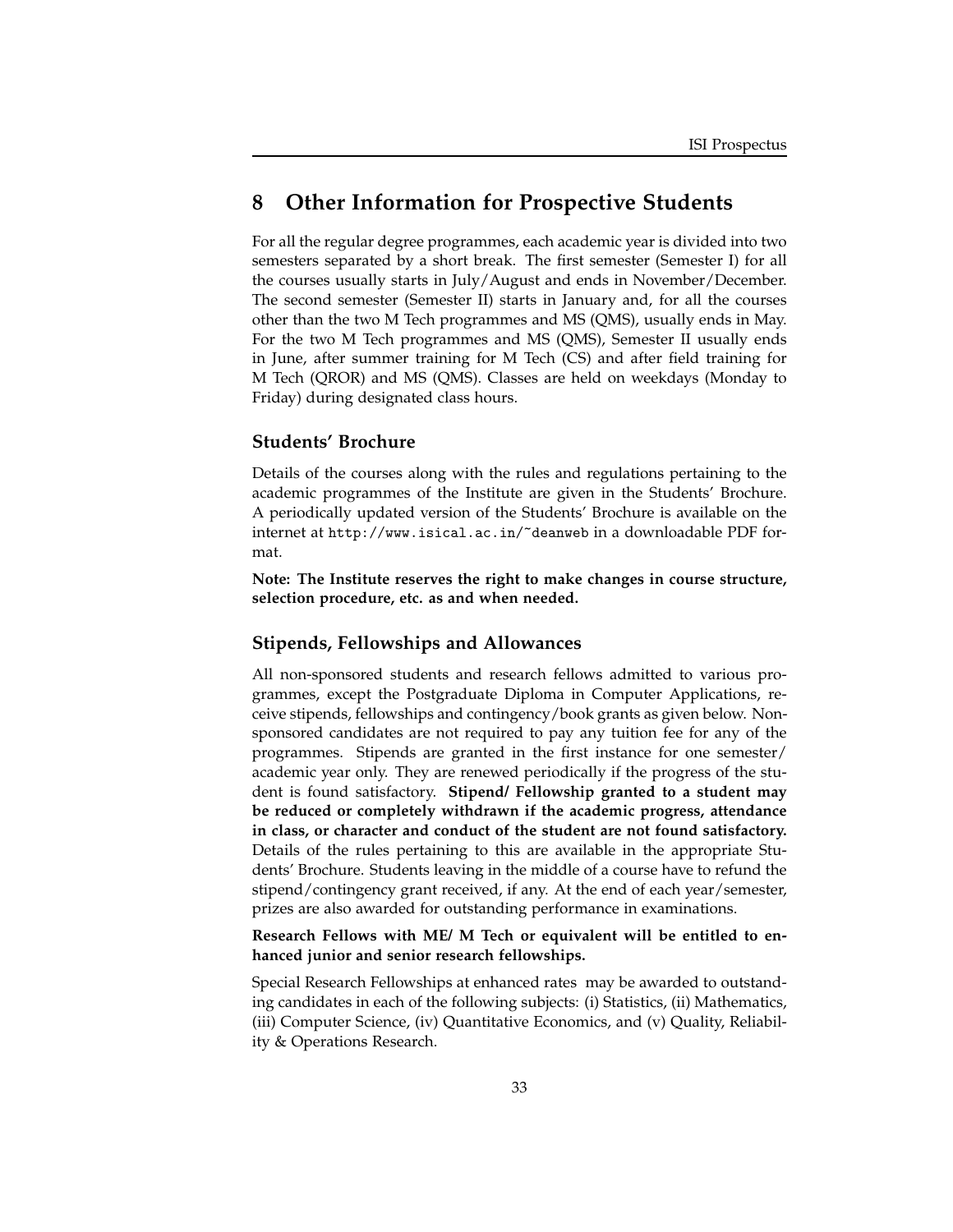|                                   | Stipend/                 | Contingency    |
|-----------------------------------|--------------------------|----------------|
| <b>PROGRAMME</b>                  | Fellowship               | Grant          |
|                                   | per month (Rs.)          | per year (Rs.) |
| B Stat (Hons)/B Math (Hons)       | 3000                     | 3000           |
| M Stat/M Math/MS(QE)/             | 5000                     | 5000           |
| MS(LIS)/MS(QMS)                   |                          |                |
| M Tech (CS)/M Tech (CrS)/         | 8000                     | 8000           |
| M Tech (QROR)                     |                          |                |
| Post-Graduate Diploma in          | $2000*$                  | $2000*$        |
| Statistical Methods and Analytics |                          |                |
| Junior Research                   | 25000/28000 <sup>9</sup> | 20000          |
| Fellowship (JRF)                  | + HRA as per rules       |                |
| Senior Research                   | 28000/32000 <sup>9</sup> | 20000          |
| Fellowship (SRF) <sup>10</sup>    | + HRA as per rules       |                |

\*Only for domiciled students of North-Eastern States of India.

#### **Disciplinary Policy**

Every student of the Institute is expected to observe the normal discipline of the Institute and shall not indulge in cheating in the examinations, unruly behaviour or any other act of indiscipline or unlawful/unethical/indecent behaviour. There are also specific attendance requirements that the students are expected to meet, details of which are mentioned in the **Students' Brochure**. Violations of these are likely to attract punishments such as withdrawal of stipend, withholding of promotion/award of degree, and/or expulsion from the hostel/Institute.

**Ragging is banned in the Institute. If any incident of ragging comes to the notice of the authorities, the concerned student will be given an opportunity to explain his/her action(s), and if the explanation is not found to be satisfactory, he/she may be expelled from the institute. The punishment may also take the shape of**

- **(i) suspension from the Institute for a limited period,**
- **(ii) suspension from classes for a limited period,**
- **(iii) withholding of stipend/fellowship or other benefits,**
- **(iv) withholding of results,**
- **(v) suspension or expulsion from hostel.**

**Laws governing ragging are also applicable to the students of the Institute.**

 $9$ For research fellows with ME/M Tech or equivalent.

<sup>10</sup>After two years as JRF.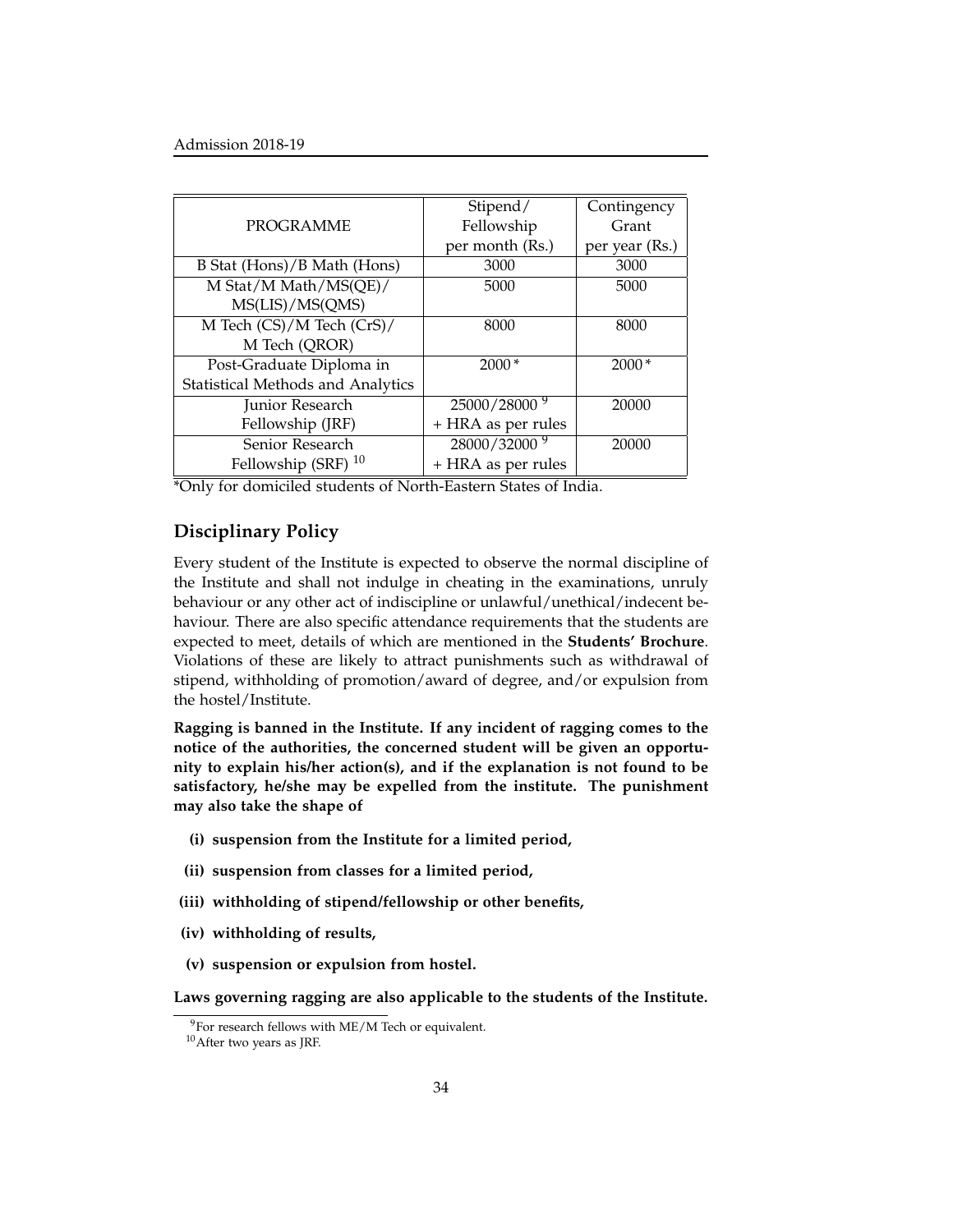## **Hostel**

The Institute has hostels for the students in its premises in Kolkata, Delhi, Bengaluru, Chennai, Hyderabad, Tezpur. The campus at Giridih also has rudimentary hostel facilities. A nominal rent is charged per month for accommodation. Students are responsible for payment of food charges. However, it may not be possible to accommodate all degree/ diploma students in the hostels. Limited medical facilities are available free of cost at all campuses.

#### **Placement of Students**

Students who have undergone the B Stat (Hons), B Math (Hons), M Stat, M Math, MS (QE), M Tech (CS), M Tech (CrS), M Tech (QROR) and other degree, diploma/ certificate courses of the Institute and those having the Ph D degree of the Institute either get opportunities to join research programs in India and abroad, or get placed in attractive positions in the industry or government departments. The master degree programs in ISI have close to 100% placement record. Most of the students of the Institute get employment offers or admission to some Ph D programmes even before they complete the qualifying degree examinations.

There is a Placement Committee in Kolkata, which arranges campus interviews by prospective employers. Campus interviews are also organised at the Delhi and Bengaluru Centres.

A prestigious multinational IT consultation and services company has signed a Memorandum of Understanding with ISI that gives placement opportunities to successful students of the PG Diploma programme at the ISI North East centre.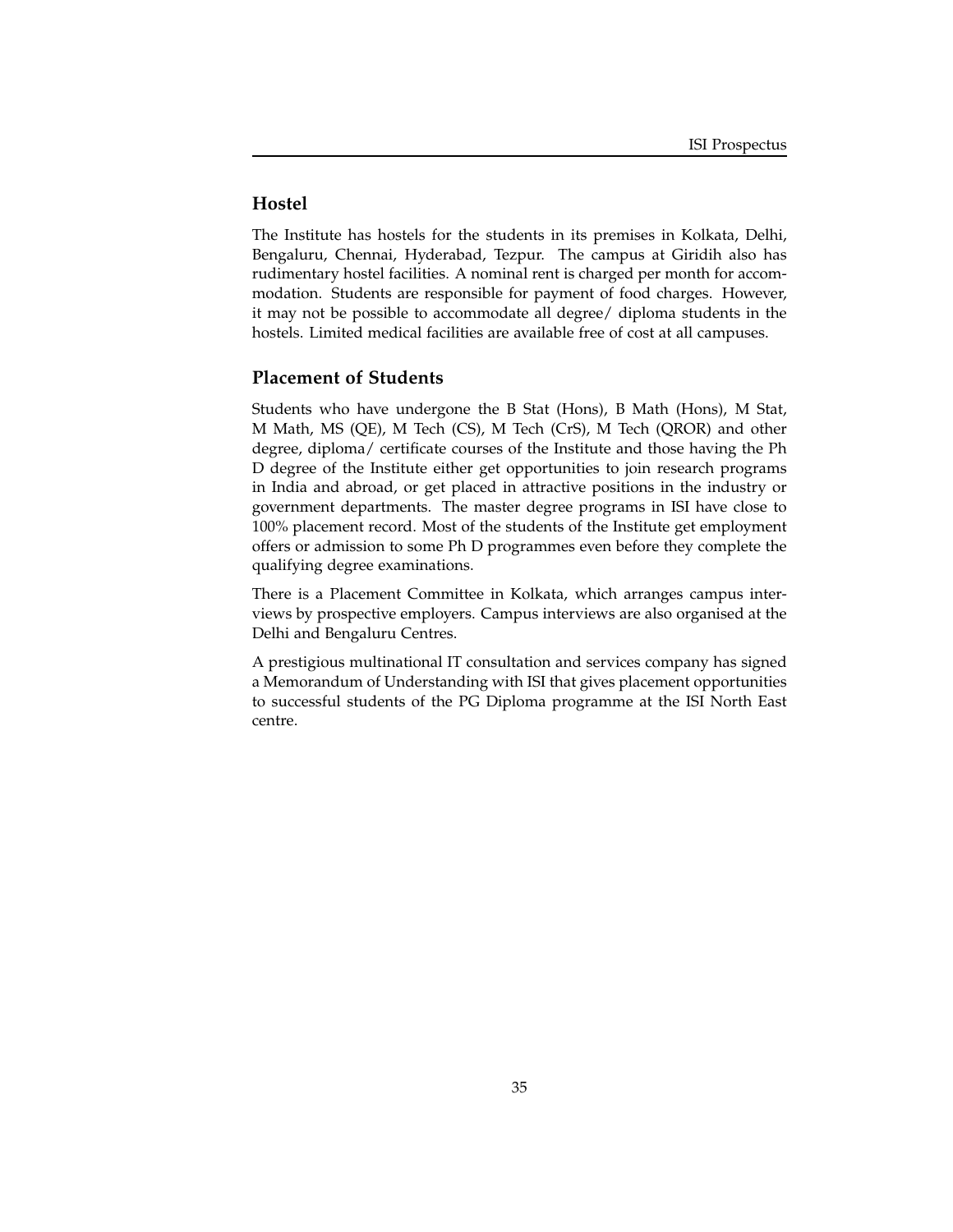## **9 Application Procedure**

Application to the programmes being offered by Indian Statistical Institute in the academic year 2018-19 must be done online through the Indian Statistical Institute (ISI) Admission Portal link available at

http://www.isical.ac.in/~admission

For this purpose, an applicant must have access to the

- Access to Internet
- an email account
- digital copy of his/her photograph
- scanned copy of signature
- Acrobat reader and
- a printer for printing the admit card.

Digital images of the photograph (in which the face must be clearly and completely visible) and the signature of the applicant must be in any of the formats bmp/gif/png/jpg/jpeg, with sizes as specified below:

- (1) Applicant's Photo: 600 pixels (width)  $\times$  600 pixels (height), maximum permissible image size being 50KB,
- (2) Applicant's Signature: 800 pixels (width)  $\times$  300 pixels (height), maximum permissible image size being 30KB.

Candidates applying under **reserved category** are also required to upload the following supporting document(s) for taking the benefit of the reservation policy.

- Caste certificates (Scheduled Caste/Schedules Tribes/Other Backward Classes - Non Creamy Layer) and/or
- Disability Certificates issued by the appropriate authority.

**OBC-NCL certificates that are issued prior to April 1, 2017 will not be considered valid** for admission in the session 2018-19.

The applicant must initially register at the ISI Admission Portal and create a login account, followed by the filling up of the application form and upload of the photograph and signature. After completion of application at the ISI Admission Portal, the applicant will be directed to State Bank of India (SBI) Collect website for fee payment. However, the payment of application fee can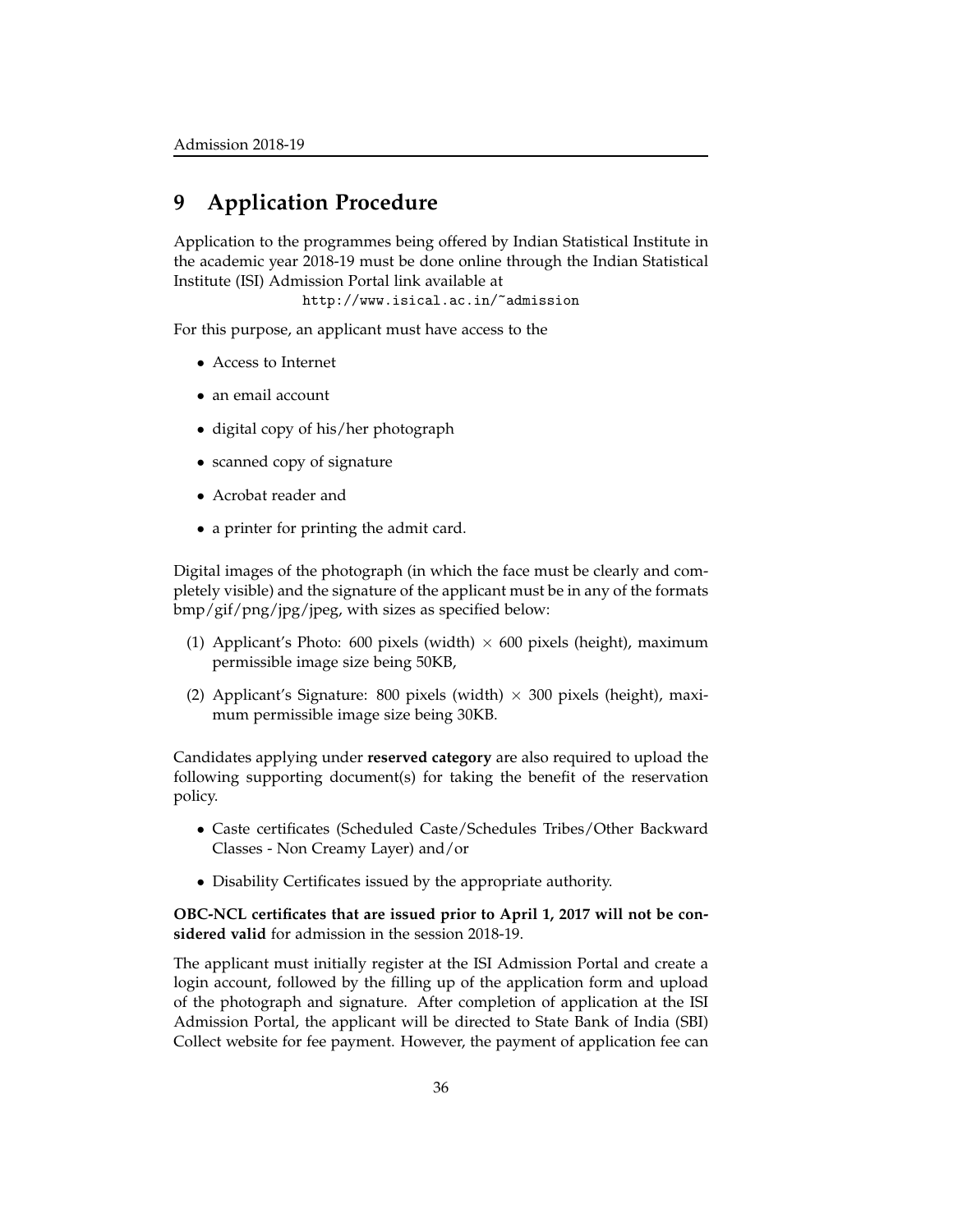be done ONLY after two working days from the date of completion of application at the ISI Admission Portal. The applicant will need APPLICATION NO. and DATE OF BIRTH information for payment of application fee. AP-PLICATION NO. can be retrieved after selecting ADMISSION STATUS link of the ISI Admission Portal. See "Mode of Payment" (page 37) for the next step.

Once the admit card is generated, applicants will be notified in their portal or by e-mail about the generation of the admit card. They will be required to take a printout of the admit card to bring to the test centres.

**Applicants from outside India are requested to contact the Dean's office at the following e-mail address:** dean@isical.ac.in with **subject:** Admission 2018-2019.

#### **Application Fee**

- Rs 1000.00 for all applicants in the general category, and
- Rs 500.00 for applicants belonging to SC/ST/OBC (NCL)/Persons with Disabilities (PwD) categories.

Each applicant will have to pay in addition a fixed amount towards bank charges.

**Mode of payment** For online application, the application fee will be collected through the State Bank of India Collect website. The payment can be made using NetBanking, Debit/ Credit Card or through Challan for cash payment at the SBI Branch. For payment of application fee, please allow at least TWO working days from the date of completion of application at the ISI Admission Portal. The SBI will collect appropriate additional bank charges on top of the application fee. After two working days from the date of payment of application fee, check the ADMISSION STATUS at the ISI Admission Portal for fee verification.

**General Instructions for filling in the application form** Applicants are advised to study the prospectus carefully and satisfy themselves that they are eligible for admission to the academic programme for which they are applying. If at any stage it is found that a candidate does not satisfy the eligibility conditions or the information furnished in the application is incorrect, the application will be cancelled. Those who have completed or are due to complete the qualifying examinations for which results are not yet published, may also apply for admission; if selected, their admission to an academic programme will be provisional pending the announcement of results. In such cases, however, their applications may be cancelled if the final examinations are not completed before July 31, 2018. The institute may decide to relax this date at its discretion.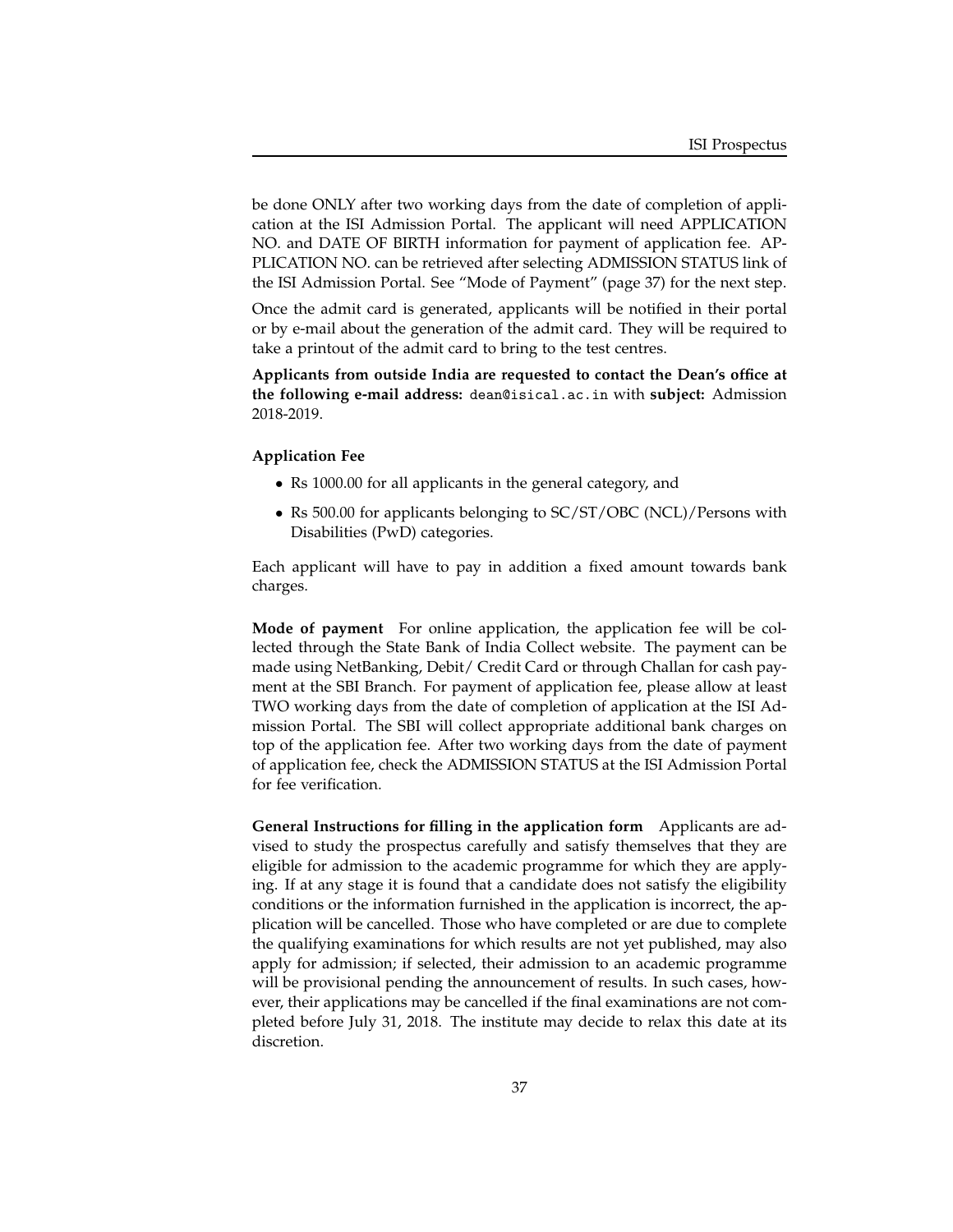#### **If a student had failed in a programme of the Institute and had been asked to discontinue, he/she is not eligible for readmission to that programme.**

Tables 1–3 contain information regarding the ISI Admission Test that will be needed at the time of filling up of the application form.

| <b>CODE</b>    | <b>CENTRE</b>      | <b>CODE</b> | <b>CENTRE</b>     |                 | <b>CENTRE</b>    |
|----------------|--------------------|-------------|-------------------|-----------------|------------------|
| AG             | <b>AGARTALA</b>    | AD          | <b>AHMEDABAD</b>  | BG <sub>r</sub> | <b>BENGALURU</b> |
| BH             | <b>BHUBANESWAR</b> | <b>CH</b>   | <b>CHANDIGARH</b> | <b>CN</b>       | <b>CHENNAI</b>   |
| C <sub>O</sub> | <b>COCHIN</b>      | CM          | <b>COIMBATORE</b> | DN              | <b>DEHRADUN</b>  |
| <b>DH</b>      | <b>DELHI</b>       | DG          | <b>DIBRUGARH</b>  | DP              | <b>DURGAPUR</b>  |
| <b>GT</b>      | <b>GUNTUR</b>      | <b>GH</b>   | <b>GUWAHATI</b>   | HY              | <b>HYDERABAD</b> |
| <b>IM</b>      | <b>IMPHAL</b>      | ID          | <b>INDORE</b>     | JP              | <b>JAIPUR</b>    |
| ΙS             | <b>JAMSHEDPUR</b>  | KN          | <b>KANPUR</b>     | KH              | <b>KHARAGPUR</b> |
| <sub>CC</sub>  | <b>KOLKATA</b>     |             |                   | MD              | <b>MALDA</b>     |
| MN             | <b>MANGALORE</b>   | MB          | <b>MUMBAI</b>     | NG              | <b>NAGPUR</b>    |
| <b>PT</b>      | <b>PATNA</b>       | PU          | <b>PUNE</b>       | RP              | <b>RAIPUR</b>    |
| <b>RN</b>      | <b>RANCHI</b>      | SL          | <b>SHILLONG</b>   | <b>SC</b>       | <b>SILCHAR</b>   |
| SG             | <b>SILIGURI</b>    | <b>ST</b>   | <b>SURAT</b>      | TZ.             | <b>TEZPUR</b>    |
| VN             | <b>VARANASI</b>    | VI          | <b>VIJAYAWADA</b> | <b>VP</b>       | VISAKHAPATNAM    |

Table 1: Codes for ISI Admission Test Centres in 2018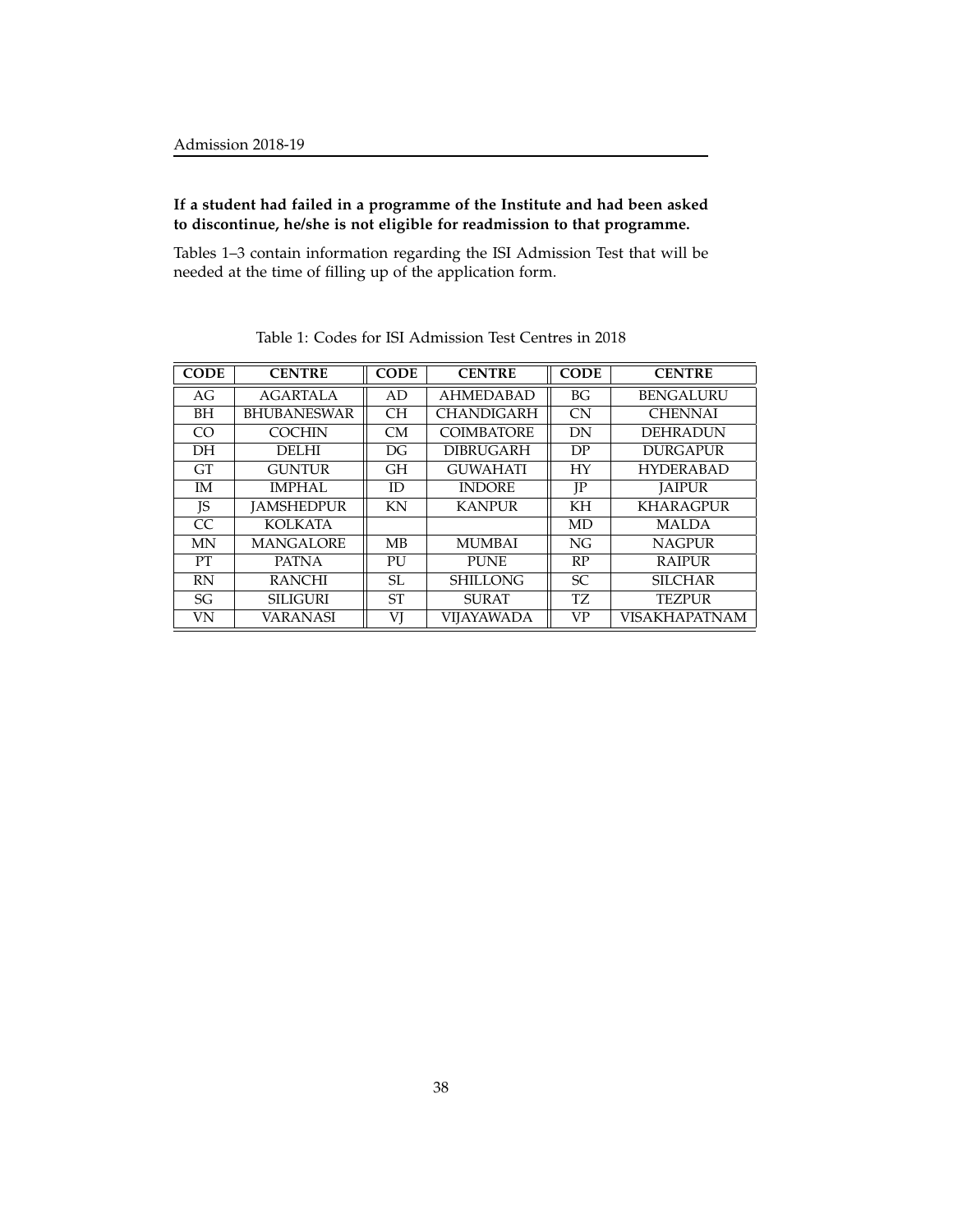Table 2: Information about Admission Tests for Programmes being offered in 2018. In the table below, the meaning of the short forms used in the column of 'Test Subject' are – Math: Mathematics, Stat: Statistics, Eco: Economics, Eng. Lang.: English Language, Phys: Physics, Engg: Engineering, Tech: Technology, Comp Sc: Computer Science, Prob: Probability.

|                |             |              | Forenoon               |                         |                   | Afternoon              |                  |
|----------------|-------------|--------------|------------------------|-------------------------|-------------------|------------------------|------------------|
| Programme      | Code        |              | 10:30 hrs to 12:30 hrs |                         |                   | 14:00 hrs to 16:00 hrs |                  |
|                |             | Test Subject | <b>Test</b>            | <b>Test</b>             | Test Subject      | <b>Test</b>            | <b>Test</b>      |
|                |             |              | Type                   | Code                    |                   | Type                   | Code             |
| <b>B</b> Stat  | <b>BSTK</b> | Math         | <b>MCQ</b>             | <b>UGA</b>              | Math              | Descriptive            | $\overline{UGB}$ |
| <b>B</b> Math  | <b>BMTB</b> | Math         | <b>MCQ</b>             | <b>UGA</b>              | Math              | Descriptive            | <b>UGB</b>       |
| M Stat         | <b>MSTX</b> | Math,        | <b>MCQ</b>             | <b>PSA</b>              | Math,             | Descriptive            | <b>PSB</b>       |
|                |             | Stat         |                        |                         | Stat              |                        |                  |
| M Math         | <b>MMTK</b> | Math         | <b>MCQ</b>             | <b>MMA</b>              | Math              | Descriptive            | <b>PMB</b>       |
| MS(QE)         | <b>MQEK</b> | Math         | <b>MCQ</b>             | <b>PEA</b>              | Eco               | <b>MCQ</b>             | PEB              |
| (Kolkata)      |             |              |                        |                         |                   |                        |                  |
| MS(QE)         | <b>MQED</b> | Math         | <b>MCQ</b>             | <b>PEA</b>              | Eco               | <b>MCQ</b>             | PEB              |
| (Delhi)        |             |              |                        |                         |                   |                        |                  |
| MS (QMS)       | <b>MQMY</b> | Math         | <b>MCQ</b>             | $\overline{\text{QMA}}$ | Math              | Descriptive            | QMB              |
| MS (LIS)       | <b>MLIB</b> | Quantita-    | <b>MCQ</b>             | <b>PLA</b>              | <b>Essays</b> and | Descriptive            | <b>PLB</b>       |
|                |             | tive and     |                        |                         | English           |                        |                  |
|                |             | Reasoning    |                        |                         | Compre-           |                        |                  |
|                |             | Ability      |                        |                         | hension           |                        |                  |
| M Tech         | <b>MCSK</b> | Math         | <b>MCQ</b>             | <b>MMA</b>              | Math/Phys/        | Descriptive            | PCB              |
| (CS)           |             |              |                        |                         | Stat/Engg/        |                        |                  |
|                |             |              |                        |                         | Tech/             |                        |                  |
|                |             |              |                        |                         | Comp Sc           |                        |                  |
| M Tech         | <b>MCYK</b> | Math         | <b>MCQ</b>             | <b>MMA</b>              | Math/Phys/        | Descriptive            | PCB              |
| (CrS)          |             |              |                        |                         | Stat/Engg/        |                        |                  |
|                |             |              |                        |                         | Tech/             |                        |                  |
|                |             |              |                        |                         | Comp Sc           |                        |                  |
| M Tech         | <b>MQRK</b> | Math         | <b>MCQ</b>             | <b>MMA</b>              | Stat/Prob/        | Descriptive            | PQB              |
| (QROR)         |             |              |                        |                         | Math/Engg         |                        |                  |
| PG Diploma     | <b>DSTT</b> | Math         | <b>MCQ</b>             | <b>DST</b>              | No Test           |                        |                  |
| in Statistical |             |              |                        |                         |                   |                        |                  |
| Methods and    |             |              |                        |                         |                   |                        |                  |
| Analytics      |             |              |                        |                         |                   |                        |                  |
| PG Diploma     | DCAG        | Math,        | <b>MCQ</b>             | <b>DCG</b>              | No Test           |                        |                  |
| in Computer    |             | Stat         |                        |                         |                   |                        |                  |
| Applications   |             |              |                        |                         |                   |                        |                  |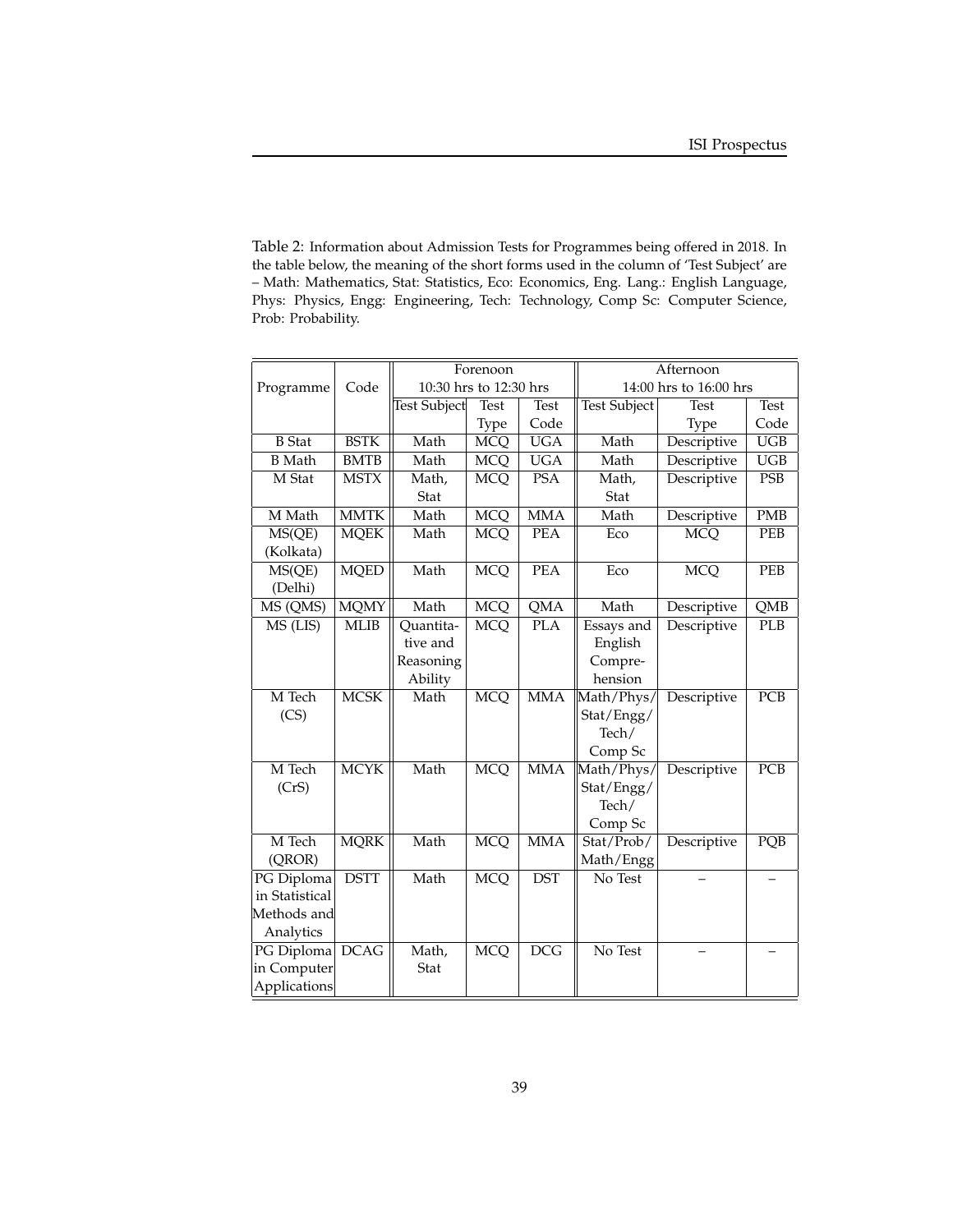Table 3: Information about Admission Test for Junior Research Fellowships (JRFs) being offered in 2018. In the table below, the meaning of the short forms used in the column of 'Test Subject' are – Math: Mathematics, Stat: Statistics, Eco: Economics, Phys: Physics, Elect Engg: Electrical Engineering, Electro: Electronics, Comp Sc: Computer Science, Prob: Probability, Lib & Info Sc: Library & Information Science.

| Forenoon                                              |                                 |                                           |                        | Afternoon              |             |                                                                                    |                        |            |
|-------------------------------------------------------|---------------------------------|-------------------------------------------|------------------------|------------------------|-------------|------------------------------------------------------------------------------------|------------------------|------------|
| Programme                                             | Centre                          | Code                                      |                        | 10:30 hrs to 12:30 hrs |             |                                                                                    | 14:00 hrs to 16:00 hrs |            |
|                                                       | <b>Test</b>                     |                                           | <b>Test</b>            | <b>Test</b>            | <b>Test</b> | <b>Test</b>                                                                        | <b>Test</b>            |            |
|                                                       |                                 |                                           | Subject                | Type                   | Code        | Subject                                                                            | Type                   | Code       |
|                                                       | Kolkata                         | <b>JSTK</b>                               |                        |                        |             |                                                                                    |                        |            |
|                                                       | Delhi                           | <b>JSTD</b>                               |                        |                        |             |                                                                                    |                        |            |
| <b>Statistics</b>                                     | Bengaluru                       | <b>JSTB</b>                               | Math,<br>Stat          | Descriptive            | <b>STA</b>  | Math,<br>Stat                                                                      | Descriptive            | <b>STB</b> |
|                                                       | Chennai                         | <b>JSTC</b>                               |                        |                        |             |                                                                                    |                        |            |
|                                                       | Tezpur                          | <b>JSTT</b>                               |                        |                        |             |                                                                                    |                        |            |
|                                                       | Kolkata                         | <b>IMTK</b>                               |                        |                        |             |                                                                                    |                        |            |
| Mathematics                                           | Delhi                           | <b>JMTD</b>                               | Math                   |                        |             | Math                                                                               |                        |            |
|                                                       | Bengaluru                       | <b>JMTB</b>                               |                        | Descriptive MTA        |             |                                                                                    | Descriptive MTB        |            |
|                                                       | Chennai                         | <b>JMTC</b>                               |                        |                        |             |                                                                                    |                        |            |
| Ouanti-<br>tative<br>Economics                        | Kolkata<br>Delhi                | <b>JQEK</b><br><b>JQED</b>                | Math                   | Descriptive QEA        |             | Eco                                                                                | Descriptive QEB        |            |
| Computer<br>Science                                   | Kolkata<br>Bengaluru<br>Chennai | <b>JCSK</b><br><b>JCSB</b><br><b>JCSC</b> | Math                   | <b>MCO</b>             | <b>MMA</b>  | Math/<br>Stat/<br>Phys/<br>Electro,<br>Elect<br>Engg/<br>Comp Sc                   | Descriptive            | CSB        |
| Quality<br>Reliability<br>&<br>Operations<br>Research | Kolkata<br>Delhi<br>Chennai     | JQRK<br><b>JORD</b><br><b>JQRC</b>        | Math                   | <b>MCO</b>             | <b>MMA</b>  | Math, Stat,<br>OR, SQC,<br>Reliability,<br>Quality<br>Manage-<br>ment &<br>Systems | Descriptive QRB        |            |
| Physics                                               | Kolkata                         | <b>JPMK</b>                               | Math                   | <b>MCQ</b>             | <b>MMA</b>  | Math,<br>Phys                                                                      | Descriptive PHB        |            |
| Biological<br>Science                                 | Kolkata                         | <b>JHGK</b>                               | Biology<br>Basic Stat. | <b>MCQ</b>             | <b>HGA</b>  | Biology<br>Basic Stat.                                                             | Descriptive HGB        |            |
| Geology                                               | Kolkata                         | <b>JGEK</b>                               | Math,<br>Geomath       | <b>MCQ</b>             | <b>GEA</b>  | Geology                                                                            | Descriptive GEB        |            |
| Library &<br>Information<br>Science                   | Bengaluru                       | <b>ILIB</b>                               | Lib &<br>Info<br>Sc    | <b>MCQ</b>             | <b>LIA</b>  | Lib $\&$<br>Info<br>Sc                                                             | Descriptive            | LIB        |